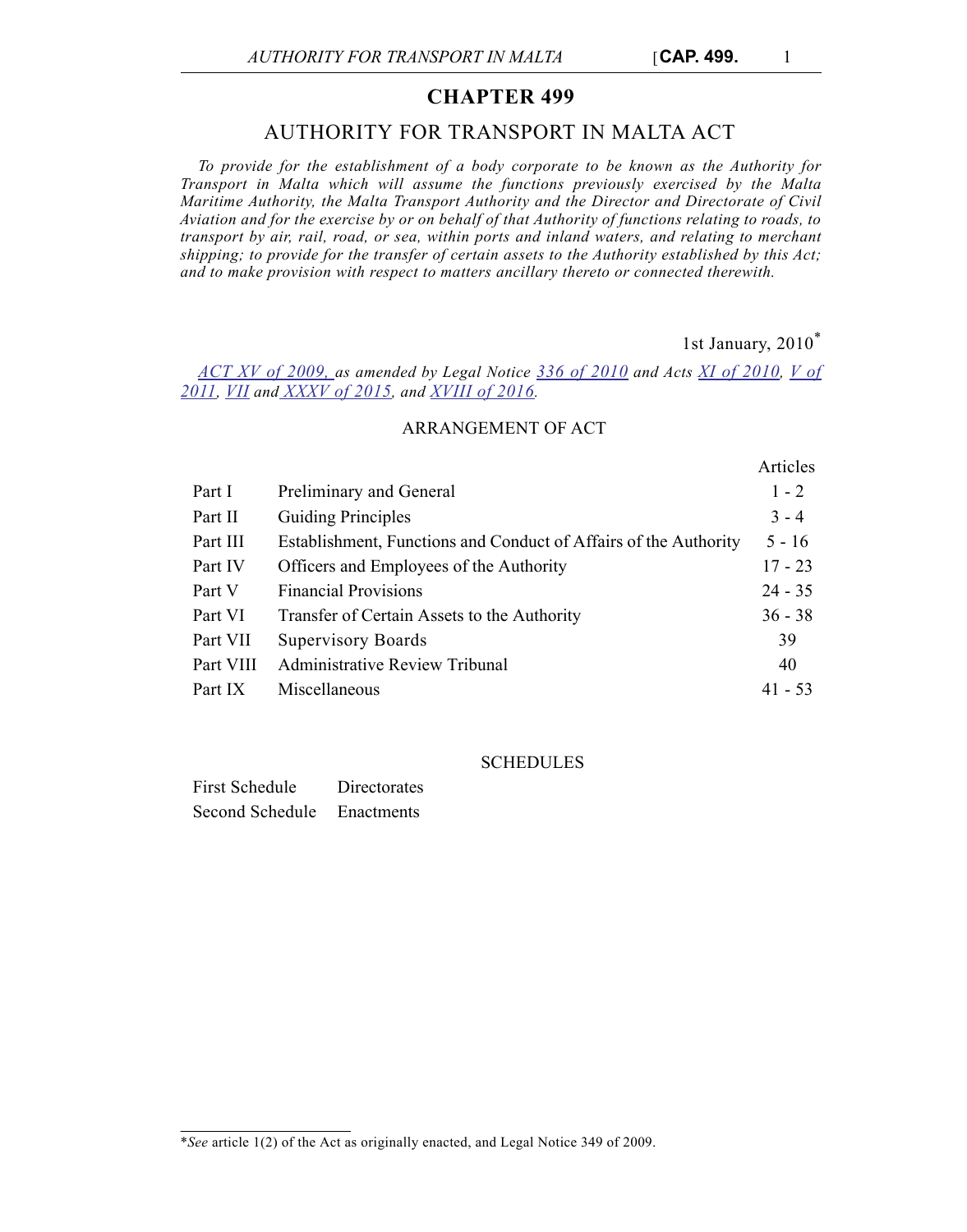## PART I

#### PRELIMINARY AND GENERAL

Short title. **1.** The short title of this Act is the Authority for Transport in Malta Act.

> **2.** In this Act, unless the context otherwise requires, the following expressions have the meaning hereby assigned to them:

> "airport" or "aerodrome" means any area of land or water designed, equipped, set apart or commonly used to provide facilities for the landing and departure of aircraft and includes any area or space, whether on the ground, on the roof of a building or elsewhere, which is designed, equipped or set apart to provide facilities for the landing and departure of aircraft capable of descending or climbing vertically, and it includes an air passenger terminal, an air cargo terminal and, or an air cargo warehouse as well as all land and facilities pertinent to an airport;

> "air transport service" means the carriage of passengers or of mail or of cargo by air for reward;

> "aircraft" means any mechanically driven self-propelled device used for transport by air of passengers or cargo and includes aeroplanes, seaplanes, helicopters, light aircraft and microlights;

> "authorisation" includes any licence or permit however so described issued by or under this Act to operate, provide or carry out any activity or operation or service however described relating to transport;

> "the Authority" means the Authority for Transport in Malta established by article 5;

> "boat" means a small watercraft, propelled by oars, sails, engines, or other methods;

> "Chairperson" means the Chairperson of the Authority and includes, in the circumstances mentioned in article 5(4), the Deputy Chairperson;

> "charges" means the charges that may be levied under this Act or any regulations made thereunder;

> "Chief Executive Officer" means the Chief Executive Officer of the Authority appointed under article 15;

> "contractor" means a person acting in pursuance of an agreement entered into with the Authority or with a Directorate;

> "conveyance of persons" means the carriage of passengers by road or by sea or by air for hire or reward;

> "decision" includes any determination, measure, order, requirement or specification however so described made by the Authority;

> "Directorates" means such directorates as are or may be established under article 14(1);

> "European Union" has the same meaning as is given to it in the [European Union Act;](http://www.justiceservices.gov.mt/DownloadDocument.aspx?app=lom&itemid=8926&l=1)

Interpretation. *Amended by: XI. 2010.21; V. 2011.52; XXXV. 2015.2.*

Cap. 460.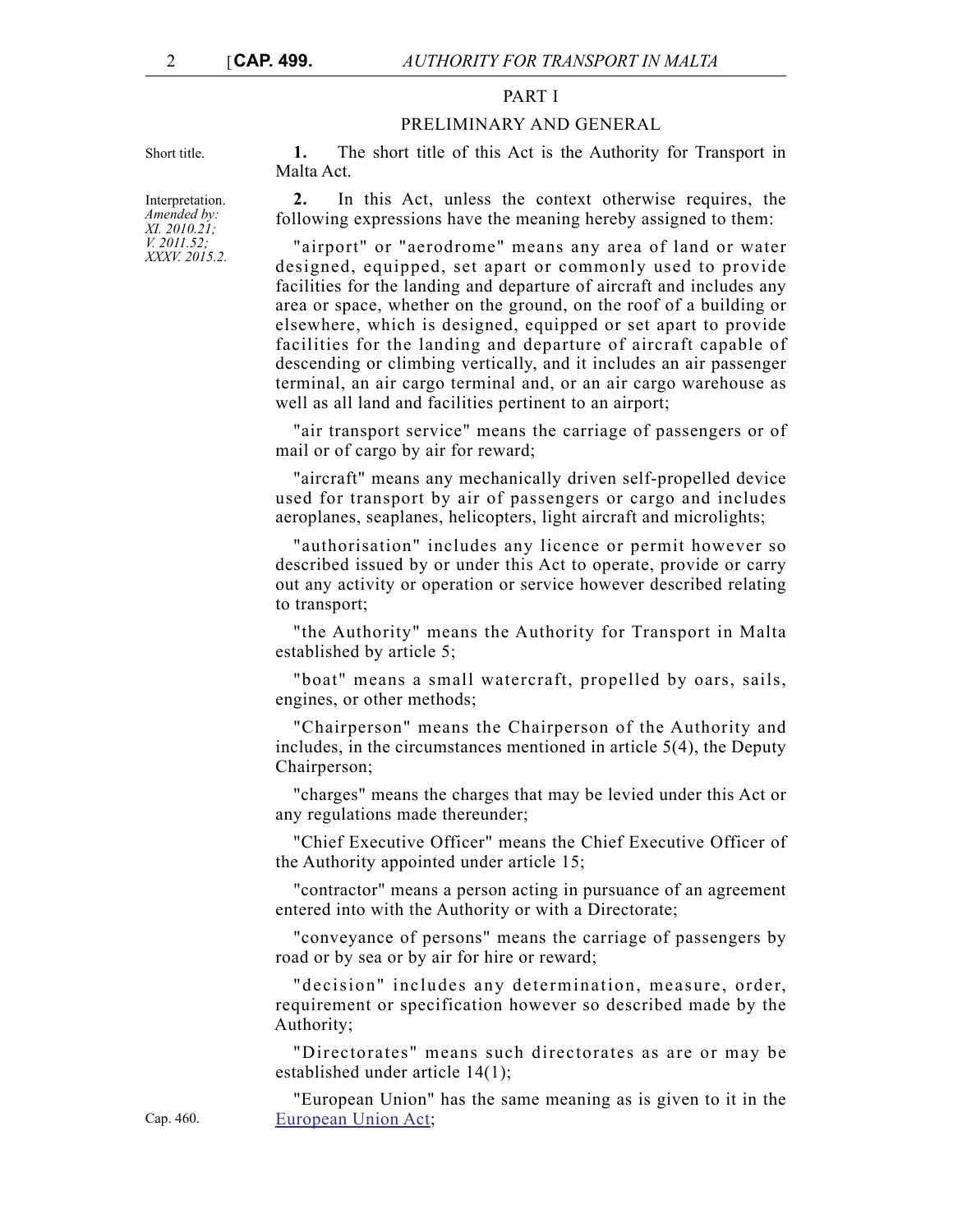"financial year" means any period of twelve months ending on the 31st December;

"Gazette" means the Malta Government Gazette;

"Government" means the Government of Malta;

"goods" includes baggage, animals (whether alive or dead) and other movable property of any kind whatsoever;

"internal waters" includes any harbour, port, bay, cove, creek or seashore;

"licence" means and includes any licence or permit which under this Act or any other law is required from the Authority or a Directorate or which the Authority or a Directorate is authorised or empowered to grant under such Act or other law;

"Local Councils" means the local councils established under the provisions of the [Local Councils Act;](http://www.justiceservices.gov.mt/DownloadDocument.aspx?app=lom&itemid=8833&l=1)

Cap. 363.

"loss or damage", in relation to persons, includes loss of life and personal injury;

"M2 vehicle" means a motor vehicle comprising more than eight seats in addition to the driver's seat, and having a maximum mass not exceeding 5 tonnes;

"M3 motor vehicle" means a motor vehicle comprising more than eight seats in addition to the driver's seat, and having a mass exceeding 5 tonnes;

"master", when used in relation to any ship, means the person having command or charge of the ship for the time being, but does not include a pilot;

"motor route bus" means an M2 or M3 vehicle which, by virtue of its type of construction and equipment, is suitable for carrying passengers, and is intended for that purpose and which is licensed to operate a public passenger transport service in terms of any regulation made under this Act;

"motor vehicle" means any self-propelled road vehicle which is normally used for carrying persons or goods by road or for drawing, on the road, vehicles used for the carriage of persons or goods but does not include agricultural tractors;

"Minister" means the Minister responsible for transport, and includes any person authorised by such Minister in that behalf;

"officer" and "employee" in relation to the Authority includes a public officer detailed for duty with the Authority;

"operator", in relation to an aircraft, means the person for the time being having the management of that aircraft, and cognate expressions shall be construed accordingly;

"owner" in relation to a ship includes the charterer or operator of the ship, and in relation to an aircraft includes the charterer or operator of the aircraft;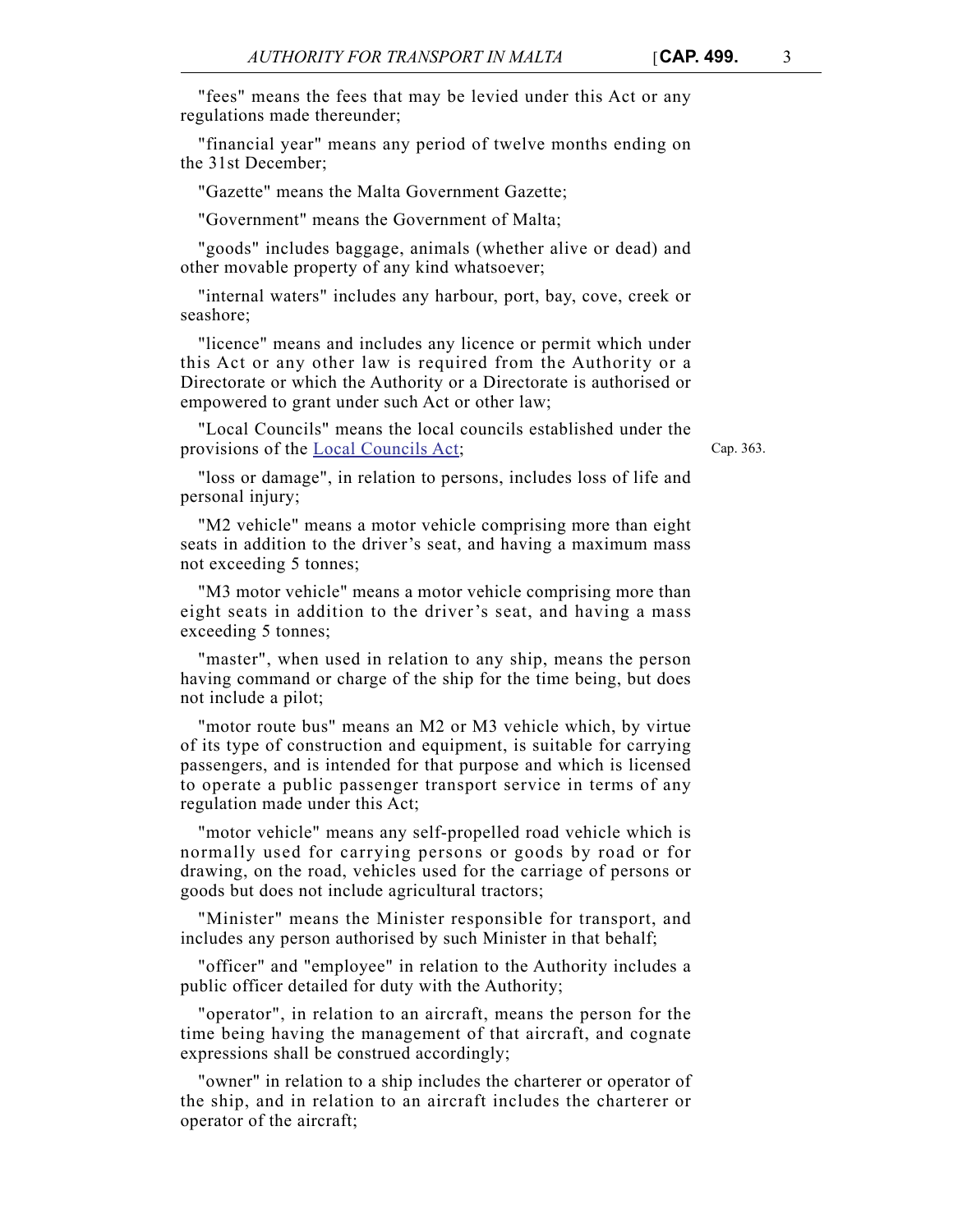"person" includes an association or body of persons, whether registered as a legal person or not;

"pilot" means a person licensed by the Authority for the purpose of conducting ships within Maltese waters;

"port" means the place declared to be a port by or under any law, and may include a yachting centre provided it is so declared under this Act or any other law;

"prescribed" means prescribed under this Act;

"public officer", in relation to article 20, has the same meaning assigned to it by article 124 of the [Constitution](http://www.justiceservices.gov.mt/DownloadDocument.aspx?app=lom&itemid=8566&l=1) but does not include a judge of the Superior Courts or a magistrate of the Inferior Courts;

"public passenger transport services" means regular passenger transport services of general economic interest provided to the public on a non-discriminatory and continuous basis;

"public transport" means the conveyance by a vehicle of passengers against compensation;

"public transport employee" means a person employed in the conveyance of passengers by a licensed public transport vehicle;

"public transport vehicle" means any vehicle used or intended to be used for public transport;

"rates" means the rates that may be levied under this Act or under any regulations made thereunder;

"reward" includes any form of consideration received or to be received wholly or partly in respect of or in connection with the rendering of a service, irrespective of the person by whom or to whom the consideration has been or is to be given;

"road" includes any street or road however categorised and includes, in relation to any such road -

- (*a*) any road which has already been built or which is in the planning or the construction stage;
- (*b*) the carriageway thereof as well as any border or other public open space adjacent and ancillary thereto, including side margins, central strips, roundabouts, traffic islands, footways and pavements;
- (*c*) the foundations, sub-surfaces and surface dressing thereof;
- (*d*) sub-ways, overpasses, junctions and intersections, whether multi-level or otherwise;
- (*e*) road drainage works and access thereto, trenches and trenching works for utilities including access thereto, ducting, conducting and the like for the distribution of utilities or the provision of services, including works connected therewith or ancillary thereto and manholes or other means of access to such utilities or works;
- (*f*) poles, light fittings, billboards, hoardings, benches, kiosks and any other thing that may be affixed to the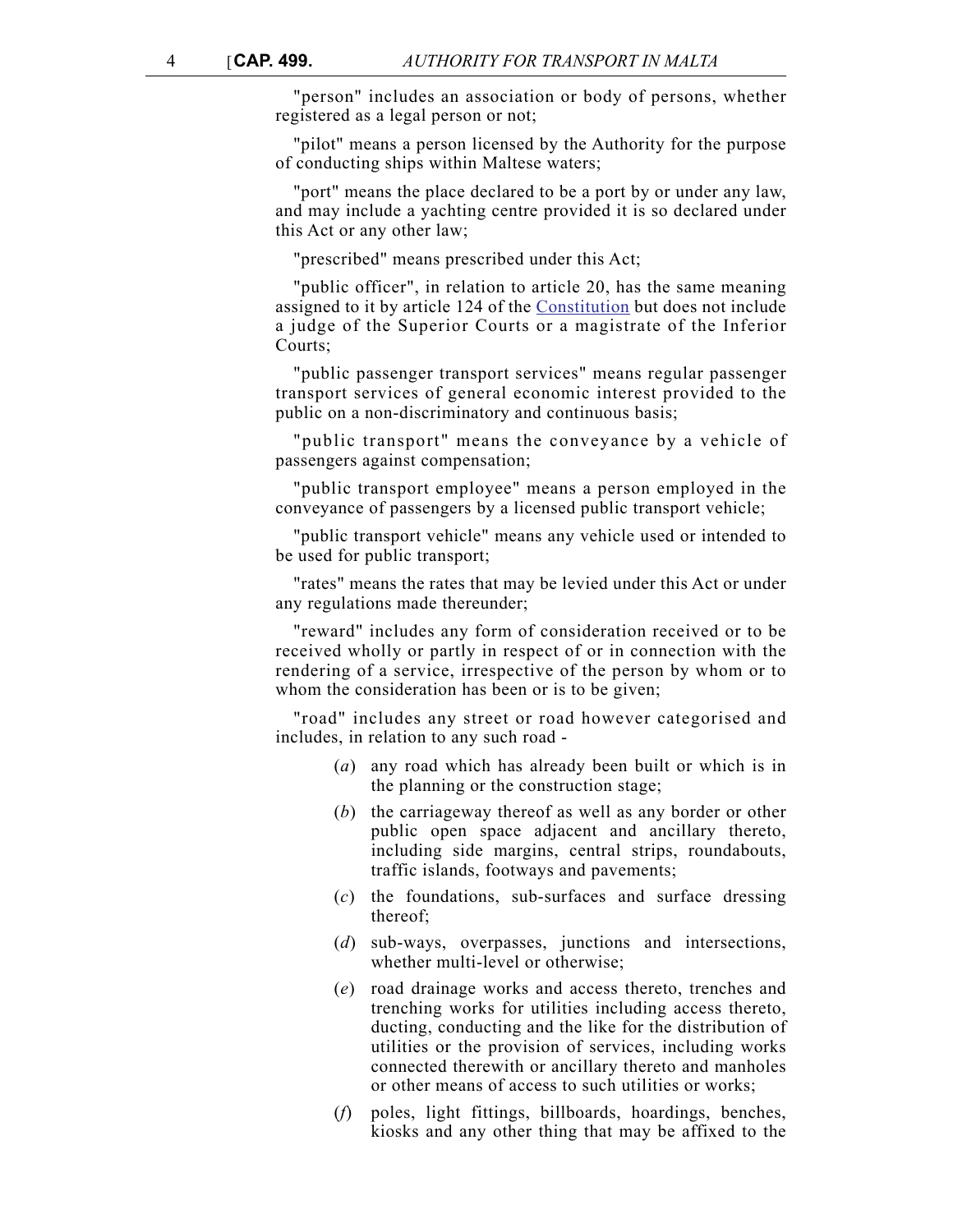surface thereof excluding buildings;

(*g*) road traffic signs or signals, road markings and traffic calming measures, traffic control equipment and related lighting equipment, speed cameras and other road traffic facilities used for traffic management and control;

''road transport'' means the transport of persons or goods by land;

"ship" means a vessel or craft of every description used in navigation, whether self-propelled or not, and includes barges, oil rigs, pontoons, and any other craft and similar vessels;

"supervisory board" means a supervisory board established in accordance with article 39;

"tariff" means the fares or freight rates (including any charges for the carriage of mails) to be charged and any conditions upon which those fares or freight rates depend;

"territorial waters" means the waters described in article 3(1) of the [Territorial Waters and Contiguous Zone Act](http://www.justiceservices.gov.mt/DownloadDocument.aspx?app=lom&itemid=8728&l=1) and includes any waters enclosed between the base lines therein mentioned and the coast;

"transport" means the transport of persons or goods whether by air, land or sea;

"transport of goods" means the transport of goods by air, land or by sea for hire or reward;

"utilities" means any service ordinarily used by households or commercial enterprises and which use the road to deliver the service from the service provider to the house or commercial enterprise and includes services such as water, drainage, electricity, cable television, telephony, internet and the like;

"vehicle" includes any motor vehicle, carriage, *karrozzin*, cart, bicycle, motor-cycle, trailer, semi-trailer, articulated vehicle, road train, railway rolling stock, articulate bus or other means of transport by road or by rail for the conveyance of persons or transport of goods;

"warehouse" means any shed, building, place, wagon, ship or vehicle when used by the Authority, or a contractor for the purpose of warehousing or depositing goods for the purposes of this Act;

"yacht" means a sea going ship used solely for pleasure and accepted as such by the Authority.

#### PART II

#### GUIDING PRINCIPLES

**3.** The Government shall through the establishment of the Authority for Transport in Malta seek to promote and develop the transport sector in Malta by means of proper regulation and by the promotion and development of related services, businesses and other interests both locally and internationally.

**4.** (1) The Government shall determine Malta's policies and objectives in the transport sector and shall appropriate such funds

Promotion and development of the Authority's interests.

Main policies and objectives.

Cap. 226.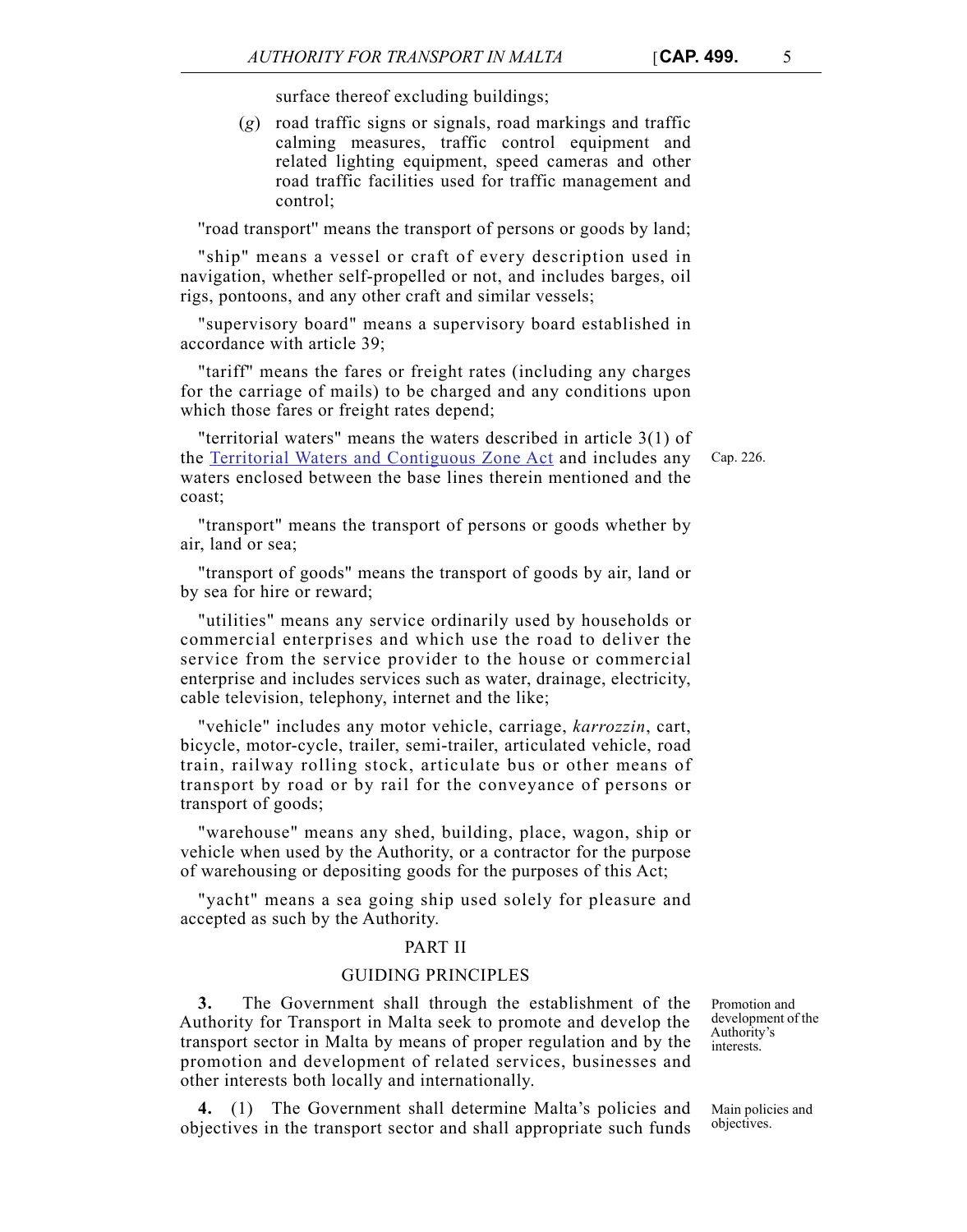and provide such resources, as it considers necessary to achieve such aims.

(2) The Government shall endeavour, through the Authority, to achieve the following main objectives and policies:

- (*a*) develop integrated transport policies aimed at achieving modal shifts that favour public transport and non-polluting strategies;
- (*b*) ensure the development of an efficient and socially sustainable public transport system in Malta;
- (*c*) promote the maritime and civil aviation facilities of Malta and the registration of ships and aircraft under the Maltese flag;
- (*d*) promote policies that favour the development of Malta as a maritime hub in the Mediterranean and as an entre-port to the European Union;
- (*e*) encourage measures for the development of civil aviation and ancillary services, and in particular of air transport services of both passengers and cargo;
- (*f*) ensure that the administration, services and operations of ports and yachting centres in Malta are more efficient and cost-effective;
- (*g*) provide a sound financial basis for the Authority to be able to achieve target returns and investments; and
- (*h*) standardise practices in the transport sector in Malta in line with international norms and with those of the European Union in particular.

#### PART III

## ESTABLISHMENT, FUNCTIONS AND CONDUCT OF AFFAIRS OF THE AUTHORITY

**5.** (1) There shall be established a body, to be known as the Authority for Transport in Malta, to perform the functions assigned to it by or under this Act.

(2) The Authority shall consist of a Chairperson and not less than six and not more than eleven other members. One of the members shall be a person with disability.

(3) The members of the Authority shall be appointed by the Minister for a term of one year or for such longer period as may be specified in the instrument of appointment, but the members so appointed may be re-appointed on the expiration of their term of office.

(4) The Minister may designate one of the other members of the Authority as Deputy Chairperson and the member so designated shall have all the powers and perform all the functions of the Chairperson during his absence or inability to act as Chairperson or while he is on vacation or during any vacancy in the office of Chairperson.

(5) A person shall not be qualified to hold office as a member

Establishment and composition of the Authority for Transport in Malta. *Amended by: VII. 2015.21.*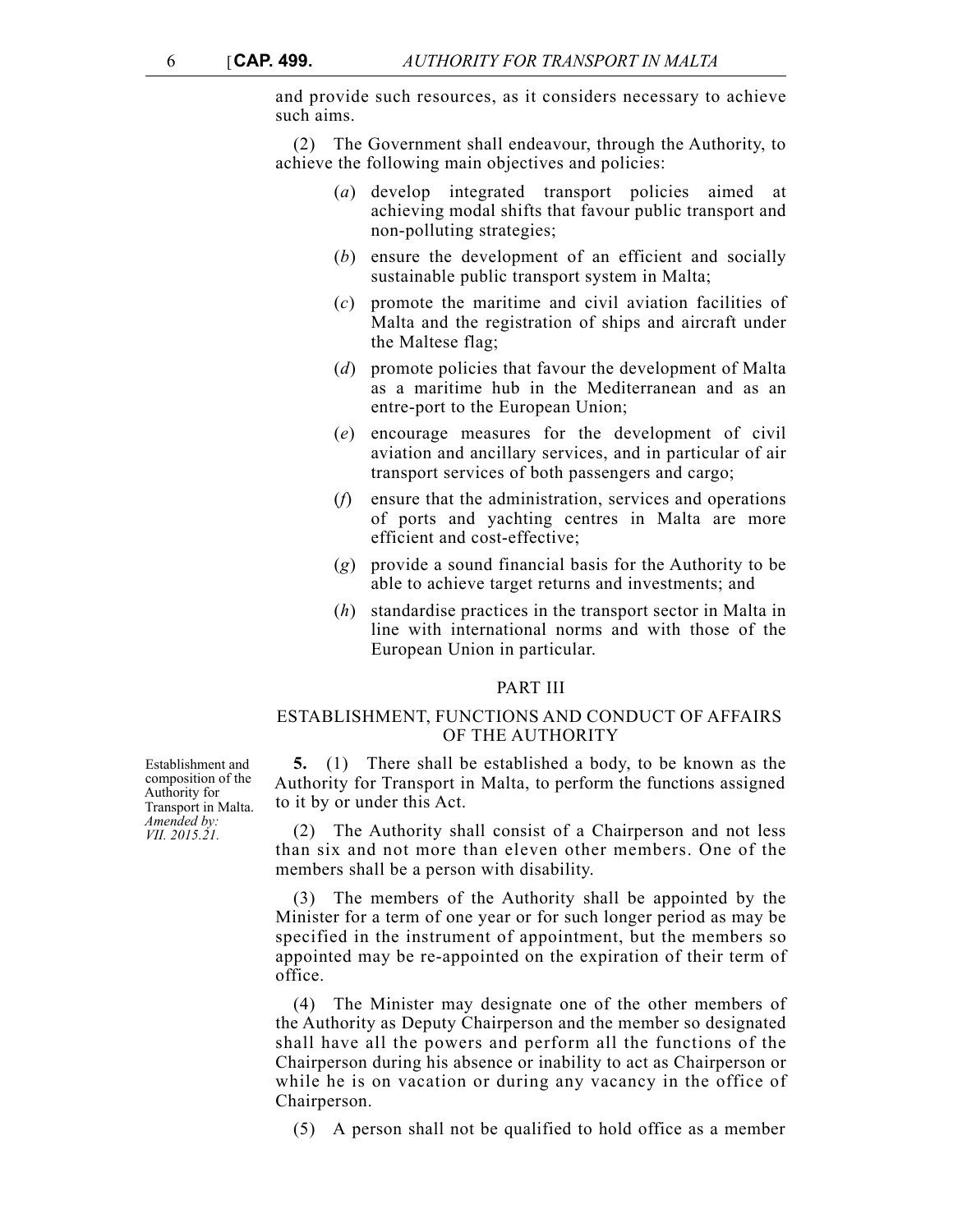of the Authority if that person -

- (*a*) is a Minister, Parliamentary Secretary or a member of the House of Representatives or of the European Parliament, or
- (*b*) is a judge or magistrate of the courts of justice; or
- (*c*) has a financial or other interest in any enterprise or activity which is likely to affect the discharge of his functions as a member of the Authority:

Provided that the Minister may determine that the person's interest is not likely to affect the discharge of his functions and upon such determination that person shall be qualified to hold the office of member of the Authority provided that the declared interest and the Minister's determination are published in the Gazette; or

- (*d*) is interdicted or incapacitated; or
- (*e*) is convicted of an offence affecting public trust, or of theft or fraud, or of knowingly receiving property obtained by theft or fraud or of bribery or of money laundering; or
- (*f*) is subject to disqualification under article 320 of the [Companies Act.](http://www.justiceservices.gov.mt/DownloadDocument.aspx?app=lom&itemid=8853&l=1)

Cap. 386.

Subject to the provisions of this article, the office of a member of the Authority shall become vacant -

- (*a*) on the expiration of the member's term of office; or
- (*b*) if any circumstances arise that, if he were not a member of the Authority, would cause him to be disqualified for appointment as member.

(7) A member of the Authority may be removed from office by the Minister if, in the opinion of the Minister, such member is no longer suitable to continue in office.

(8) If the office of a member of the Authority is vacant or if a member is for any reason unable to perform the functions of his office, the Minister may appoint a person who is qualified to be appointed to be a member to be a temporary member of the Authority; and any person so appointed shall, subject to the provisions of sub-articles (6) and (7), cease to be such a member when a person has been appointed to fill the vacancy or, as the case may be, when the member who was unable to perform the functions of his office resumes those functions.

(9) Any member of the Authority who has any direct or indirect interest in any contract made or proposed to be made by the Authority or in any matter to be discussed or determined by the Authority, not being an interest which disqualifies such member from remaining a member, shall disclose the nature of his interest at the first meeting of the Authority after the relevant facts have come to his knowledge; such disclosure shall then be recorded in the minutes of the Authority, and the member having an interest as aforesaid shall withdraw from any meetings at which such contract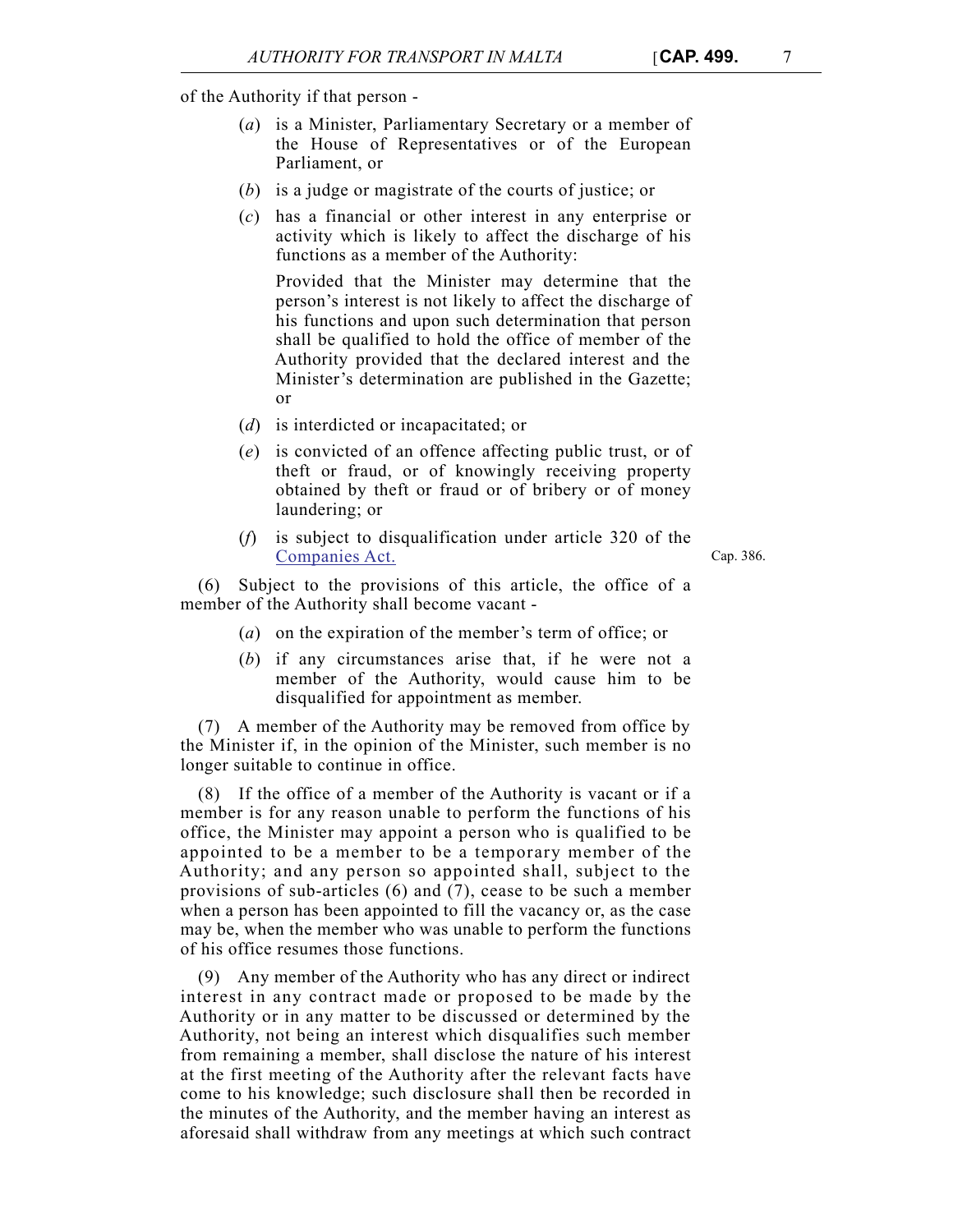is discussed. Any such disclosure shall be communicated to the Minister without delay. Where the interest of the member is such as to disqualify him from remaining a member, he shall report the fact immediately to the Minister and tender his resignation.

(10) A member of the Authority shall be paid out of funds at the disposal of the Authority such remuneration and, or such amount in respect of expenses as the Minister may determine.

**6.** (1) The Authority shall have the following functions and powers:

- (*a*) to advise the Minister on the development of transport policies applicable both at a national as well as at a local level and that are proposed or have been adopted by the Minister and to advise the Minister on all other matters concerning its functions or regulated by this Act;
- (*b*) to ensure that transport policies adopted by the Minister are implemented and that local transport schemes are in line with national transport policies and that no local transport scheme is introduced without the approval of the Authority;
- (*c*) to promote the transport facilities of Malta and in particular the use of its ports and civil aviation facilities and the registration under the Malta flag of aircraft, ships, boats, yachts and vessels;
- (*d*) to provide or secure or promote the provision of a properly integrated, safe, economical and efficient transport system within Malta and its internal and territorial waters, and to regulate and control the provision of services related to such system, including the establishment of schedules and time-tables to be adopted for such services;
- (*e*) to develop the necessary strategy to achieve the policies, strategies and objectives set by Government or by the Authority and to determine the short term and long term objectives for the performance of the functions of the Authority;
- (*f*) to licence and regulate any aircraft, boat, ship, yacht, or vehicle and to regulate the use thereof;
- (*g*) to provide, or secure or promote the provision of such services and facilities as appear to the Authority to be expedient in the performance of its functions, including the power to provide for the accessibility of such services and facilities by any person irrespective of by whom these are provided;
- (*h*) to provide or secure or promote the provision of training for persons engaged or to be engaged in the transport services and to promote the welfare of such persons;
- (*i*) to provide for the safe use of any aircraft, ship, yacht, or vehicle and to ensure that the safety of the public in

Functions and powers of the Authority. *Amended by: XI. 2010.22.*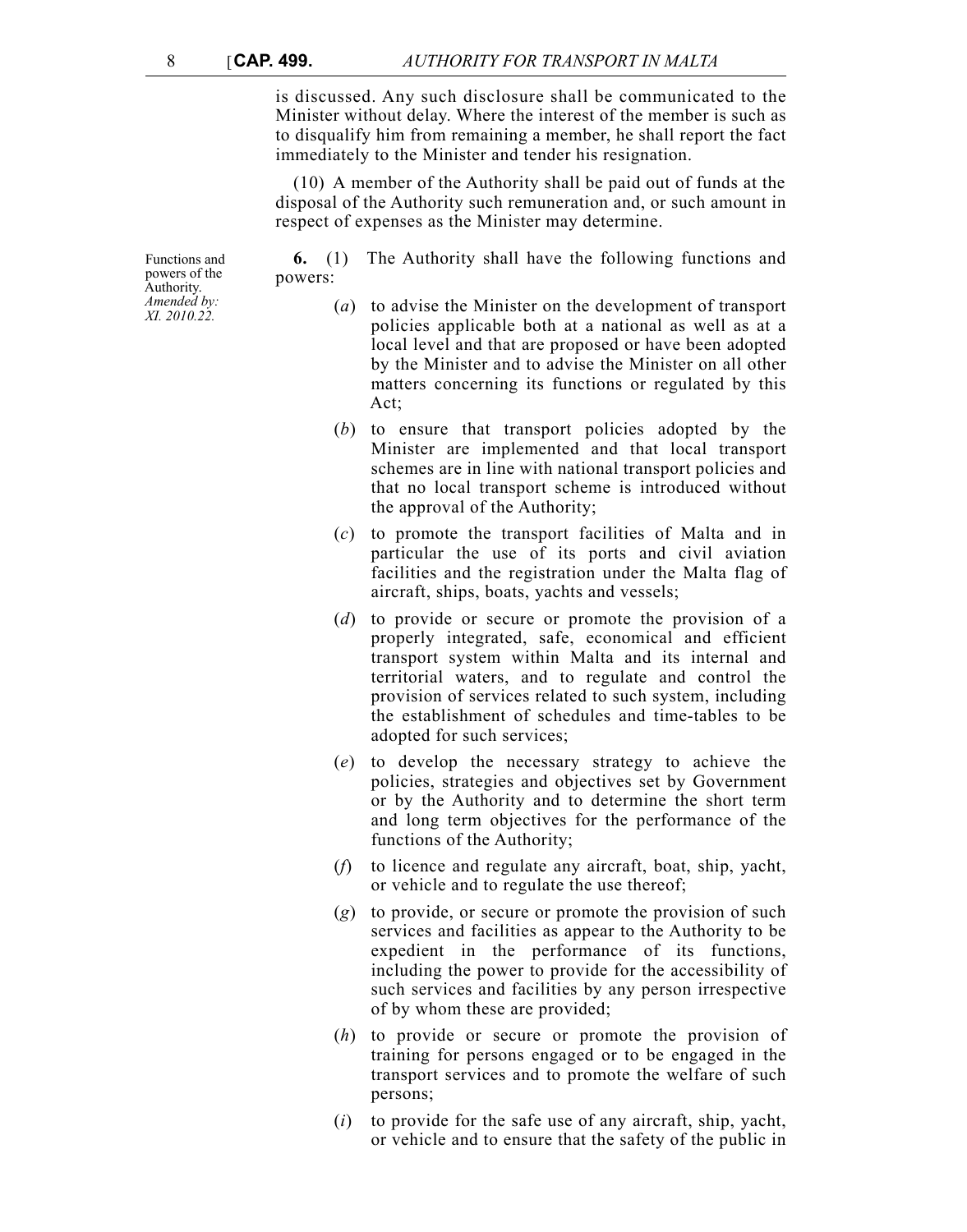general is protected through the making of such rules, regulations and standards as may seem necessary to the Authority in order to achieve this objective;

- (*j*) to compile and keep up-to-date records of such data as it may deem appropriate in connection with its functions;
- (*k*) to carry out or give effect to any international convention or other international agreements relating to which the Government is or intends to become a party;
- (*l*) to implement any European Community obligation relating to any matter falling within its functions;
- (*m*) to carry on all such activities not falling within the functions or competence of another person, body or authority according to law as may appear to the Authority to be requisite, advantageous or convenient to be carried on for or in connection with the performance of any of the other functions of the Authority; and
- (*n*) to perform any other function or duty, and to exercise any power vested, in it by or pursuant to this Act or any other law.
- (2) The Authority shall have the power to:
	- (*a*) grant, renew, refuse, suspend or revoke licences, and to establish the conditions under which such licence may be granted, renewed, refused, suspended or revoked and the fees which may be payable in each case;
	- (*b*) prescribe the fees to be paid in respect of the issue, validation, renewal, extension or variation of any certificate, licence or other document or the undergoing of any examination or test required by this Act or any regulations, directive or order made thereunder and in respect of any other matters in respect of which it appears to the Authority to be expedient for the purpose of the Act, regulations, directive or order to charge fees;
	- (*c*) regulate the manner and conditions of the issue, validation, renewal, extension or variation of any certificate, licence or other document required by this Act or any regulations, directive or order made thereunder, and as to the form, custody, production, cancellation, suspension, endorsement and surrender of any such document;
	- (*d*) regulate the charges, fees or tariffs that may be charged or made for the use of ports and aerodromes, and for the use of any transport facility including different means of public transport, and for services provided at such facilities;
	- (*e*) appoint its officers or employees to supervise the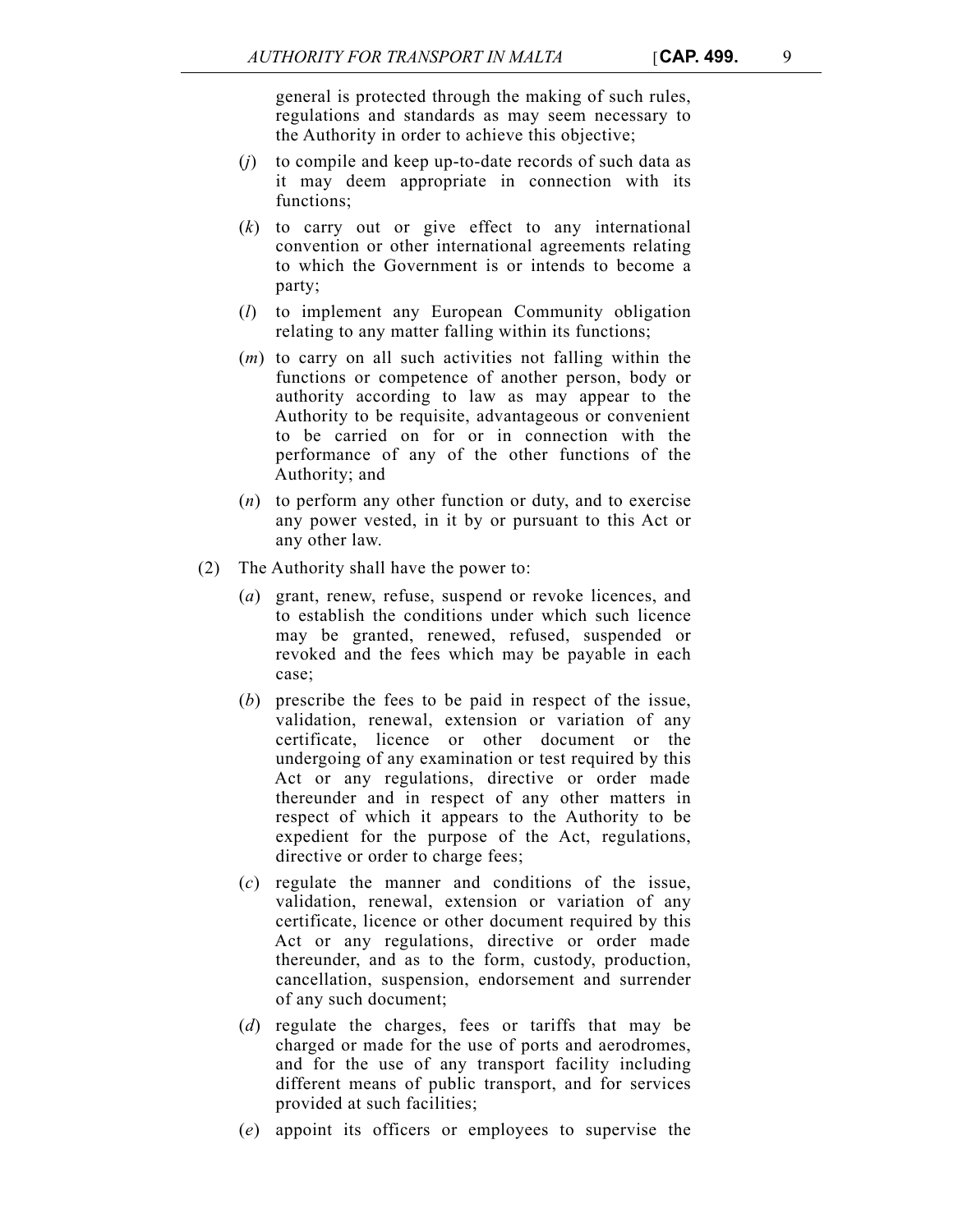implementation of and, where necessary, to enforce this Act or any regulations made thereunder or deemed to be made thereunder or other laws relating to aviation, maritime or land transport or any regulations made thereunder;

- (*f*) establish codes of conduct for transport operators and the operators of other services provided for hire or reward which codes of conduct shall have the force of law after publication in the Gazette;
- (*g*) establish and impose, by regulations, tariffs, fees and administrative penalties;
- (*h*) prohibit, control and otherwise regulate
	- (i) the use by any person of any transport facility, including ports and aerodromes;
	- (ii) the presence of any person, aircraft, ship, boat, yacht, vehicle, cargo or goods within any transport facility, including any port or aerodrome;
- (*i*) load or unload any aircraft or ship, boat, yacht or vehicle in any aerodrome or port or road or wherever it may be;
- (*j*) direct where any ship shall be berthed, moored or anchored in any port and the method of anchoring within the port, or where any aircraft shall be parked in any airport and method of parking within the airport;
- (*k*) remove or order the removal of any ship from one berth, station or anchorage to another in a port, and the time within which such removal is to be effected, or remove or order the removal of any aircraft from a parking space, and the time within which such removal is to be effected;
- (*l*) regulate the movement of ships within or between ports, or within the approaches to a port or within territorial waters, and of aircraft in an airport in the same manner and as may be applicable;
- (*m*) carry on such business and other activities, do all such things and enter into all such transactions as appear to the Authority to be necessary, convenient or advantageous for it to carry on or perform or enter into, for or in connection with the discharge of its functions, or as appear to the Authority to be incidental or conducive thereto; and
- (*n*) to fund public transport services and infrastructure, invest in transport systems and enter into negotiations and arrangements with other persons to develop, improve, coordinate and secure the provision of public transport services.

(3) The Authority may, with the consent of the Minister, take part in the formation of a company, or enter into joint ventures or partnerships for the purpose of fulfilling any of its functions.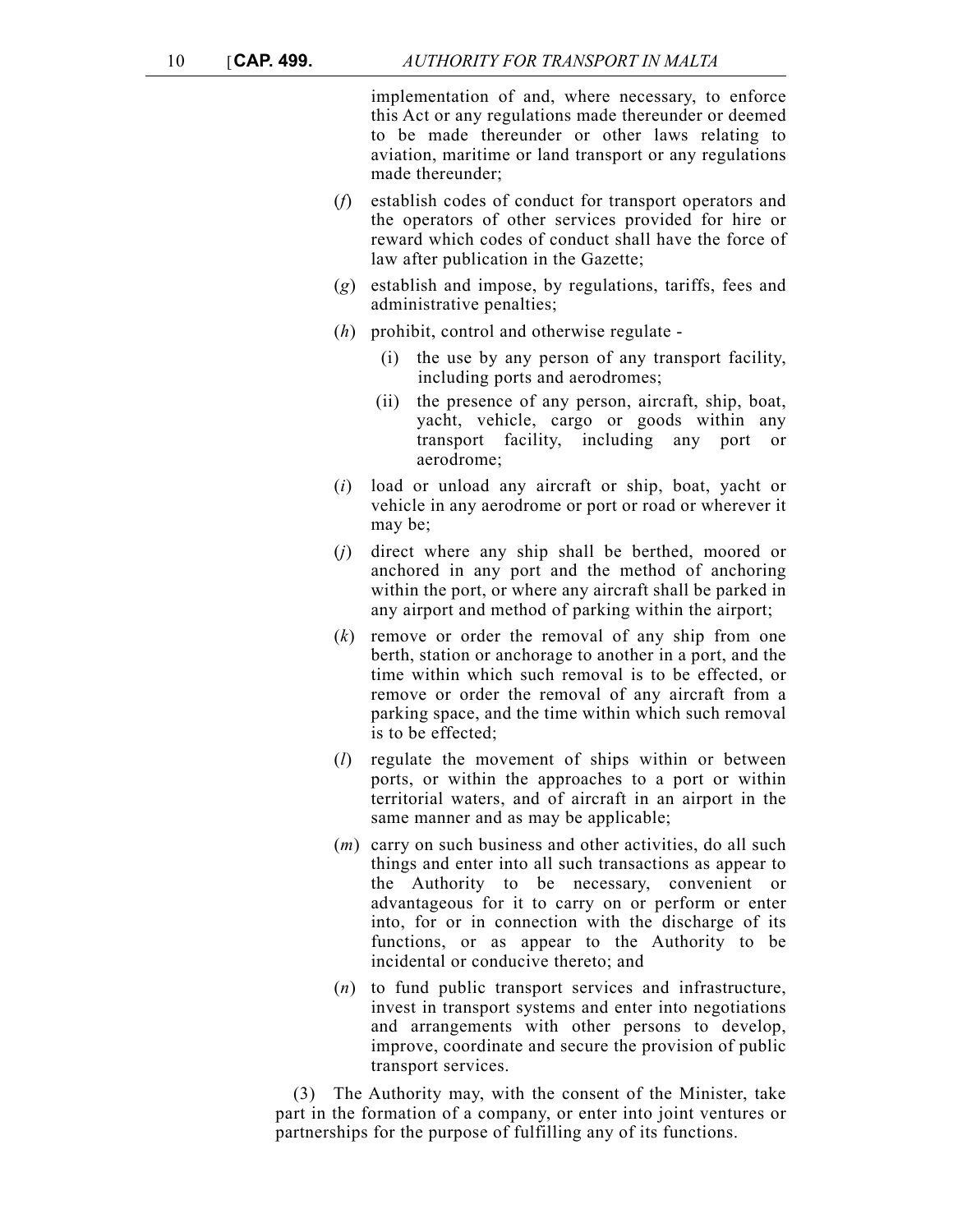(4) In carrying out its functions under this Act, the Authority shall ensure that its strategy, policies and activities conform with the aims and objectives of national economic planning from time to time in force, general Government and Ministry directives and shall give primary consideration to the impact of transport on the environment encouraging polices of environmental sustainability, modal shifts and passenger transport.

(5) The Authority may cause or authorise any of its officers or employees to board any aircraft, ship, boat, yacht in port or outside port, or any vehicle wherever it may be if it considers it necessary so to do in the discharge of any function under this Act or under any other law or if it considers that there are reasonable grounds to believe that an offence against this Act, or against any other law, or any regulation, rule, directive or order made thereunder, has been or is about to be committed.

(6) The Authority may cause or authorise any of its officers or employees, together with such workmen as may be necessary to -

- (*a*) enter on any land or building for the purpose of erecting or maintaining any lighthouse or beacon or other navigational aid for ships, or of examining, repairing, altering or removing any such lighthouse, beacon or other aid, and there remain for such reasonable time as may be necessary for such purpose;
- (*b*) erect and maintain lighthouses, or other aids as aforesaid upon or in any land, building, wharf, pier, or the shore or bed of the sea and alter or remove any such lighthouse, beacon or other aid:

Provided that:

- (i) the Authority shall as far as practicable give notice to the occupier of any land or building upon which it is intended to enter in exercise of the powers conferred by this sub-article; and
- (ii) the Authority in the exercise of the said powers shall do as little damage as is practicable in the circumstances and shall pay compensation for any damage done and for the creation or requisition of any rights over property.

(7) The Authority may, instead of using its officers or employees to carry out any action sanctioned by this Act, decide to authorize a contractor of the Authority to exercise such function and in such cases the contractor of the Authority shall have such powers, rights and obligations as an officer or employee of the Authority and shall, for the purposes of this Act and any regulation or directive made thereunder, be for all intents and purposes considered an employee of the Authority.

(8) The Authority may require any person to provide it with any information, including financial information, that the Authority considers necessary for the purpose of ensuring compliance by that person with the provisions of this Act, regulations prescribed thereunder and decisions or directives made in accordance with this Act or any other law which the Authority is entitled to enforce. Any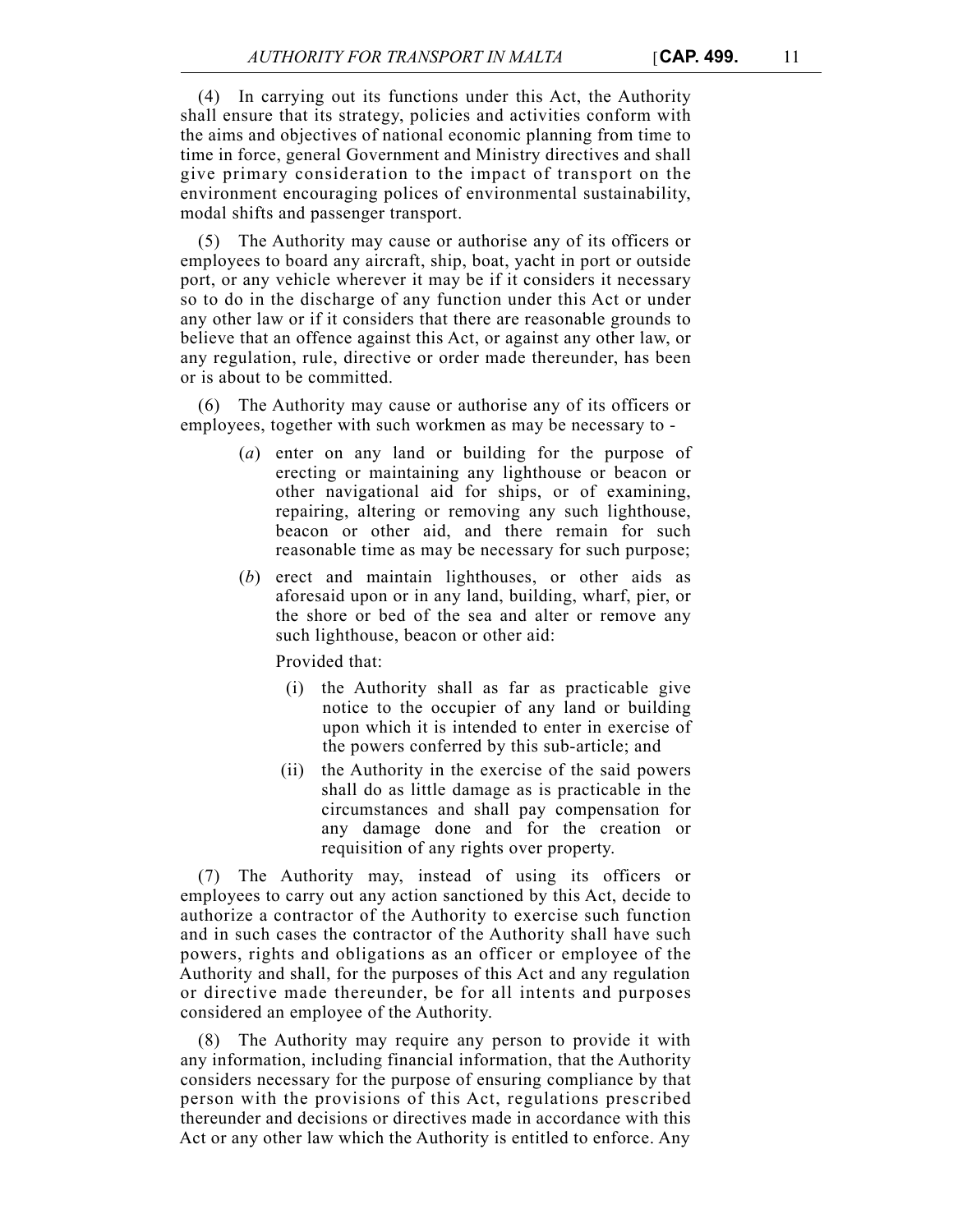person who fails or refuses to provide such information shall be in contravention of this Act and shall be liable to the imposition of an administrative fine as may be prescribed by the Authority.

(9) Where any damage is done to any works, plant or machinery in any aerodrome, port, transport facility or to any other property of the Authority by an aircraft, ship boat, yacht or vehicle or by any person engaged on any work on or about an aircraft, ship, boat, yacht or vehicle the Authority may restrain such aircraft, ship, boat, yacht or vehicle and shall thereupon notify the pilot, master, driver, owner or agent of such aircraft, ship, boat, yacht or vehicle or the agent or representative of such owner, to provide within the time specified in the notice, sufficient security for the payment of the damages so caused, and the aircraft, ship, boat, yacht or vehicle shall not be released until the security is given.

**7.** Without prejudice to the powers and functions granted to the Authority in terms of article 6, the Authority shall have the following powers and functions specifically in connection with roads and railways and transport by road and by rail:

- (*a*) to regulate transport by road, the registration, licensing and use of vehicles, the licensing of all commercial operations connected with road transport, and to make provision for any matter that is provided for under this Act in connection with transport by road;
- (*b*) to occupy, plan, design, construct, re-construct, administer, maintain, repair and restore roads and to provide or secure or promote the provision of the same and also to provide or secure or promote the provision of services for such purposes and to manage and control the necessary works, including the planning and programming thereof and the planning and programming for the rebuilding and restoration of the existing roads:

Provided that where the maintenance of any road is the responsibility of a Local Council in terms of the [Local](http://www.justiceservices.gov.mt/DownloadDocument.aspx?app=lom&itemid=8833&l=1) [Councils Act](http://www.justiceservices.gov.mt/DownloadDocument.aspx?app=lom&itemid=8833&l=1), the maintenance of such road shall not, to the extent of such responsibility, be the function of the Authority unless an agreement to that effect is reached between the Local Council and the Authority:

Provided further that where a street or road is to be formed by any other person in accordance with any other law, it shall not be the function of the Authority to form such street or road;

(*c*) to establish standards and specifications to be maintained and complied with in the execution of any works connected with roads and to do all such things as are necessary or expedient to ensure adherence to such standards and specifications by any Local Council or person who carries out works on a road independently of who is responsible for that road and for this purpose to set up regular programmes to verify as well as to ensure the implementation of such

Powers and functions in connection with road transport and roads. *Amended by: V. 2011.53; XXXV. 2015.3.*

Cap. 363.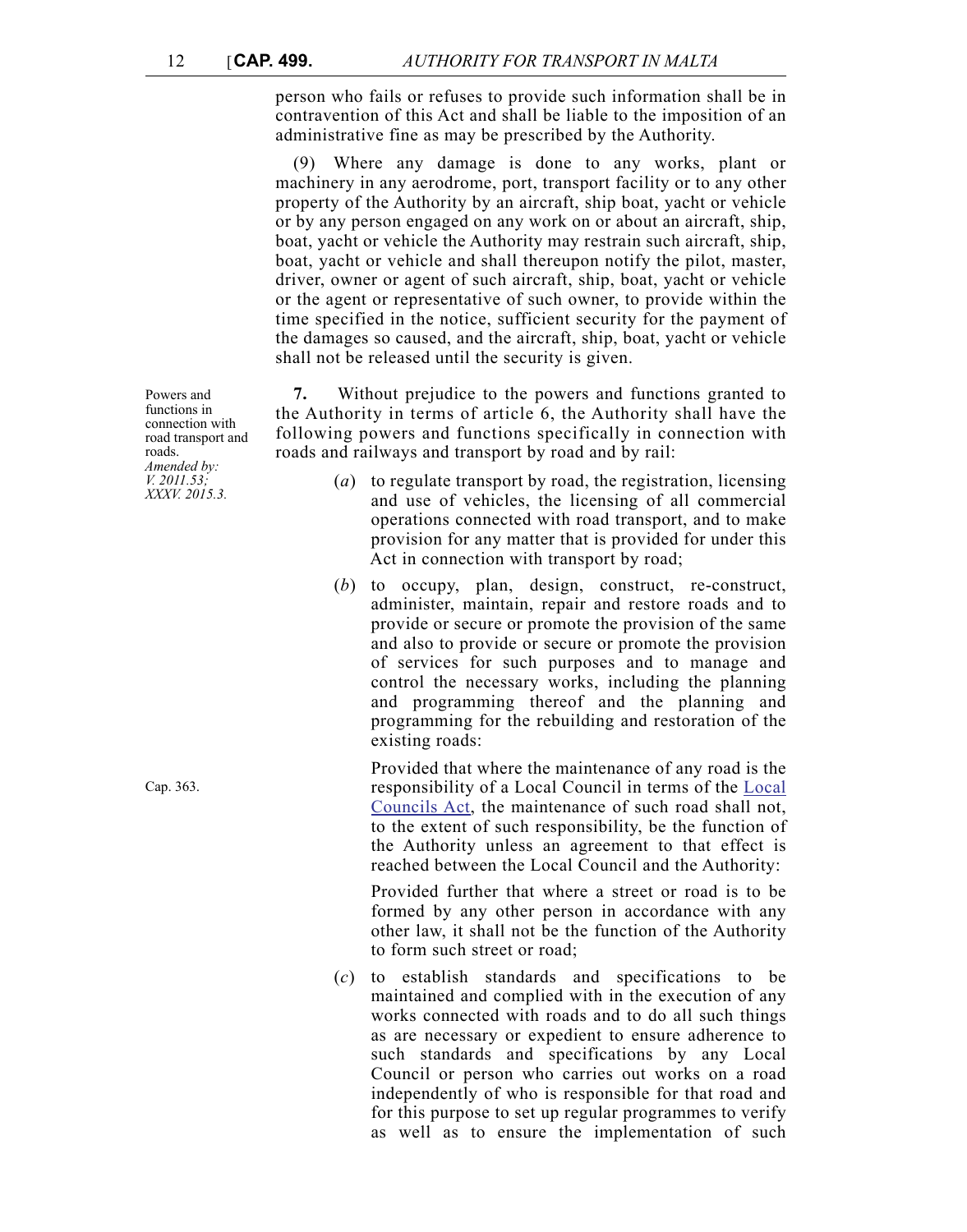standards and specifications;

- (*d*) without prejudice to any application that may need to be made under the [Development Planning Act,](http://www.justiceservices.gov.mt/DownloadDocument.aspx?app=lom&itemid=8826&l=1) to act as the sole authority to grant permits for any work on any road;
- (*e*) to grant rights of way on roads to persons or in respect of;
- (*f*) to do all such things as are necessary or expedient for the testing, registration and licensing of vehicles, owners of vehicles, commercial operators of vehicles, drivers of vehicles, or other persons connected with road transport;
- (*g*) to ensure the provision of adequate, efficient and environmentally friendly public transport systems and for this purpose to either provide such services itself or enter into a contract of service or other binding instrument with one or more operators to provide such services, whether on an exclusive basis or otherwise, as the Authority may determine;
- (*h*) to do all such things as may be necessary for the regulation, management, safety and control of road traffic both at a national as well as at local level and for this purpose to adopt strategies and standards that are benchmarked at a European level;
- (*i*) to plan, install, construct and maintain bus stops, fare stages, bus termini, taxi stands, karrozzini stands and other commuter facilities, and to regulate the installation of bus shelters;
- (*j*) to plan, design, regulate and authorize road traffic signs or signals, road markings and traffic calming measures, the installation of traffic control equipment and related lighting equipment, the construction of road ramps, and the installation of speed cameras and other road traffic facilities for the purposes of traffic management and control;
- (*k*) to provide and regulate parking places for motor vehicles in public areas and streets, and to regulate and issue licences to car park attendants; and
- (*l*) to establish weights, dimensions and equipment requirements for motor vehicles.

**8.** Without prejudice to the powers and functions granted to the Authority in terms of article 6, the Authority shall have the following powers and functions specifically in connection with maritime affairs and maritime transport -

> (*a*) to regulate transport by sea, the registration, licensing and use of boats, ships and yachts, the licensing of all commercial operations connected with sea transport, the construction, maintenance and licensing of ports and port activities, yachting centres and other facilities connected with sea transport and to make provision for

Powers and functions in connections with maritime affairs.

Cap. 552.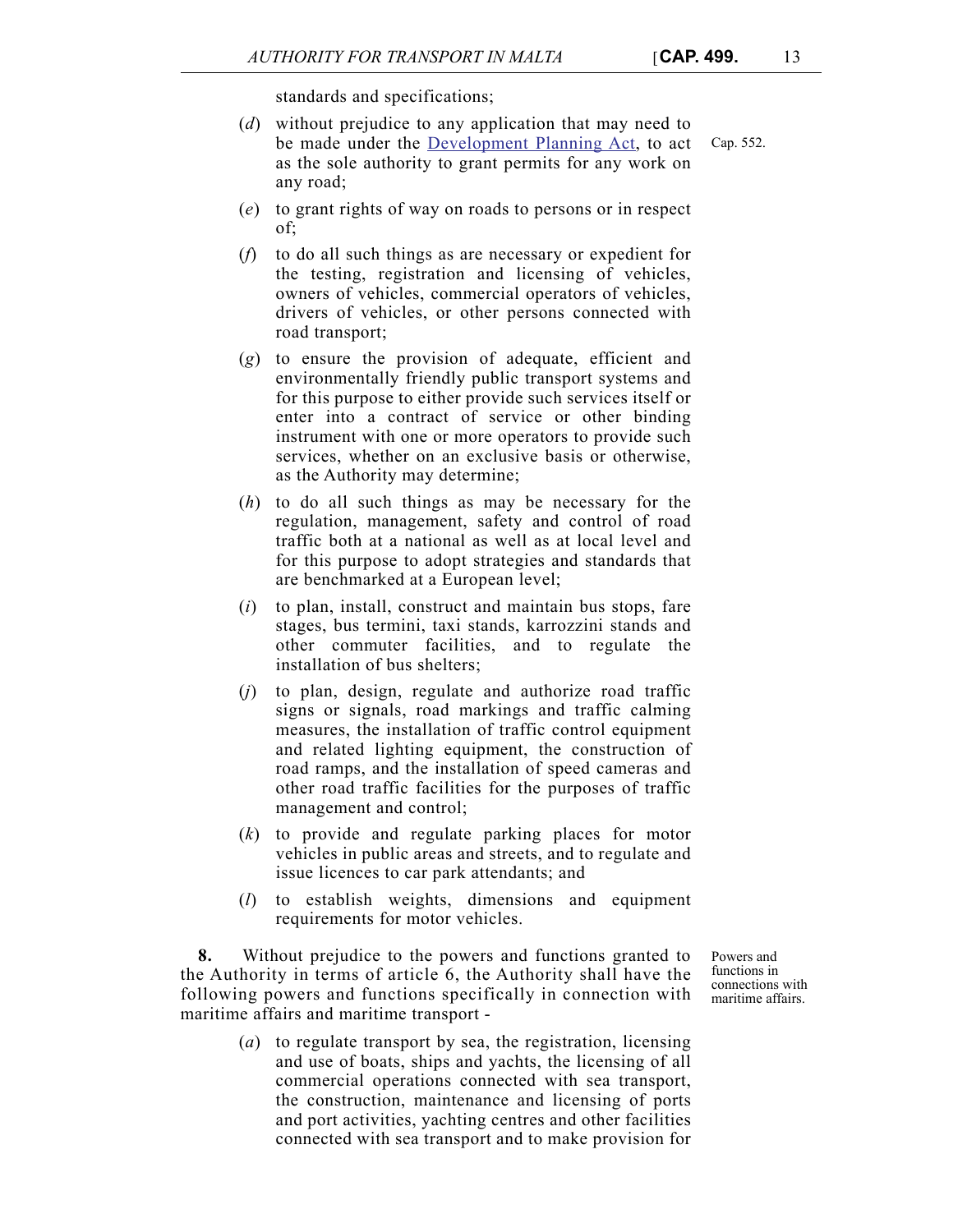any matter that is provided for under this Act in connection with transport by sea;

- (*b*) to regulate and control navigation within the limits of any port and the approaches thereto;
- (*c*) to provide or ensure the provision of the appropriate fire-fighting services in ports, and the provision of pilotage and moorage services to ships;
- (*d*) to provide and maintain in Malta adequate and efficient lighthouses, beacons and other lights, buoys and other navigational aids and services at such places, including the territorial waters of Malta, as the Authority may deem appropriate;
- (*e*) to provide, maintain, develop, improve and operate ports in Malta and any of their facilities, and to provide, maintain and operate therein and in the approaches thereto adequate and efficient services, and facilities as it may from time to time consider necessary or advantageous for the proper, safe and efficient functioning of such ports or as the Authority may otherwise deem it proper to provide in the public interest and to clean and clear any port or the approaches thereto;
- (*f*) to provide and use or to ensure the provision and use of ships, boats, yachts and vehicles and other means for the salvage or protection of life and property;
- (*g*) to provide or ensure the provision of fuel and other necessities to ships and to exercise overall control of all port work including the provision of port workers for port work;
- (*h*) to promote and advance the skills of seafarers and of persons employed in ports and in the maritime industry and the efficiency of the equipment used therein;
- (*i*) without prejudice to the above, to provide or ensure the provision of such other services and facilities as are in the opinion of the Authority necessary for the operation of ports;
- (*j*) without prejudice to the provisions of any other law, to exercise overall control for the preservation of good order in the territorial and internal waters of Malta, in any port and in the land and sea approaches to any port, and on wharves;
- (*k*) to regulate, administer and control all matters related to merchant shipping or provided for under the [Merchant Shipping Act o](http://www.justiceservices.gov.mt/DownloadDocument.aspx?app=lom&itemid=8734&l=1)r any other related legislation and to provide all services thereto;
- (*l*) without prejudice to any of the provisions of the Merchant Shipping Act, to do all such things as are necessary and expedient for the testing, registration and licensing of boats, ships and yachts, owners or commercial operators of the same, seafarers, persons

Cap. 234.

Cap. 234.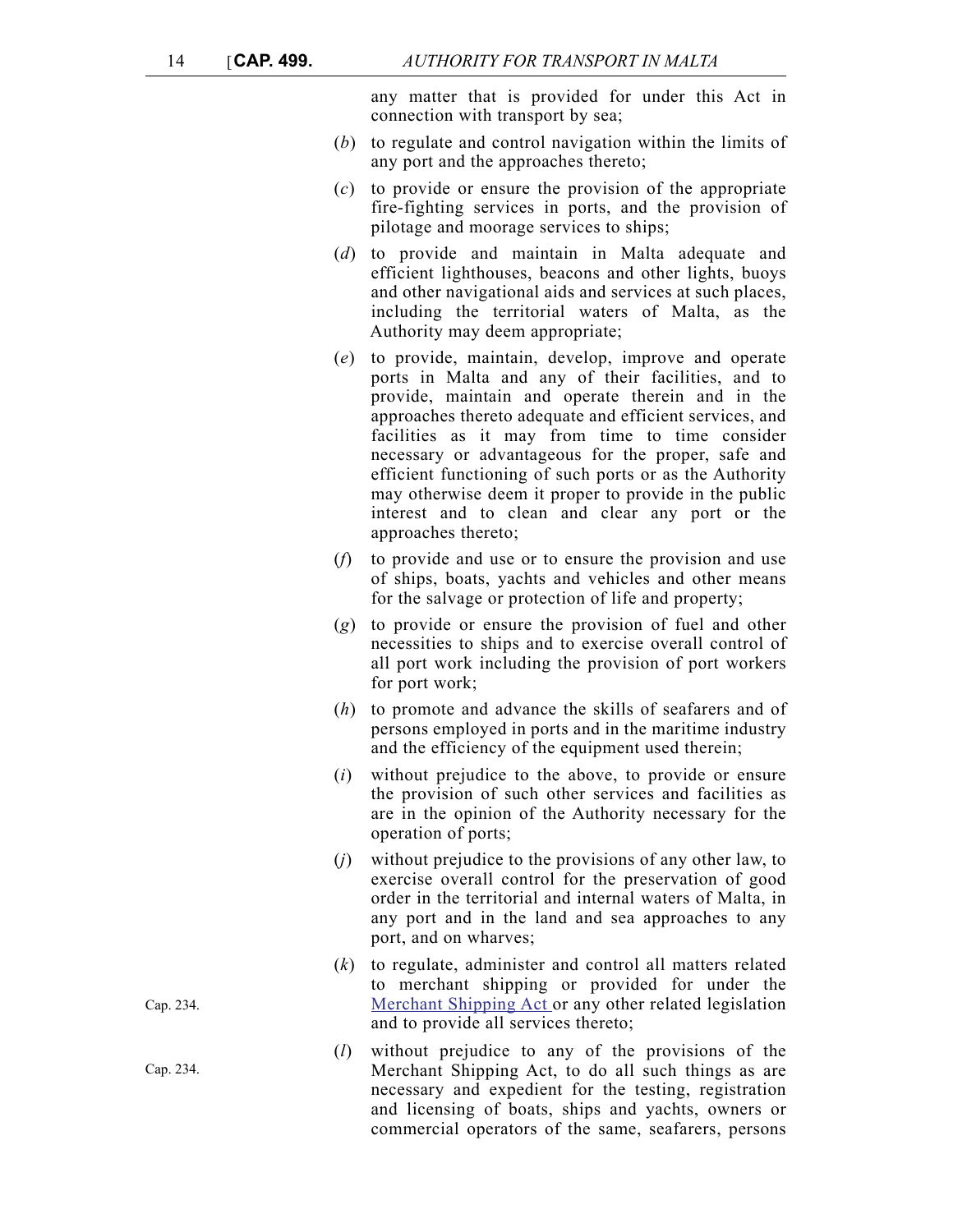working in ports or other persons or facilities connected with transport by sea;

- (*m*) without prejudice to the provisions of the [Environment](http://www.justiceservices.gov.mt/DownloadDocument.aspx?app=lom&itemid=8901&l=1) Cap. 549. [Protection Act](http://www.justiceservices.gov.mt/DownloadDocument.aspx?app=lom&itemid=8901&l=1) to prevent and control the pollution of any port or the approaches thereto by oil or any other substances; and
- (*n*) to regulate, control, develop and promote the yachting centres and to promote the maritime facilities of Malta.

**9.** Without prejudice to the powers and functions granted to the Authority in terms of article 6, the Authority shall have the following powers and functions specifically in connection with civil aviation:

- Powers and functions in connections with civil aviation.
- (*a*) to ensure a safe operational environment in accordance with the Convention on International Civil Aviation done at Chicago on the 7th December 1944;
- (*b*) to regulate transport by air, the registration, licensing and use of aircraft, the licensing of all commercial operations connected with air transport and service providers, the construction, maintenance, licensing and inspection of aerodromes and other facilities connected with air transport and to make provision for any matter that is provided for under this Act in connection with transport by air;
- (*c*) to regulate air traffic management and airspace design, including communications, navigation, surveillance, airspace and air traffic management systems and procedures, as well as aeronautical information services;
- (*d*) to regulate all matters connected with civil aviation and to coordinate with relevant civil aviation international organizations and to promote international cooperation in civil aviation;
- (*e*) to register aircraft in Malta, to approve and appraise the operational safety standard of locally registered airlines, and to regulate, control, develop and promote the use of the civil aviation facilities of Malta;
- (*f*) to prohibit aircraft from flying unless certificates of airworthiness issued or validated are in force with respect to them;
- (*g*) to provide for access to aircraft factories for the purpose of inspecting work therein carried on therein in relation to aircraft or parts thereof and for prohibiting or regulating the use of unlicensed aerodromes;
- (*h*) to prohibit persons from engaging in, or being employed in or in connection with, air navigation and to license those employed at aerodromes in the inspection or supervision of aircraft;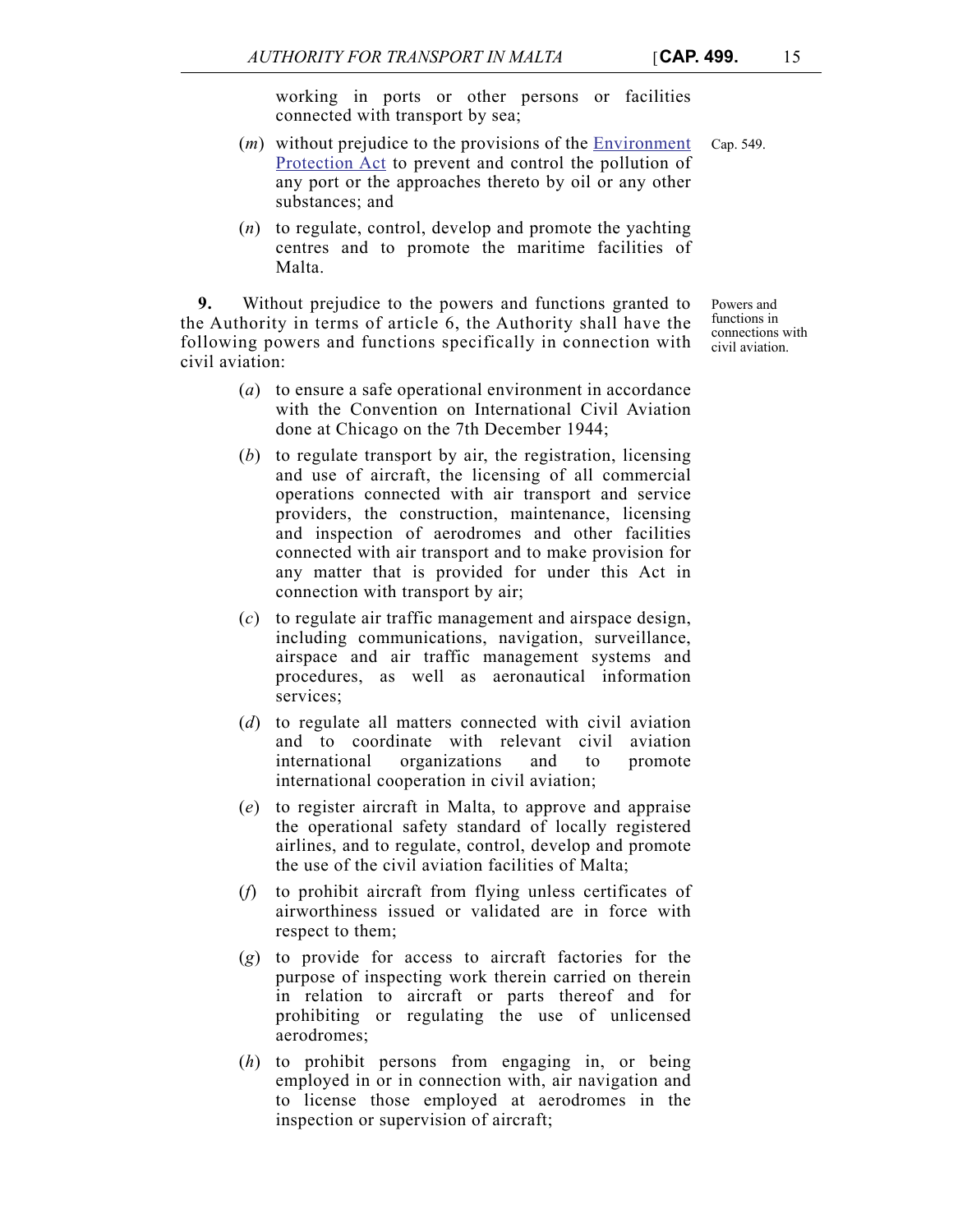- (*i*) to regulate the conditions under which, and in particular the aerodromes to or from which, aircraft entering or leaving Malta may fly, and the conditions under which aircraft may fly from one part of Malta to another;
- (*j*) to regulate the conditions under which passengers and cargo may be carried by air and under which aircraft may be used for other commercial, industrial or gainful purposes, and to prohibit the carriage by air of goods of such classes as may be specified in regulations or order;
- (*k*) to minimise or prevent interference with the use or effectiveness of apparatus used in connection with air navigation, and to prohibit or regulate the use of such apparatus as aforesaid and the display of signs and lights liable to endanger aircraft;
- (*l*) generally to secure the safety, efficiency and regularity of air navigation and the safety of aircraft and of persons and property carried therein, to prevent aircraft endangering other persons and property and, in particular, to detain aircraft for any of the purposes specified in this paragraph;
- (*m*) to require persons engaged in, or employed in or in connection with, air navigation to supply meteorological information for the purposes of air navigation;
- (*n*) to license flight crew, air traffic controllers and apron controllers and to monitor the conduct of their medical examinations and to license aircraft maintenance engineers and other aviation personnel;
- (*o*) to regulate the making of signals and other communications by or to aircraft and persons carried therein;
- (*p*) to establish any ensign, and to regulate the use of any ensign already established whether by regulations or order or otherwise, for purposes connected with air navigation;
- (*q*) to prohibit aircraft from flying over such areas in Malta as may be specified in regulations or order;
- (*r*) to support and assist in the investigation of air accidents and incidents.

**10.** (1) Subject to the other provisions of this Act, the affairs and business of the Authority shall be the responsibility of the Authority, but save as aforesaid, the executive conduct of the Authority, its administration and organisation and the administrative control of its Directorates and of its officers and employees, shall be the responsibility of the Chief Executive Officer of the Authority, who shall also have such other powers as may from time to time be delegated to him by the Authority.

(2) The Authority and each of the Directorates may exercise

Conduct of the affairs of the Authority.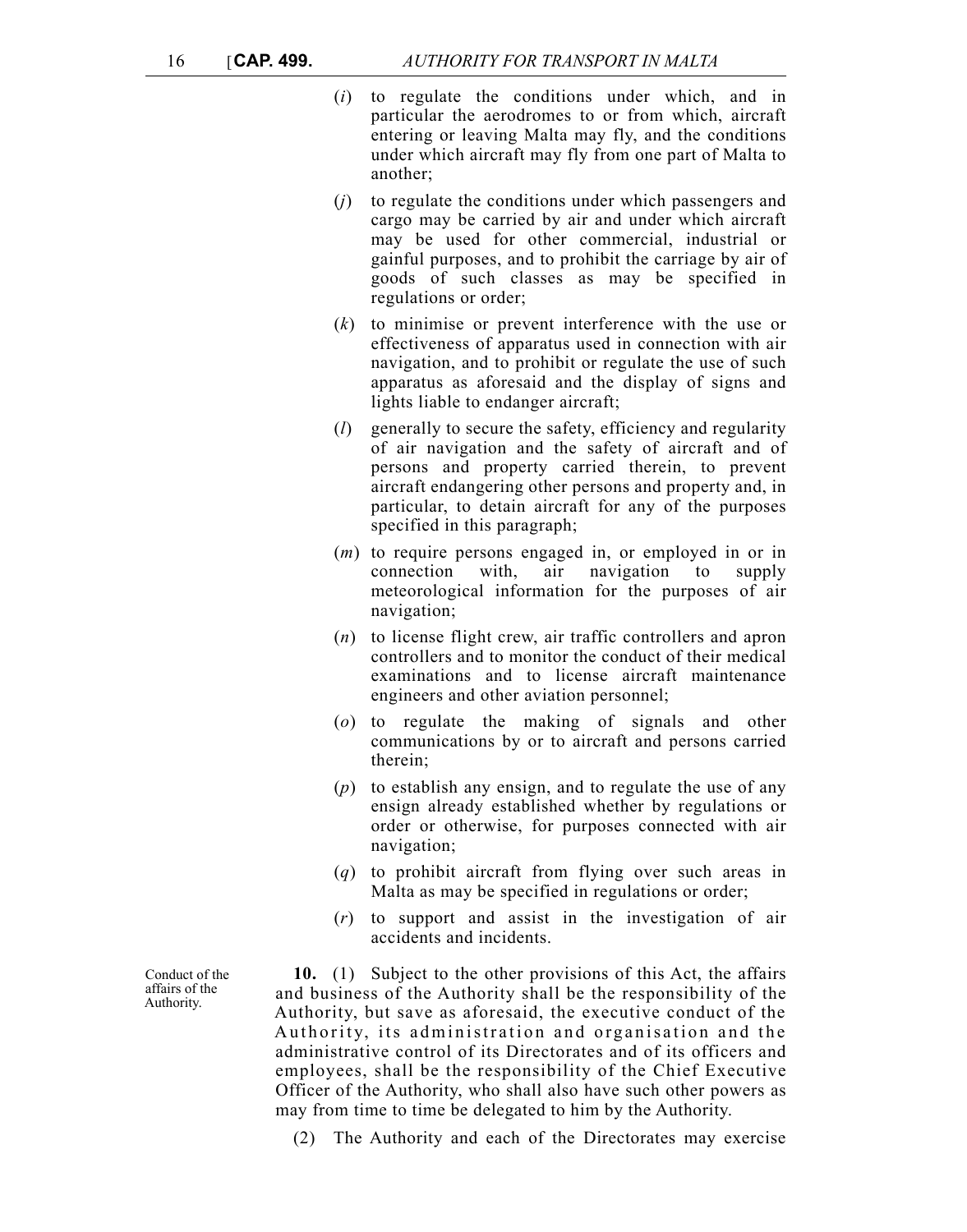any one or more of their functions or responsibilities either directly or through any of their officers or employees authorised for the purpose, or through a contractor or other person with whom agreement for the performance of any one or more of such functions or responsibilities has been entered into:

Provided that nothing in this sub-article shall authorise the Authority to contract out any of its regulatory or licensing functions.

(3) Where in this Act anything is to be done by or against or with respect to the Authority, or any notice is to be or may be given to the Authority, any such thing or notice may also be done by or against or with respect to or be given to the Directorates under whose jurisdiction the matter falls by reason of a delegation of function to such Directorate; and for the purposes aforesaid any reference in this Act to the Authority includes a reference to the appropriate Directorate.

**11.** (1) Policy making and the determination of policy matters shall be the exclusive prerogative of the Minister. In the event of disagreement between the Minister and the Authority whether or not a particular matter is a matter of policy, the decision of the Minister shall be final provided that the Authority may request that the Minister delivers his decision in writing.

(2) A policy determination by the Minister shall only be binding on the Authority if it is communicated to it in writing and is signed by the Minister.

(3) Without prejudice to the above, the Minister may, from time to time, give to the Authority directions, not inconsistent with the provisions of this Act, to be followed by the Authority in the carrying out of its functions under this Act, and the Authority shall, as soon as practicable, give effect to all such directions.

(4) The Authority shall afford to the Minister facilities for obtaining information with respect to its property, activities or any other function or duty and furnish him with returns, accounts and other information with respect thereto, and shall also afford to him facilities for the verification of information furnished, in such manner and at such times as he may reasonably require.

(5) If the Authority fails to comply with any directions issued under this article, the Prime Minister may make an order transferring to the Minister in whole or in part any of the functions of the Authority in which case those functions may be exercised by the Minister through the Chief Executive Officer of the Authority and through its Directorates, officers and other employees.

**12.** (1) The Authority shall be a body corporate having a distinct legal personality and shall be capable, subject to the provisions of this Act, of entering into contracts, of acquiring, holding and disposing of any kind of property for the purposes of its functions, of suing and being sued, and of doing all such things and entering into all such transactions as are incidental or conducive to the exercise or performance of its functions under this Act, including the lending or borrowing of money.

Legal personality and representation of the Authority.

Relations between the Minister and the Authority.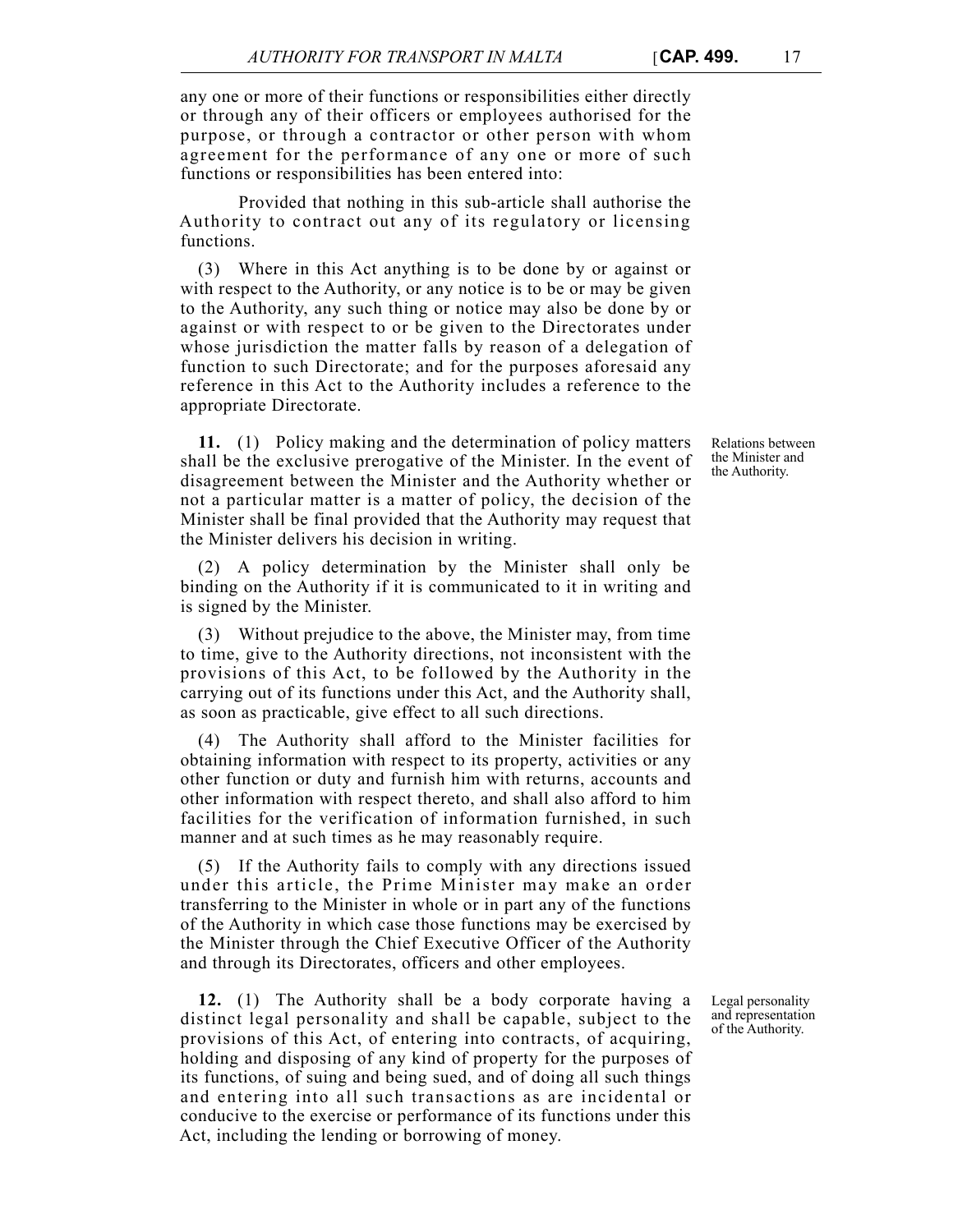(2) The legal representation of the Authority shall jointly vest in the Chairperson and the Chief Executive Officer:

Provided that the Authority may appoint any one or more of its other members or any one or more of its officers or employees to appear in the name and on behalf of the Authority in any judicial proceedings and in any act, contract, instrument or other document whatsoever.

(3) Any document purporting to be an instrument made or issued by the Authority and signed by the Chairperson or by the Chief Executive Officer or by a head of the Directorate in relation to any matter delegated to him on behalf of the Authority shall be received in evidence and shall, until the contrary is proved, be deemed to be an instrument made or issued by the Authority.

**13.** (1) The meetings of the Authority shall be called by the Chairperson, as often as may be necessary but at least once a month, either on his own initiative or at the request of any four of the other members of the Authority.

(2) Half the number of members for the time being constituting the Authority shall form a quorum. Decisions shall be adopted by a simple majority of the votes of the members present and voting. The Chairperson, or in his absence the Deputy Chairperson or other person appointed to act as chairperson, shall have an initial vote and, in the event of an equality of votes, a casting vote. Without prejudice to the other requirements of this Act, no decision shall be valid which is not supported by at least three members of the Authority where the Authority consists of six members other than the Chairperson or by at least four members where the Authority consists of more than six members other than the Chairperson.

(3) Subject to the provisions of this Act, the Authority may regulate its own procedure.

(4) Subject to the foregoing provisions of this article, an act or proceeding of the Authority shall be valid notwithstanding any vacancy among its members.

(5) All acts done by any person acting in good faith as a member of the Authority shall be valid as if he were a member notwithstanding that some defect in his appointment or qualification be afterwards discovered. No act or proceeding of the Authority shall be questioned on the ground of the contravention, by a member, of the provisions of article 5(9).

**14.** (1) There shall be established the Directorates designated in the First Schedule which shall have the respective responsibilities described in the same Schedule. The Minister may, after consulting the Authority, by regulations amend the said Schedule whereby any one or more of the said Directorates may be abolished, or their responsibilities varied or such other Directorates, as the Minister may from time to time deem appropriate may be established.

(2) The Authority shall in writing vest in the Directorates established under sub-article (1) and subject to the overall

Provisions with respect to proceedings of the Authority.

Establishment of **Directorates**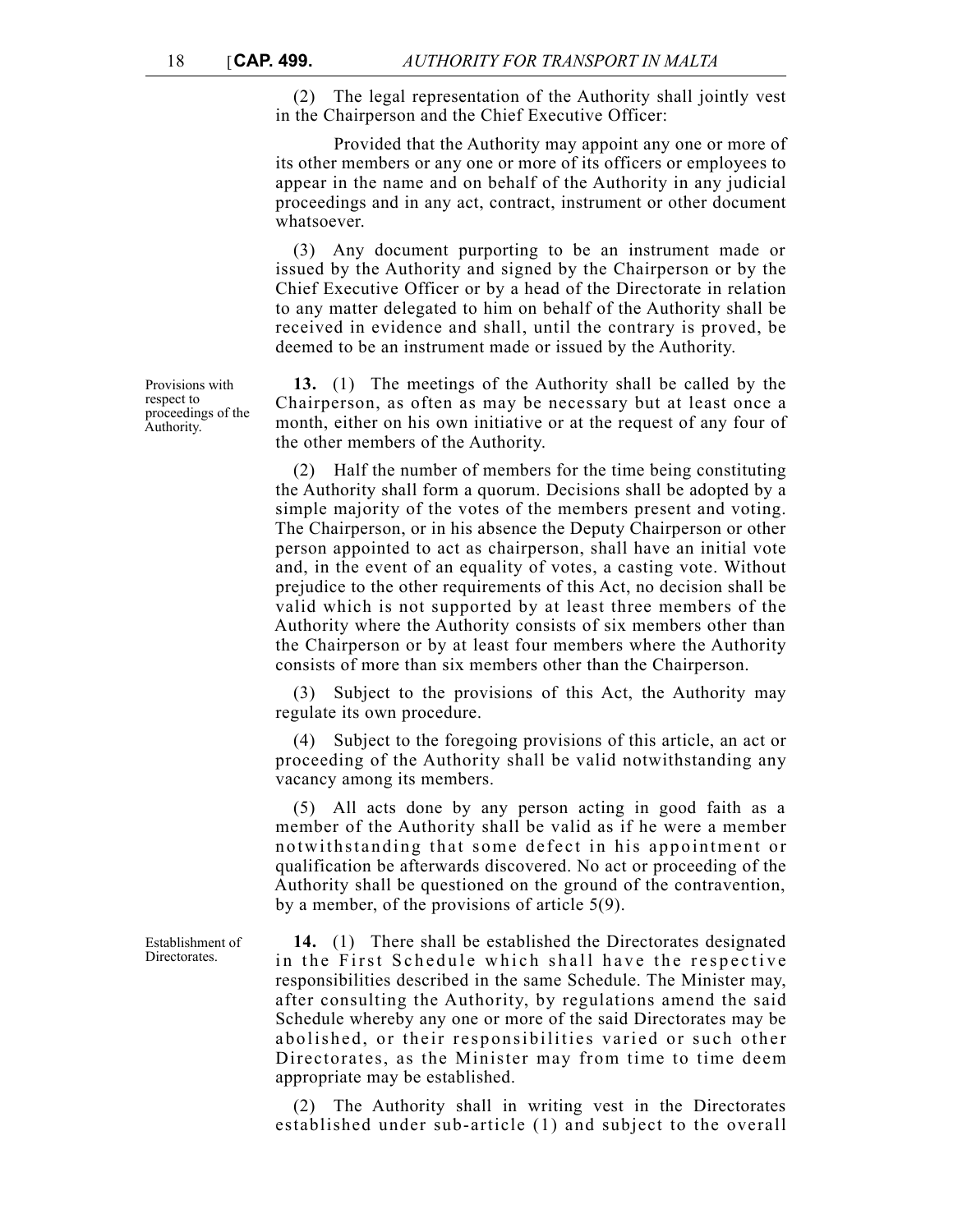supervision and control of the Authority and of the Chief Executive Officer, such of its functions as relate or are ancillary to the matters for which they are responsible as will enable the said Directorates to give effect to the strategies, policies and directives of the Authority and to otherwise discharge effectively and efficiently the functions of the Authority in their respective areas of operation.

(3) Each of the Directorates established under sub-article (1) shall be headed by a person having adequate experience or knowledge in the respective area of operation who shall either be a public officer detailed for duty with the Authority or any employee of the Authority, or a person detailed to work for the Authority in accordance with an agreement made between the Authority and a public or private undertaking.

(4) The heads of the Directorates shall be appointed by the Authority following approval by the Minister for a period of three years which may be extended for further periods of three years each.

**15.** (1) The Authority shall appoint a Chief Executive Officer following the approval of the Minister. Such appointment shall be for a period of three years which may be extended for further periods of three years each.

(2) The Chief Executive Officer shall attend all the meetings of the Board but shall not vote at such meetings:

Provided that the Authority may if it so deems fit, require the Chief Executive Officer not to attend any of the meetings or any part of a meeting.

(3) The Chief Executive Officer shall be responsible for the implementation of the objectives of the Authority in the exercise of its functions and without prejudice to the generality of the foregoing shall -

- (*a*) assume full responsibility for the overall supervision and control of the Directorates;
- (*b*) with the approval of the Authority, assign to the Directorates such duties which are by, or in accordance with, the provisions of this Act vested in such Directorates;
- (*c*) co-ordinate the workings of the Directorates;
- (*d*) develop the necessary strategies for the implementation of the objectives of the Authority;
- (*e*) advise the Authority on any matter it may refer to him or on any matter on which he considers his advice necessary or expedient; and
- (*f*) carry out such other functions and duties as the Authority may assign to him from time to time.

(4) The Chief Executive Officer shall not hold any other office or position without the consent of the Authority.

(5) The Chief Executive Officer may be dismissed by the Authority at any time for a just cause and it shall be a just cause if Appointment of Chief Executive Officer.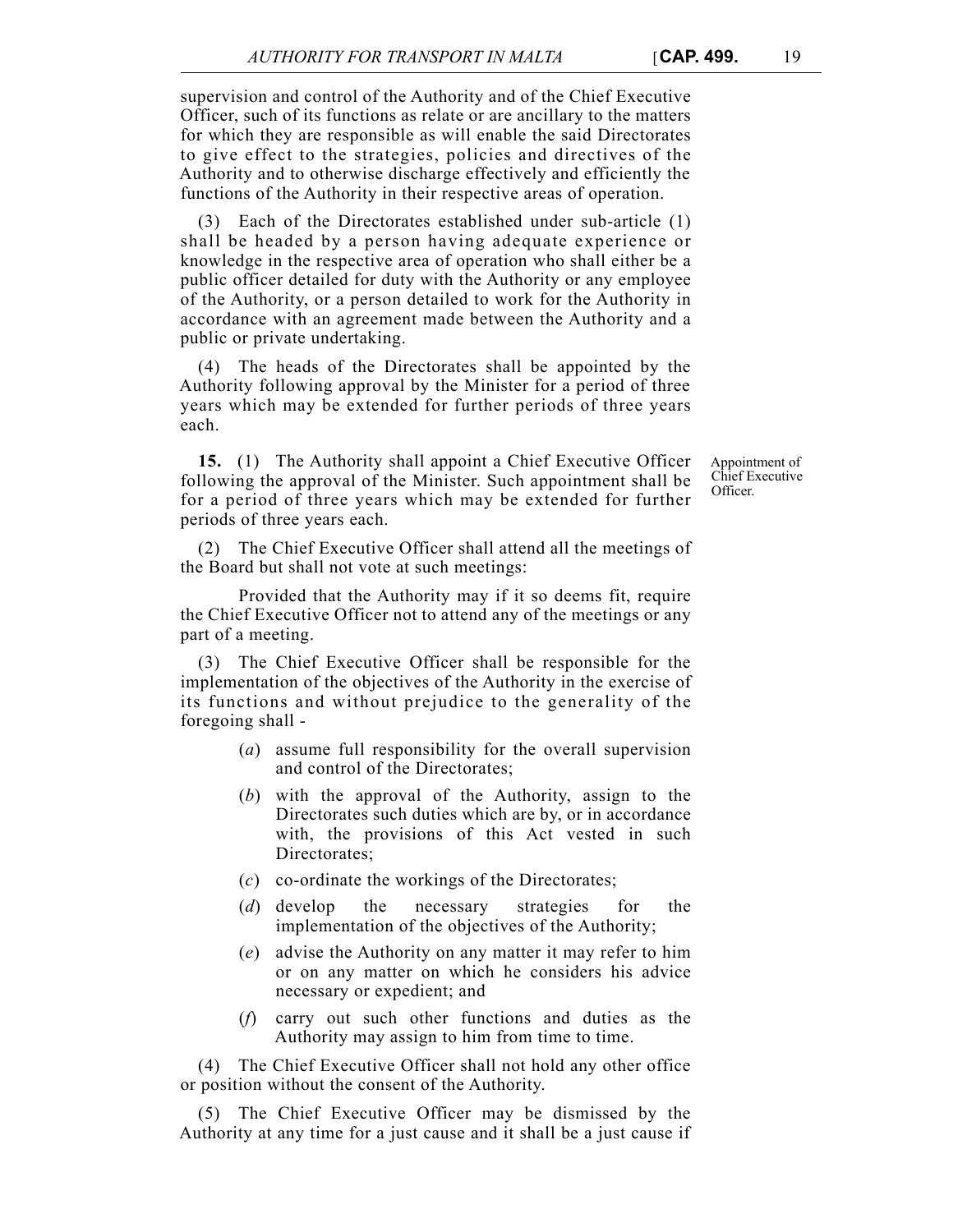the Authority determines that he has not achieved the targets and objectives set for him by the Authority.

Audit Committee. **16.** (1) The Authority shall establish an Audit Committee with written terms of reference, which clearly lay down the authority, responsibilities, and duties of such committee.

- (2) (*a*) The Audit Committee shall meet as frequently as necessary but at least six times a year.
	- (*b*) Meetings of the Audit Committee shall be chaired by the Deputy Chairperson of the Authority, or in his absence, by such member of the Authority as may be designated for such purpose by the Chairperson of the Authority.
	- (*c*) The members of the Audit Committee shall be appointed on such terms and conditions as may be determined by the Authority.

(3) Without prejudice to the generality of the provisions of subarticle (1), the Audit Committee shall have the following functions:

- (*a*) to provide oversight of the systems of internal control and risk management of the Authority and to assist and support the Authority in discharging its responsibilities in relation thereto;
- (*b*) to provide the communication link with external auditors and to evaluate and coordinate the audit and financial reporting process of the Authority;
- (*c*) to scrutinize and evaluate any transaction to be entered into by the Authority with a value exceeding two hundred and fifty thousand euro ( $\epsilon$ 250,000); and
- (*d*) to review and assess the effectiveness of the management of the Authority in its compliance with policies and in the discharge of its regulatory and compliance functions;
- (*e*) to manage all the most important risks undertaken by the Authority.

(4) The Audit Committee shall report directly to the Authority at least once every six months and at any such times as may be directed by the Authority.

#### PART IV

## OFFICERS AND EMPLOYEES OF THE AUTHORITY

Staff appointments. **17.** (1) Subject to the provisions of the [Constitution](http://www.justiceservices.gov.mt/DownloadDocument.aspx?app=lom&itemid=8566&l=1), any other enactment applicable thereto, and without prejudice to the other provisions of this Act, the employment and appointment of officials and other employees of the Authority shall be made by the Authority and the terms and conditions of their employment and appointment shall be established by the Authority with the concurrence of the Minister.

> (2) The Authority may, with the approval of the Minister given after consultation with the Minister responsible for finance,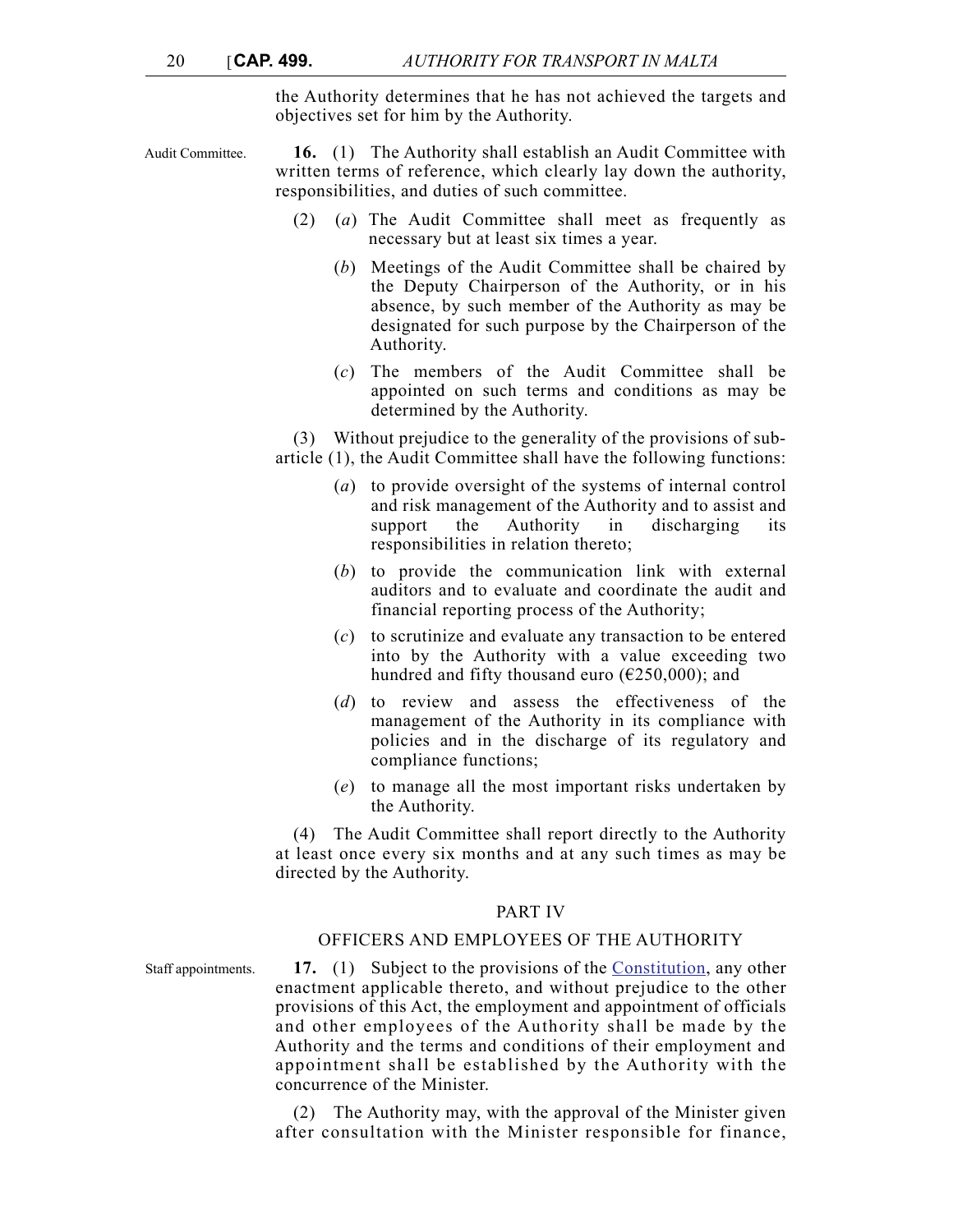establish a scheme or schemes, whether by contributory or noncontributory arrangements or partly by one and partly by the other, for the payment of pensions, gratuities and other like benefits to its officers and employees on their retirement, death or injury, or to their dependants.

**18.** (1) Where the Chief Executive Officer or a member of the staff of the Authority, or a consultant, advisor or other person engaged by the Authority, has any interest in, or material to, any matter which falls to be considered by the Authority, he shall -

- (*a*) disclose to the Authority the nature of his interest at the first meeting of the Authority after such interest is acquired or in advance of any consideration of the matter, whichever is the earlier;
- (*b*) neither influence nor seek to influence a decision in relation to such matter; and
- (*c*) take no part in any consideration of such matter.

(2) Where a question arises as to whether or not a course of conduct, if pursued by a person, would constitute failure by him to comply with the requirements of sub-article (1), the question shall be determined by the Authority and the decision and its motivation shall be recorded in the minutes of the meeting during which the decision was taken.

(3) Where a disclosure is made to the Authority pursuant to sub-article (1), particulars of the disclosure shall be recorded in the minutes of the relative meeting.

(4) Where a person to whom sub-article (1) applies fails to make the required disclosure, the Authority shall decide the appropriate action to be taken which may include the removal from office or termination of the contract of the person concerned.

(5) Save as may be otherwise required or permitted for the purposes of this Act, or in the course of a prosecution for an offence committed against any of the provisions of this Act or of any other law or of any regulations made thereunder, the Authority and its staff shall, in carrying out their functions or duties under this Act, be bound by the provisions of the [Professional Secrecy](http://www.justiceservices.gov.mt/DownloadDocument.aspx?app=lom&itemid=8844&l=1) [Act](http://www.justiceservices.gov.mt/DownloadDocument.aspx?app=lom&itemid=8844&l=1) and shall not divulge any information about any applicant or any benefits granted to any applicant without the prior written consent of such applicant or as otherwise permitted by law.

**19.** The Authority shall appoint and employ, at such remuneration and upon such terms and conditions as it may, in accordance with article 17, determine, such officers and employees of the Authority as may from time to time be necessary for the due and efficient discharge of the functions of the Authority.

**20.** (1) The Prime Minister may, from time to time, direct that any public officer shall be detailed for duty with the Authority in such capacity and with effect from such date as may be specified in the Prime Minister's direction.

(2) The period during which a direction as aforesaid shall apply to any officer specified therein, shall, unless the officer retires from

Cap. 377.

Disclosure of interests.

Appointment and functions of officers and

employees of the Authority.

Detailing of public officers for duty with the Authority.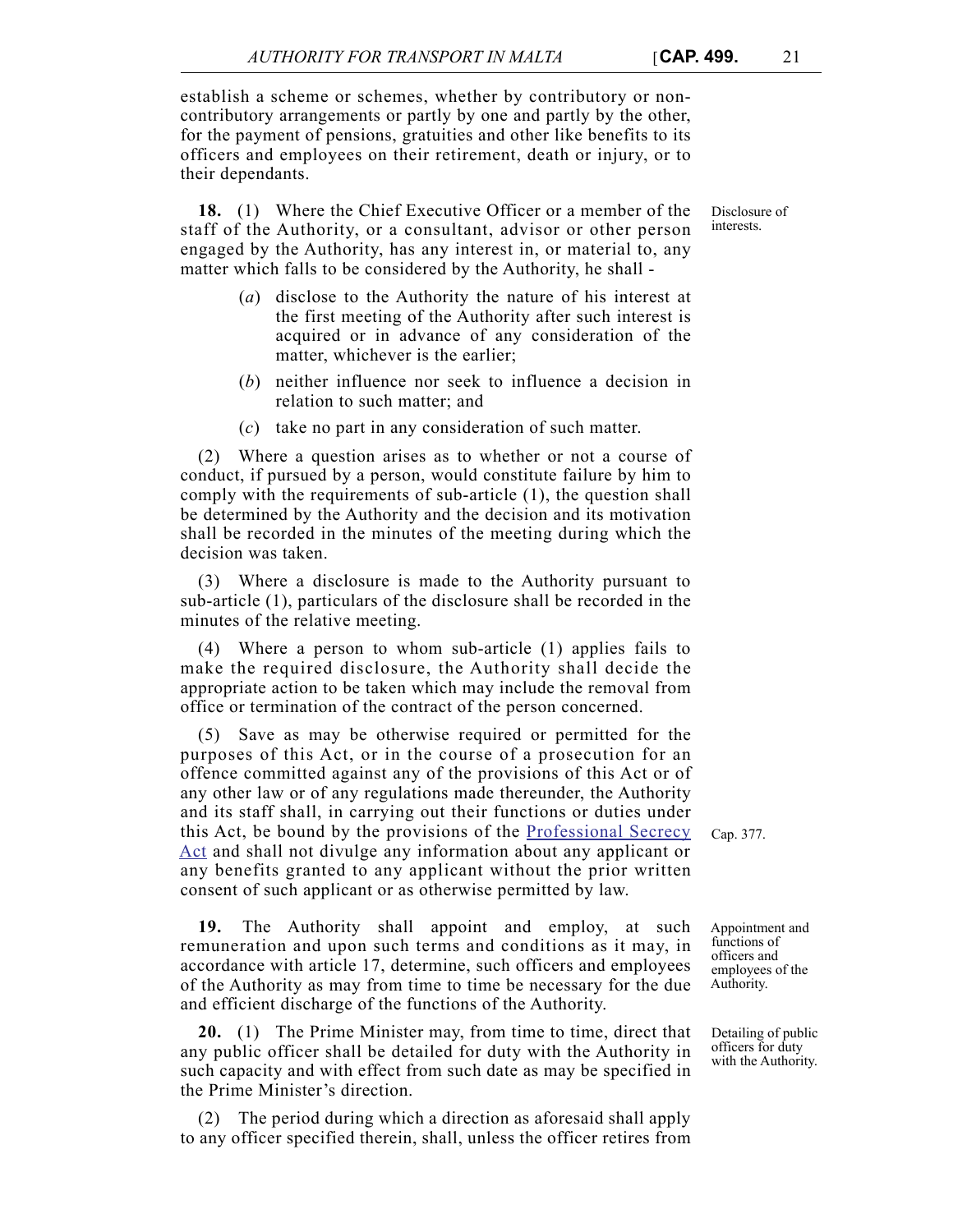the public service, or otherwise ceases to hold office at an earlier date, or unless a different period is specified in such direction, end on the happening of any of the following events, that is to say:

- (*a*) the acceptance by such officer of an offer of transfer to the service of, and permanent employment with, the Authority made in accordance with the provisions of article 22; or
- (*b*) the revocation of such direction by the Prime Minister, in relation to such officer:

Provided that in relation to a public officer detailed for duty with the Authority with effect from such date as the Prime Minister may in a direction as aforesaid establish, the detailing of such public officer shall cease to have effect after one year from the effective date of such direction, unless the direction is revoked earlier by the Prime Minister.

(3) Where a direction as aforesaid is revoked by the Prime Minister in relation to any officer, the Prime Minister may, by further direction, detail such officer for duty with the Authority in such capacity and with effect from such date as may be specified in the Prime Minister's direction, and the provisions of sub-article (2) shall thereupon apply to the period of duration of such detailing by any such further direction in relation to such officer.

**21.** (1) Where any public officer is detailed for duty with the Authority under any of the provisions of article 17, such officer shall, during the time in which such direction has effect in relation to him, be under the administrative authority and control of the Authority but he shall for all intents and purposes remain and be considered and treated as a public officer.

(2) Without prejudice to the generality of the foregoing, an officer detailed for duty as aforesaid -

- (*a*) shall not during the time in respect of which he is so detailed -
	- (i) be precluded from applying for a transfer to a department of the Government in accordance with the terms and conditions of service attached to the appointment held by him under the Government on the date on which he was so detailed for duty; or
	- (ii) receive remuneration and be subject to conditions of service which are less favourable than those attached to the appointment under the Government held by him on the date aforesaid or which would have become attached to such appointment, during the said period, had such officer not been detailed for duty with the Authority; and

Status of public officers detailed for duty with the Authority.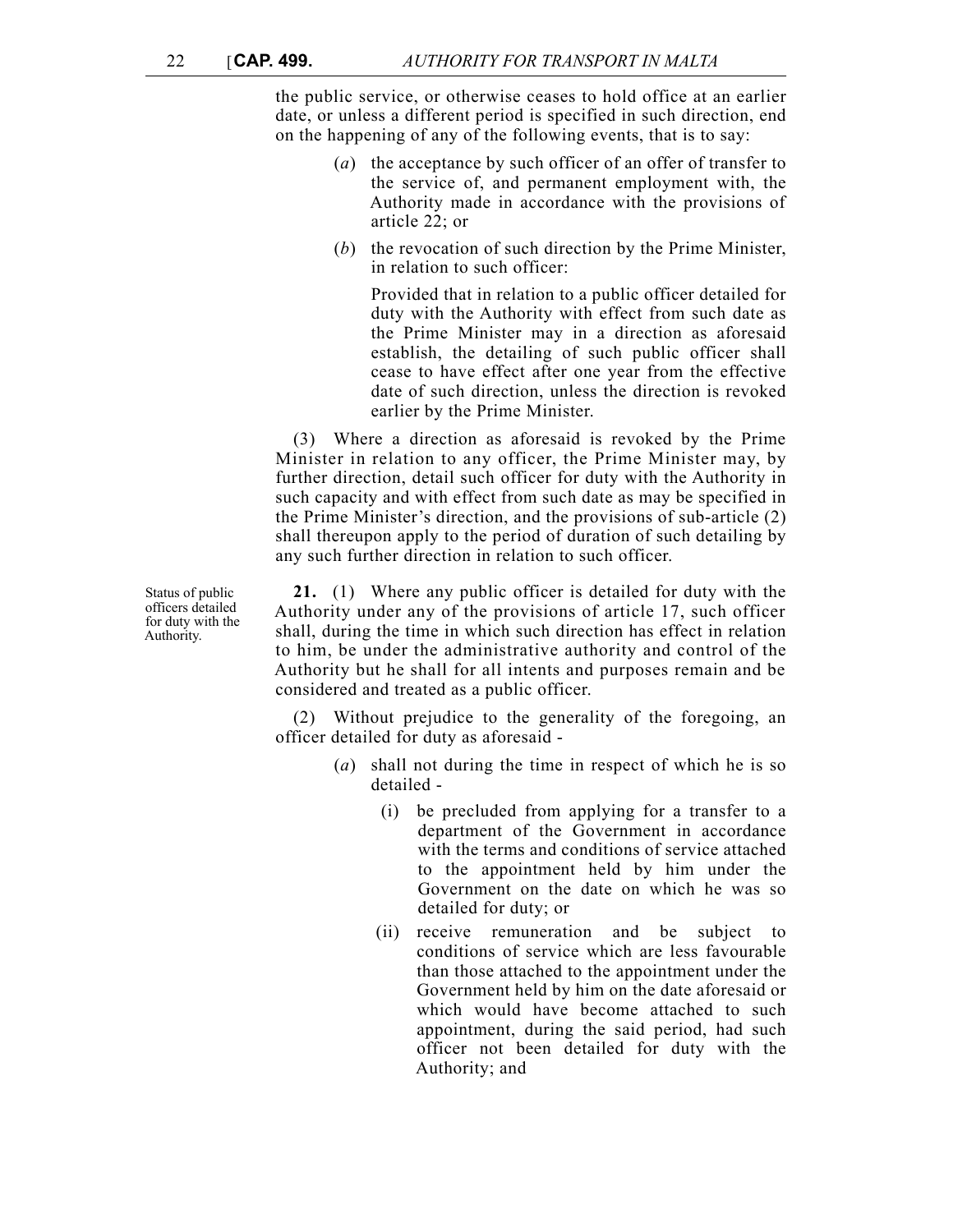(*b*) shall be entitled to have his service with the Authority considered as service with the Government for the purposes of any pension, gratuity, or benefit under the [Pensions Ordinance](http://www.justiceservices.gov.mt/DownloadDocument.aspx?app=lom&itemid=8636&l=1) and the [Widows' and Orphans'](http://www.justiceservices.gov.mt/DownloadDocument.aspx?app=lom&itemid=8610&l=1) [Pensions Act](http://www.justiceservices.gov.mt/DownloadDocument.aspx?app=lom&itemid=8610&l=1) and for the purpose of any other right or privilege to which he would have been entitled, and liable to any liability to which he would have been liable, but for the fact of his being detailed for duty with the Authority.

(3) Where an application is made as provided in sub-article  $(2)(a)(i)$  the same consideration shall be given thereto as if the applicant had not been detailed for service with the Authority.

(4) The Authority shall pay to the Government such contributions as may from time to time be determined by the Minister responsible for finance in respect of the cost of pensions and gratuities earned by an officer detailed for duty with the Authority as aforesaid during the period in which he is so detailed.

**22.** (1) The Authority may, with the approval of the Prime Minister, offer permanent employment with the Authority to any officer detailed for duty with the Authority under any of the provisions of article 20 at remuneration and on terms and conditions not less favourable than those enjoyed by such officer on the date of such offer.

(2) The terms and conditions of any permanent employment offered by the Authority under the provisions of sub-article (1) shall not be deemed to be less favourable merely because they are not in all respects identical or superior to those enjoyed by the officer concerned on the date of such offer, if such terms and conditions, taken as a whole, in the opinion of the Prime Minister offer substantially equivalent or greater benefits.

(3) Every officer who accepts permanent employment with the Authority offered to him under the provisions of sub-article (1) shall, for all purposes other than those of the [Pensions Ordinance](http://www.justiceservices.gov.mt/DownloadDocument.aspx?app=lom&itemid=8636&l=1) and of the [Widows' and Orphans' Pensions Act](http://www.justiceservices.gov.mt/DownloadDocument.aspx?app=lom&itemid=8610&l=1), and saving the provisions of article 41 of this Act, be deemed to have ceased to be in service with the Government and to have entered into service with the Authority on the date of his acceptance, and for the purposes of the said Ordinance and of the said Act, so far as applicable to him, service with the Authority shall be deemed to be service with the Government within the meanings thereof respectively.

(4) Every such officer as aforesaid who, immediately before accepting permanent employment with the Authority was entitled to benefit under the [Widows' and Orphans' Pensions Act](http://www.justiceservices.gov.mt/DownloadDocument.aspx?app=lom&itemid=8610&l=1), shall continue to be so entitled to benefit thereunder to all intents as if his service with the Authority were service with the Government.

(5) The Authority shall pay to the Government such contributions as may from time to time be determined by the Minister responsible for finance in respect of the cost of pensions and gratuities earned by an officer who has accepted permanent employment with the Authority as aforesaid during the period

Offer of permanent employment with the Authority to public officers detailed for duty with the Authority.

Cap. 93. Cap. 58.

Cap. 93. Cap. 58.

Cap. 58.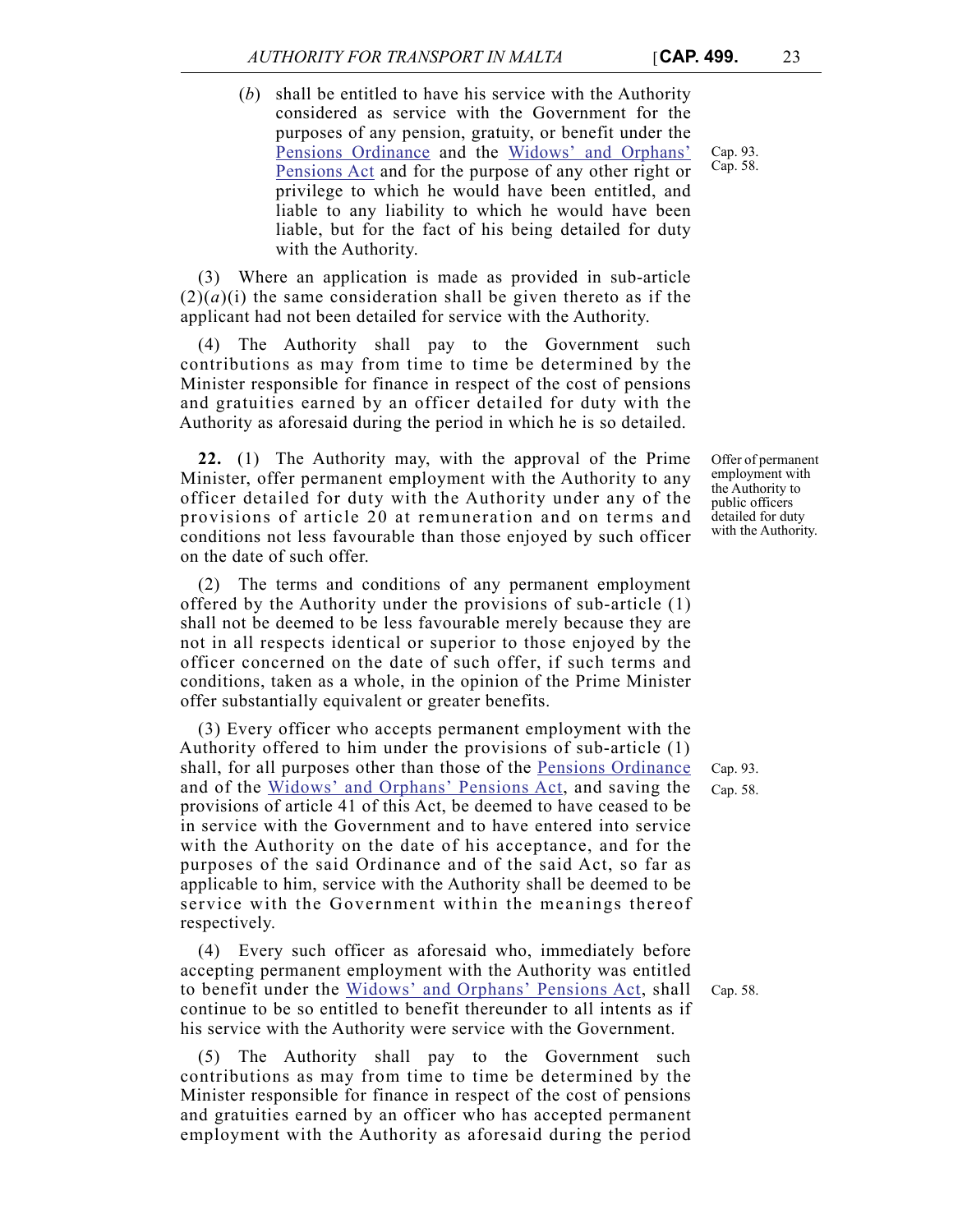commencing on the date of such officer's acceptance.

(6) In the case of a public officer detailed for duty with the Authority with effect from the date established under the proviso to article 20(2)(*b*) and who subsequently accepts permanent employment with the Authority the foregoing provisions shall apply subject to the following provisions of this article.

Cap. 93. (7) For the purposes of the [Pensions Ordinance](http://www.justiceservices.gov.mt/DownloadDocument.aspx?app=lom&itemid=8636&l=1) the pensionable emoluments on retirement of any public officer to whom sub-article (6) applies shall be deemed to be the pensionable emoluments payable to an officer in Government service in a grade and at an incremental level corresponding to the post occupied and incremental level on the date on which the officer retires from the Authority.

- (8) (*a*) For the purposes of this article, posts and salary grades with the Authority shall be classified in the most nearly corresponding grades and incremental levels in the service under the Government by reference to job description, skills, responsibilities and other analogous factors.
	- (*b*) The classification referred to in paragraph (*a*) shall be carried out by a board composed of a chairperson appointed by the Ministry responsible for finance and two other members, one appointed by the Ministry responsible for personnel policies in general in the public service and one appointed by the Authority. The classification shall be subject to the final approval of the Minister responsible for finance.
	- (*c*) Such classification shall take place within three months of any adjustment of salaries of employees in Government service and, or of employees of the Authority.
	- (*d*) No post shall be classified in a grade higher than that of a Grade 3 in the service of the Government or such other grade that the Minister responsible for finance may from time to time by notice in the Gazette determine.
	- (*e*) Without prejudice to article 113 of the [Constitution,](http://www.justiceservices.gov.mt/DownloadDocument.aspx?app=lom&itemid=8566&l=1) no person may, following a classification as aforesaid, be entitled to rights under the said [Pensions Ordinance](http://www.justiceservices.gov.mt/DownloadDocument.aspx?app=lom&itemid=8636&l=1) less favourable than those to which he would have been entitled prior to such classification.

**23.** The Authority may engage such consultants or advisers, as it may consider necessary to assist it in the fulfilment of its functions.

## PART V

#### FINANCIAL PROVISIONS

Authority to meet expenditure out of revenue.

**24.** (1) Without prejudice to the following provisions of this article, the Authority shall so conduct its affairs that the expenditure required for the proper performance of its functions

Cap. 93.

Engagement of consultants and advisers.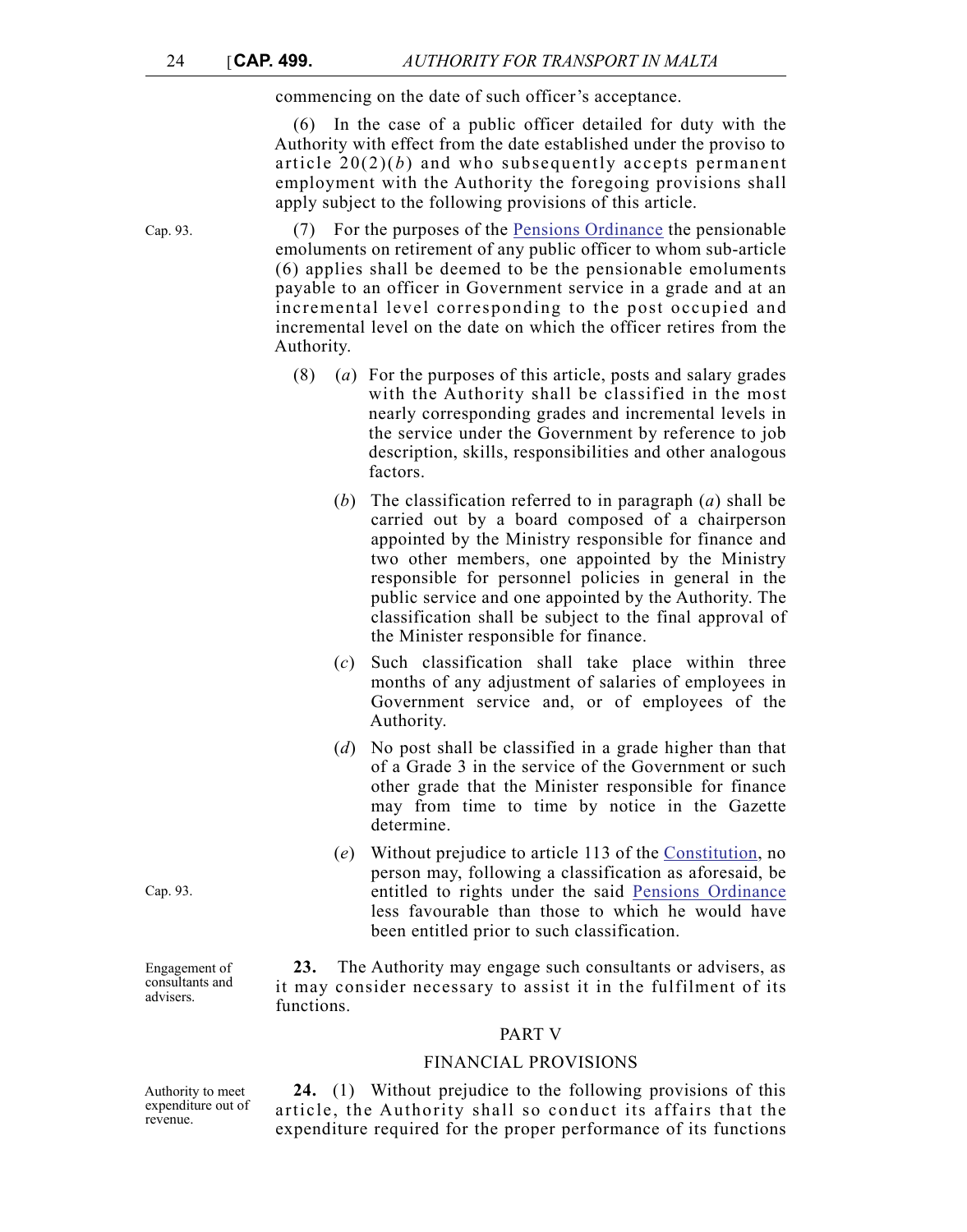shall, as far as practicable, be met out of its revenue.

(2) For the purposes of sub-article (1) the Authority shall levy all fees, rates and other payments prescribed or deemed to be prescribed by or under this Act or any other law providing for matters falling under the powers and functions vested in the Authority by or under this Act.

(3) The Authority shall also be paid by Government out of the Consolidated Fund such sums as Parliament may from time to time authorise to be appropriated to meet the costs of specified works to be continued or otherwise carried out by the Authority, being infrastructural works or works of a similar capital nature.

(4) Subject to such directives as the Minister may give from time to time after consultation with the Minister responsible for finance, any excess of revenue over expenditure shall be applied by the Authority to the formation of reserve funds to be used for the purposes of the Authority. Without prejudice to the generality of the power of the Minister to give directives under this sub-article, any directive given by the Minister as aforesaid may order the transfer to the Government, or the application in such manner as may be specified in the direction, of any part of the fees, rates and other payments levied in accordance with sub-article (2).

(5) Any funds of the Authority not immediately required to meet expenditure may be invested in such manner as may from time to time be approved by the Minister.

**25.** (1) For the purpose of carrying out any of its functions under this Act, the Authority may, with the approval in writing of the Minister given after consultation with the Minister responsible for finance, borrow or raise money in such manner, from such person, body or authority, and under such terms and conditions as the Minister, after consultation as aforesaid, may in writing approve.

(2) The Authority may also, from time to time, borrow, by way of overdraft or otherwise, such sums as it may require for carrying out its functions under this Act:

Provided that for any amount in excess of one million euro  $(\text{\textsterling}1,000,000)$  there shall be required the approval of the Minister in writing.

**26.** The Minister responsible for finance may, after consultation with the Minister, make advances to the Authority of such sums as he may agree to be required by the Authority for carrying out any of its functions under this Act, and may make such advances on such terms and conditions as he may, after consultation as aforesaid, deem appropriate. Any such advance may be made by the Minister responsible for finance out of the Consolidated Fund, and without further appropriation other than this Act, by warrant under his hand authorising the Accountant General to make such advance.

**27.** (1) The Minister responsible for finance may, for any requirements of the Authority of a capital nature, contract or raise

Power to borrow or raise capital.

Advances from Government.

Borrowing from Government.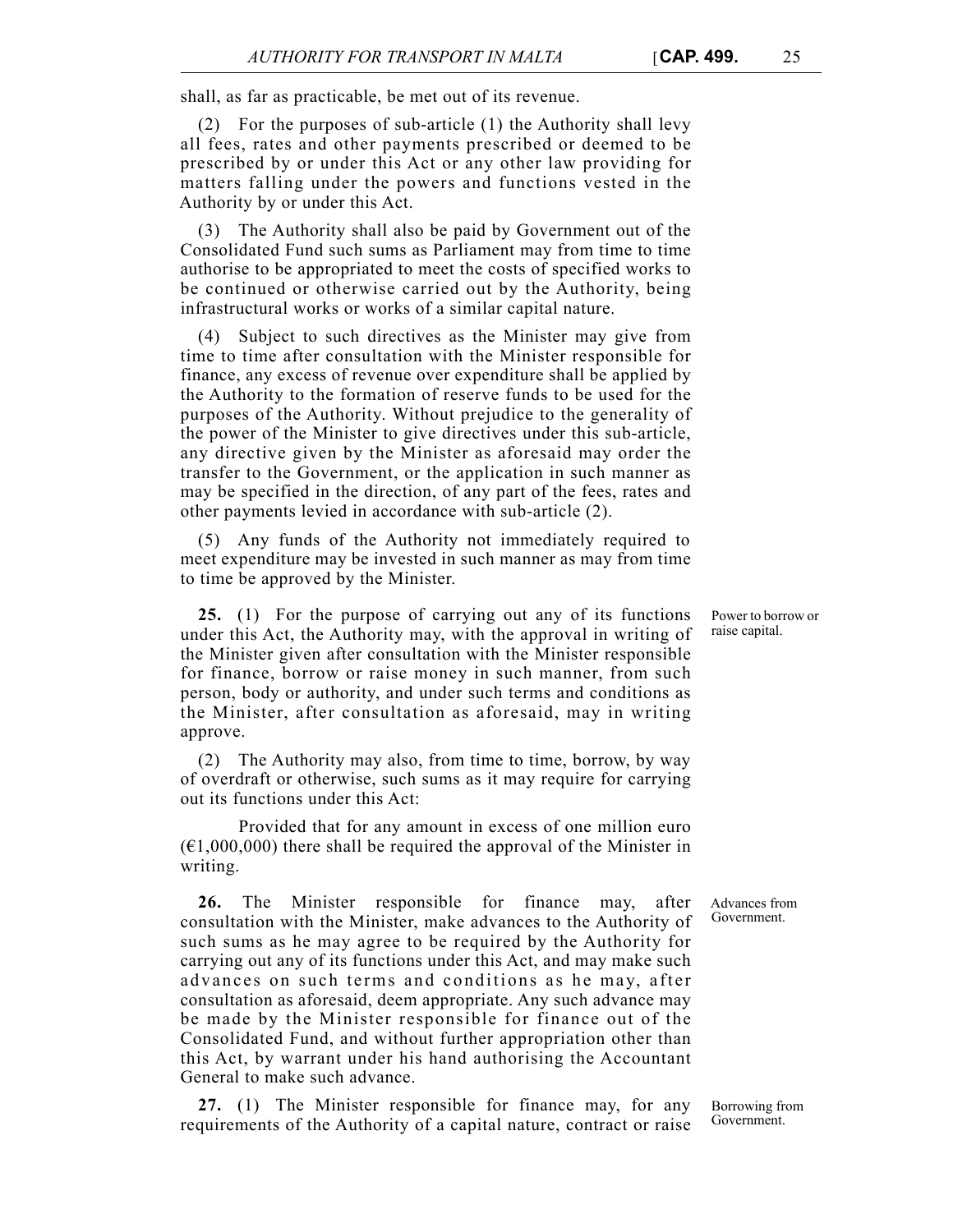loans, or incur liabilities, for such periods and on such terms and conditions as he may deem appropriate; and any sums due in respect of or in connection with any such loan or liability shall be a charge on the Consolidated Fund.

(2) Notice of any loans, liabilities or advances made or incurred under the foregoing provisions of this article shall be given to the House of Representatives as soon as practicable.

(3) Pending the raising of any such loan as is mentioned in subarticle (1), or for the purpose of providing the Authority with working capital, the Minister responsible for finance may, by warrant under his hand, and without further appropriation other than this Act, authorise the Accountant General to make advances to the Authority out of the Treasury Clearance Fund under such terms as may be specified by the Minister upon the making thereof.

(4) The proceeds of any loan raised for the purposes of making advances to the Authority, and any other moneys to be advanced to the Authority under this article, shall be paid into a fund specially established for the purpose and which shall be known as the "Transport Regulation Authority Loan Fund".

(5) Sums received by the Accountant General from the Authority by way of repayment of advances made to the Authority under sub-article (3) shall be paid into the Treasury Clearance Fund and sums received by the Accountant General by way of interest on such advances shall be paid into the Consolidated Fund.

**28.** (1) The Authority shall cause to be prepared in every financial year, and shall not later than four weeks before the end of such year adopt, estimates of the income and expenditure of the Authority for the following financial year distinguishing, in particular, between each of such Directorates as may be established under the provisions of this Act:

Provided that the estimates for the first financial year of the Authority shall be prepared and adopted within such time as the Minister may by notice in writing to the Authority specify.

(2) In the preparation of such estimates the Authority shall take account of any funds and other monies that may be due to be paid to it out of the Consolidated Fund during the relevant financial year, whether by virtue of this Act or of an appropriation Act or of any other law; and the Authority shall so prepare the said estimates as to ensure that the total revenues of the Authority are at least sufficient to meet all sums properly chargeable to its revenue account, including, but without prejudice to the generality of that expression, depreciation.

(3) The estimates shall be made out in such form and shall contain such information and such comparisons with previous years as the Minister responsible for finance may direct.

(4) A copy of the estimates shall, upon their adoption by the Authority, be sent forthwith to the Minister and to the Minister responsible for finance.

(5) The Minister shall, at the earliest opportunity and not later

Estimates of the Authority.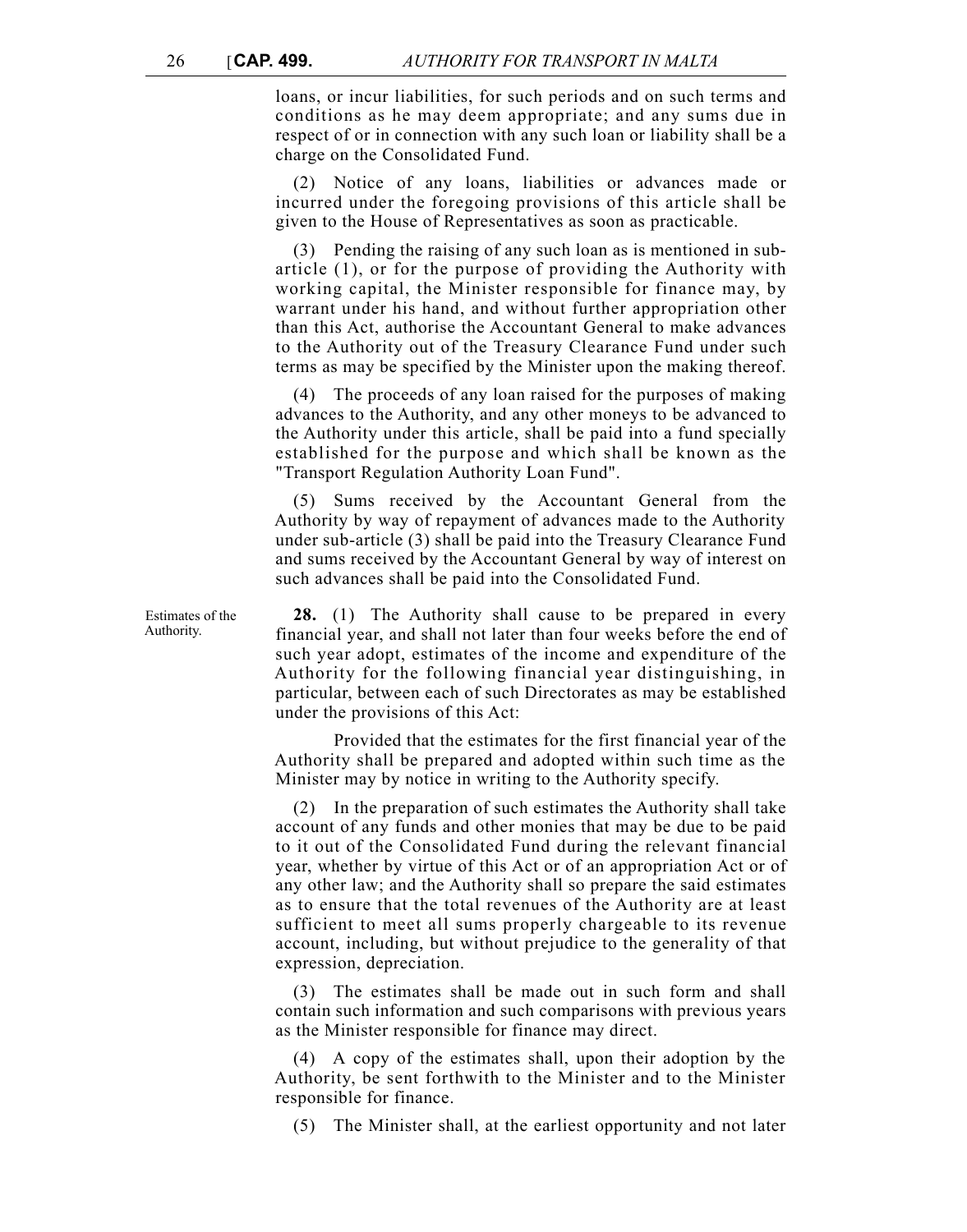than six weeks after he has received a copy of the estimates from the Authority, approve the same with or without amendment after consultation with the Minister responsible for finance.

**29.** (1) No expenditure shall be made or incurred by the Authority unless provision therefor had been made in the estimates approved as provided in article 28.

- (2) Notwithstanding the provisions of sub-article (1)
	- (*a*) until the expiration of six months from the beginning of a financial year, the Authority may make or incur expenditure for carrying on its functions under this Act not exceeding in the aggregate one-half of the amount approved for the preceding financial year;
	- (*b*) expenditure approved in respect of a head or sub-head of the estimates may, with the approval of the Minister given after consultation with the Minister responsible for finance, be made or incurred in respect of another head or sub-head of the estimates;
	- (*c*) in respect of the first financial year, the Authority may make or incur expenditure until the approval of the estimates for that year not exceeding in the aggregate such amounts as the Minister responsible for finance may, after consultation with the Minister, allow;
	- (*d*) if in respect of any financial year it is found that the amount approved in the estimates is not sufficient or a need has arisen for expenditure for a purpose not provided for in the estimates, the Authority may adopt supplementary estimates for approval by the Minister and in any such case the provisions of this Act applicable to the estimates shall as near as practicable apply to the supplementary estimates.

**30.** The Minister shall, at the earliest opportunity and not later than eight weeks after he has received a copy of the estimates and supplementary estimates of the Authority, or if at any time during that period the House of Representatives is not in session, within eight weeks from the beginning of the next following session, cause such estimates to be laid on the Table of the House of Representatives.

**31.** (1) The Authority shall cause to be kept proper accounts and other records in respect of its operations, and shall cause to be prepared a statement of accounts in respect of each financial year.

(2) The accounts of the Authority shall be audited by an auditor or auditors to be appointed by the Authority and approved by the Minister:

Provided that the Minister responsible for finance may, after consultation with the Minister, require the books and accounts of the Authority to be audited or examined by the Auditor General who shall for the purpose have the power to carry out such physical checking and other verifications as he may deem necessary.

(3) The Authority shall not later than three months after the end

Publication of approved estimates.

Accounts and audit.

Expenditure to be according to approved estimates. *Amended by: XI. 2010.23.*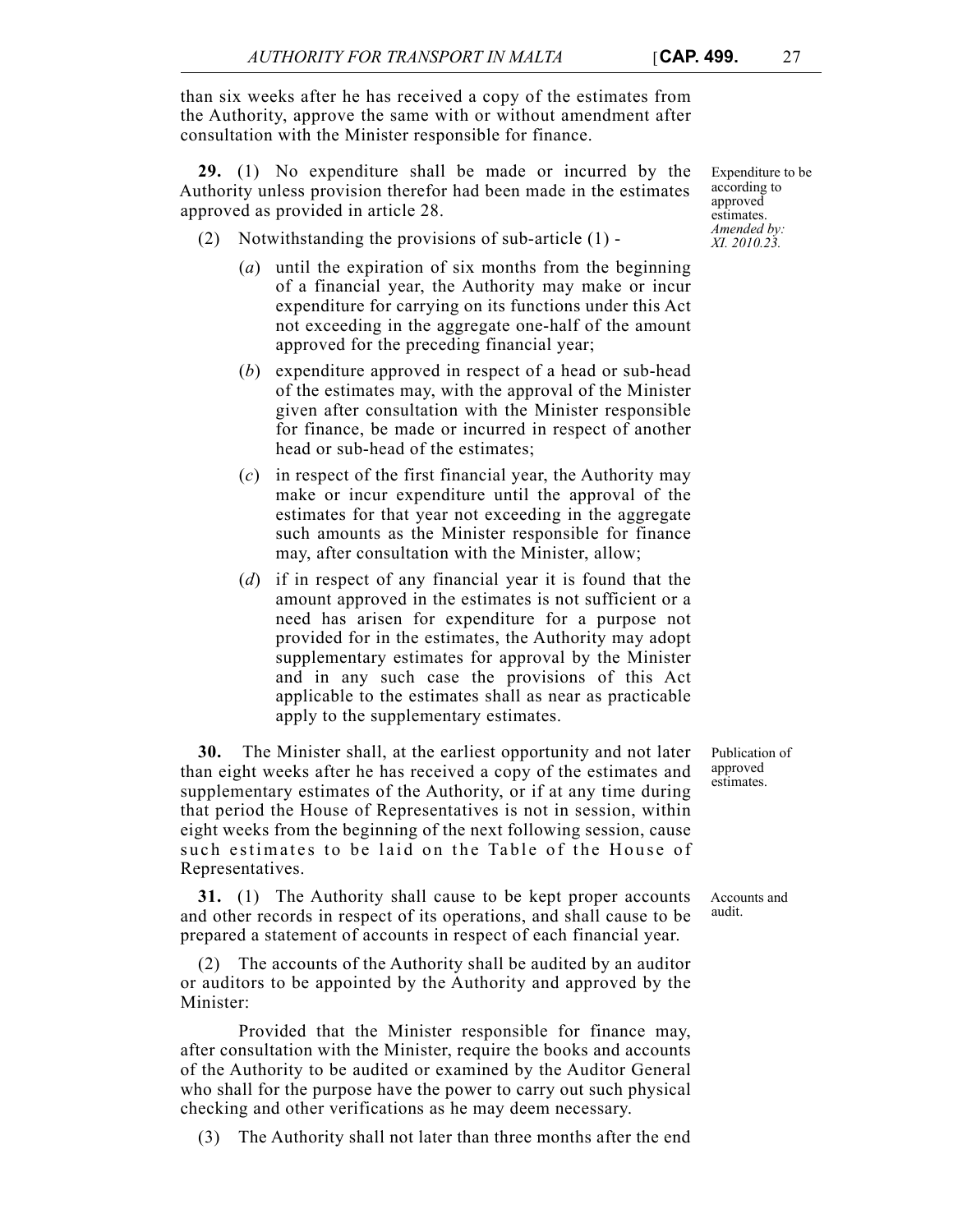of each financial year cause a copy of the statement of accounts duly audited to be transmitted to the Minister and to the Minister responsible for finance together with a copy of any report made by the auditors on that statement or on the accounts of the Authority.

(4) The Minister shall cause a copy of every such statement and report to be laid before the House as soon as practicable.

**32.** (1) All monies accruing to the Authority shall be paid into a bank or banks appointed as bankers of the Authority by a resolution of the Authority. Such monies shall, as far as practicable, be paid into any such bank from day to day, except such sum as the Authority may authorise to be retained to meet petty disbursements and immediate cash payments.

(2) All payments out of the funds of the Authority, other than petty disbursements not exceeding a sum fixed by the Authority, shall be made by such officer or officers of the Authority as the Authority shall appoint or designate for that purpose.

(3) Cheques against and withdrawals from any bank account of the Authority shall be signed by such officer of the Authority as may be appointed or designated by the Authority for that purpose and shall be countersigned by the Chairperson or such other member or officer of the Authority as may be authorised by the Authority for that purpose.

- (4) The Authority shall also make provision with respect to
	- (*a*) the manner in which and the officer or officers by whom payments are to be authorised or approved;
	- (*b*) the title of any account held with the bank or banks into which the monies of the Authority are to be paid, and the transfer of funds from one account to the other;
	- (*c*) the method to be adopted in making payments out of funds of the Authority, and generally with respect to any matter which is relevant to the proper keeping and control of the accounts and books, and the control of the finance, of the Authority.

Contracts of supply **33.** Without prejudice to any directions communicated by the Minister under article 11(2), the Authority shall not award or enter into any contract for the supply of goods or materials or for the execution of works, or for the rendering of services, to or for the benefit of the Authority, except in accordance with regulations in force regulating the procurement of all goods and services in the public sector.

Annual report. **34.** The Authority shall, not later than three months after the end of each financial year, make and transmit to the Minister and to the Minister responsible for finance a report dealing generally with the activities of the Authority during that financial year, distinguishing, in particular, between each of such Directorates as may be established under the provisions of this Act and containing such information relating to the proceedings and policy of the Authority as either of the said Ministers may from time to time

Deposit of revenues and payments by the Authority.

or works.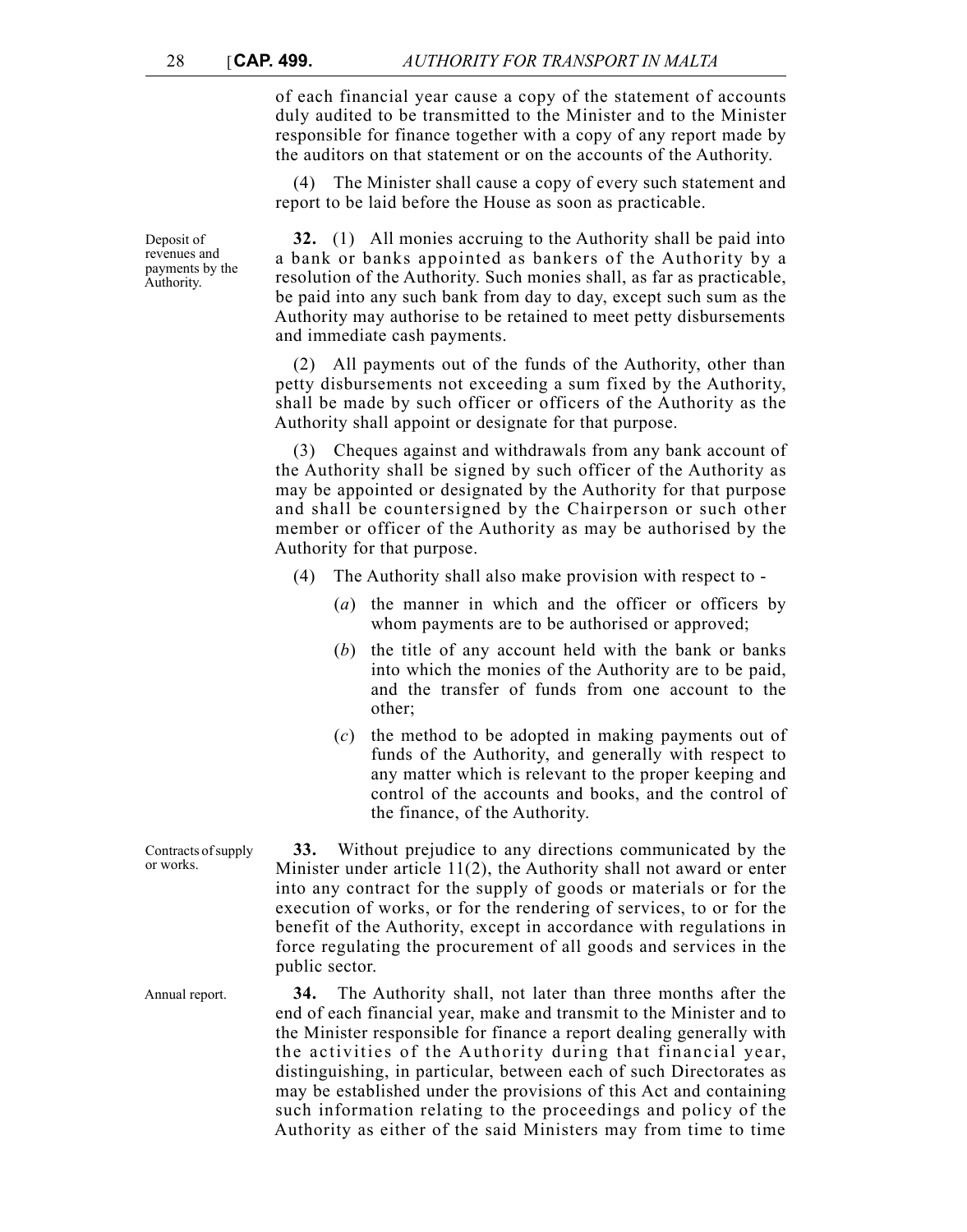require. The Minister shall cause a copy of every such report to be laid on the Table of the House as soon as practicable.

**35.** The Authority shall be exempt from any liability for the payment of income tax and duty on documents under any law for the time being in force.

## PART VI

## TRANSFER OF CERTAIN ASSETS TO THE AUTHORITY

- **36.**(1) (*a*) The property and undertakings owned by the Malta Maritime Authority or by the Malta Transport Authority or by the Civil Aviation Department and used by any one of them immediately before the date of the coming into force of this Part of this Act, or owned by the Government and used by any of the said Authorities or by the said Department before the said date, for the operation of any of the functions which by this Act are being transferred to or vested in the Authority shall, on the date aforesaid, by virtue of this Act and without further assurance, be transferred to and vested in the Authority under the same title by which they were used or held by Malta Maritime Authority or the Malta Transport Authority or the Civil Aviation Department immediately before the said date.
	- (*b*) The immovable assets which immediately before the coming into force of this Act were owned by the Government and used for the exercise of any of the functions which by this Act are being transferred to or vested in the Authority shall by virtue of this Act and without any further assurance be transferred to and vested in the Authority under the same title by which they were held by the Government before the coming into force of this Act.

(2) The transfer and vesting in the Authority as aforesaid shall extend to the whole of such property and undertakings and, without prejudice to the generality aforesaid, shall include all plant, equipment, apparatus, instruments, vehicles, ships, craft, wharves, quays, piers, jetties, buildings, structures, installations, land, roads, works, stocks and other property, movable or immovable, assets, powers, rights and privileges and all things necessary or ancillary thereto which are held or enjoyed in connection therewith or appertaining thereto, as well as all obligations affecting or relating to any of the aforesaid property or undertakings or other thing included therein as aforesaid:

Provided that in respect of aerodromes, roads, wharves, quays, piers and jetties the transfer and vesting in the Authority as aforesaid shall not extend to the ownership thereof but shall be limited to their use, administration and operation including any benefit deriving from such use, administration and operation, subject to the obligation of the Authority to maintain, to the extent that such maintenance is not the responsibility of Local Councils in terms of the first proviso to article 7(*b*), and keep all such property, and for the purposes of articles 37 and 38 such property shall be

Exemption from taxation. *Amended by: XI. 2010.24.*

Transfer of assets to the Authority. *Amended by: V. 2011.54.*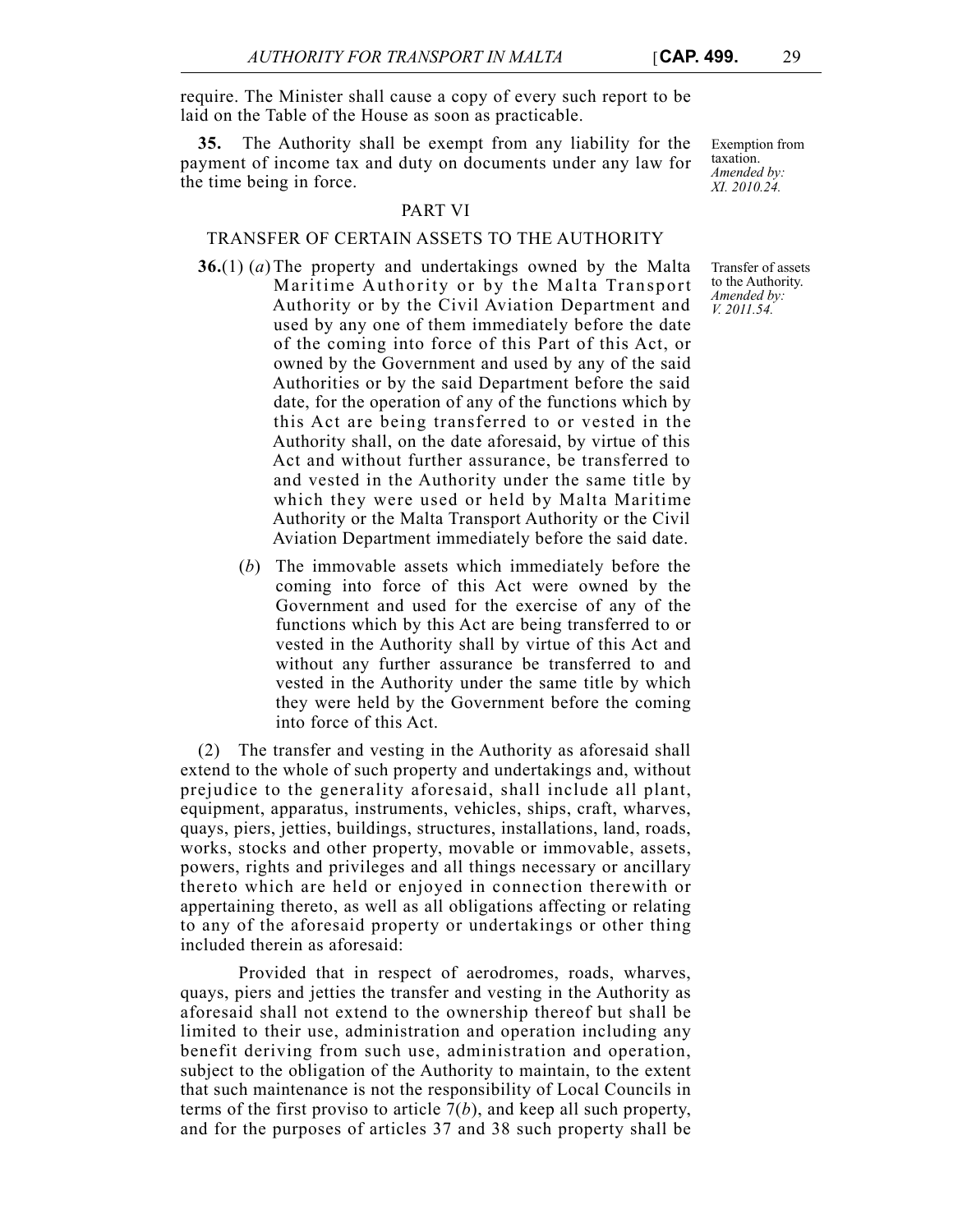deemed to be included in the properties transferred to the Authority by or under this Act.

(3) The Minister may by Order in the Gazette from time to time vest in the Authority any land held by the Government in order that the Authority may construct any aerodrome, road, port, wharve, quay, pier or jetty thereon, and the provisions of the proviso to subarticle (2) shall apply to any land so vested by the Minister under this sub-article.

**37.** (1) Subject to other provisions of this Act, all laws, rules, regulations, orders, judgements, decrees, awards, deeds, bonds, contracts, agreements, instruments, documents, warrants and other arrangements, subsisting immediately before the date of the coming into force of this Part of this Act affecting or relating to any of the properties or undertakings transferred to the Authority by or under this Act and in which the Government or a government authority is a party thereto or is named therein shall have full force and effect against or in favour of the Authority, and shall be enforceable freely and effectually, in such manner as if instead of the Government or governmental authority the Authority has been named therein or had been a party thereto, and otherwise in substitution of the Government or governmental authority.

> (2) Any reference in any law to the Malta Transport Authority or the Public Transport Authority or the Malta Maritime Authority or the Civil Aviation Department shall be read and construed as a reference to the Authority as so defined in article 2 and shall include a reference to any Directorate established under this Act, as the case may require.

> **38.** (1) Anything relating to any of the properties or undertakings or any right or liability transferred to the Authority by or under this Act which has been commenced by or under the authority of the Government, the Malta Maritime Authority or the Malta Transport Authority or the Civil Aviation Department before the date of the coming into force of this Part of this Act may continue to be carried on and completed by or as authorised by the Authority on or after such date.

> (2) Where immediately before the date of the coming into force of this Part of this Act there are still pending any legal proceedings relating to any of the properties or undertakings, or to any right or liability, transferred to the Authority by or under this Act and to which the Government, the Malta Maritime Authority or the Malta Transport Authority or the Civil Aviation Department is or is entitled to be a party, the Authority shall, as from the date aforesaid, be substituted in such proceedings for the Government, or for the aforesaid Authorities or Department, as the case may be, or shall be made a part thereto in like manner as the Government, any such Authority or Department could have become a party as aforesaid, and such proceedings shall not abate by reason of the substitution.

> (3) The Minister may by order make such incidental, consequential and supplemental provisions as he may deem necessary or expedient for the purpose of determining, as

Construction of laws, etc.

Transitory provisions.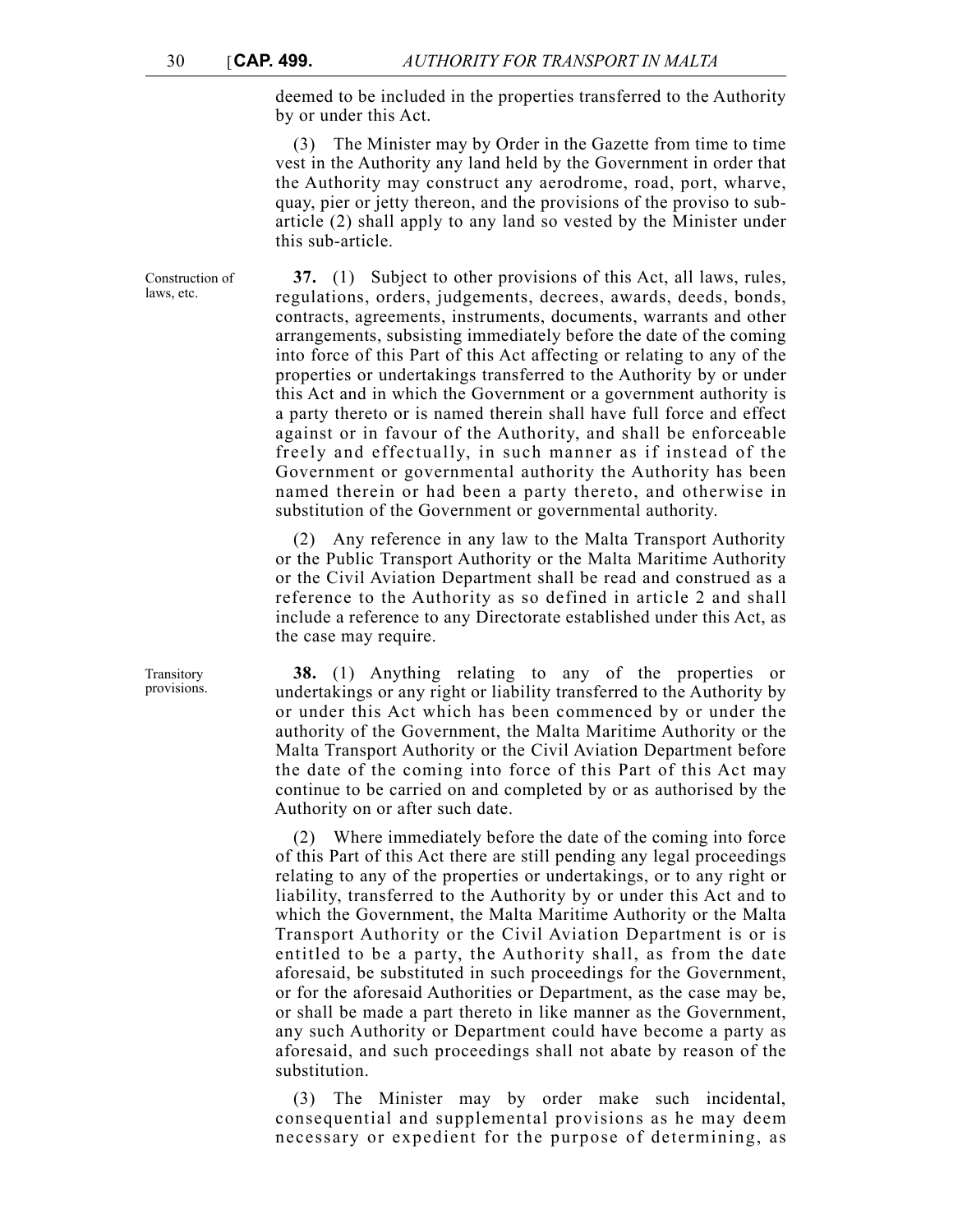appropriate, the assets transferred to the Authority by this Act and securing and giving full effect to the transfer of any property or undertaking or any right or liability to the Authority by this Act and make such orders as may be necessary to make any powers and duties exercisable by the Government, the Malta Maritime Authority or the Malta Transport Authority or the Civil Aviation Department in relation to any of the transferred property or undertakings exercisable by or on behalf of the Authority.

## PART VII

### SUPERVISORY BOARDS

**39.** (1) The Minister may, after consultation with the Authority, by Order published in the Gazette and with effect from such date or dates as may be laid down in such Order, appoint in respect of any Directorate that may have been established under this Act, a Supervisory Board consisting of a Chairperson and such other members named in the Order. The said board shall have such executive and, or advisory powers as may be laid down in the Order that may be determined by the Minister after consultation with the Authority.

(2) The members of the Supervisory Board shall hold office for such period and on such terms and conditions as the Minister may determine in the Order aforesaid.

(3) The provisions of sub-articles  $(5)(a)$ ,  $(6)$  and  $(9)$  of article 5 shall *mutatis mutandis* apply to the members of the supervisory boards.

(4) Each Supervisory Board shall keep minutes of all its meetings and shall forward copies of such minutes to the Authority, The provisions of article 13 shall *mutatis mutandis* apply to the said board and its acts or proceedings.

## PART VIII

## ADMINISTRATIVE REVIEW TRIBUNAL

**40.** (1) The Administrative Review Tribunal established by article 5 of the [Administrative Justice Act](http://www.justiceservices.gov.mt/DownloadDocument.aspx?app=lom&itemid=8956&l=1) shall be competent to hear and determine:

- (*a*) appeals made by any person aggrieved by any decision of the Authority not to grant or renew, or to suspend or to revoke an authorisation, or a licence or a permit, or to impose conditions, limitations or exclusions therein or therefore; and
- (*b*) appeals made by any person aggrieved by an administrative or any other penalty imposed on that person by the Authority:

Provided that, unless otherwise prescribed by law, an appeal lodged in terms of this subarticle to the Administrative Review Tribunal shall be filed within twenty days from the receipt of the Authority's decision.

*Amended by: XI. 2010.21.*

Appointment and functions of supervisory boards. *Amended by: XI. 2010.21, 25.*

Right of appeal. *Amended by: L.N. 336 of 2010; XI. 2010.26.* Cap. 490.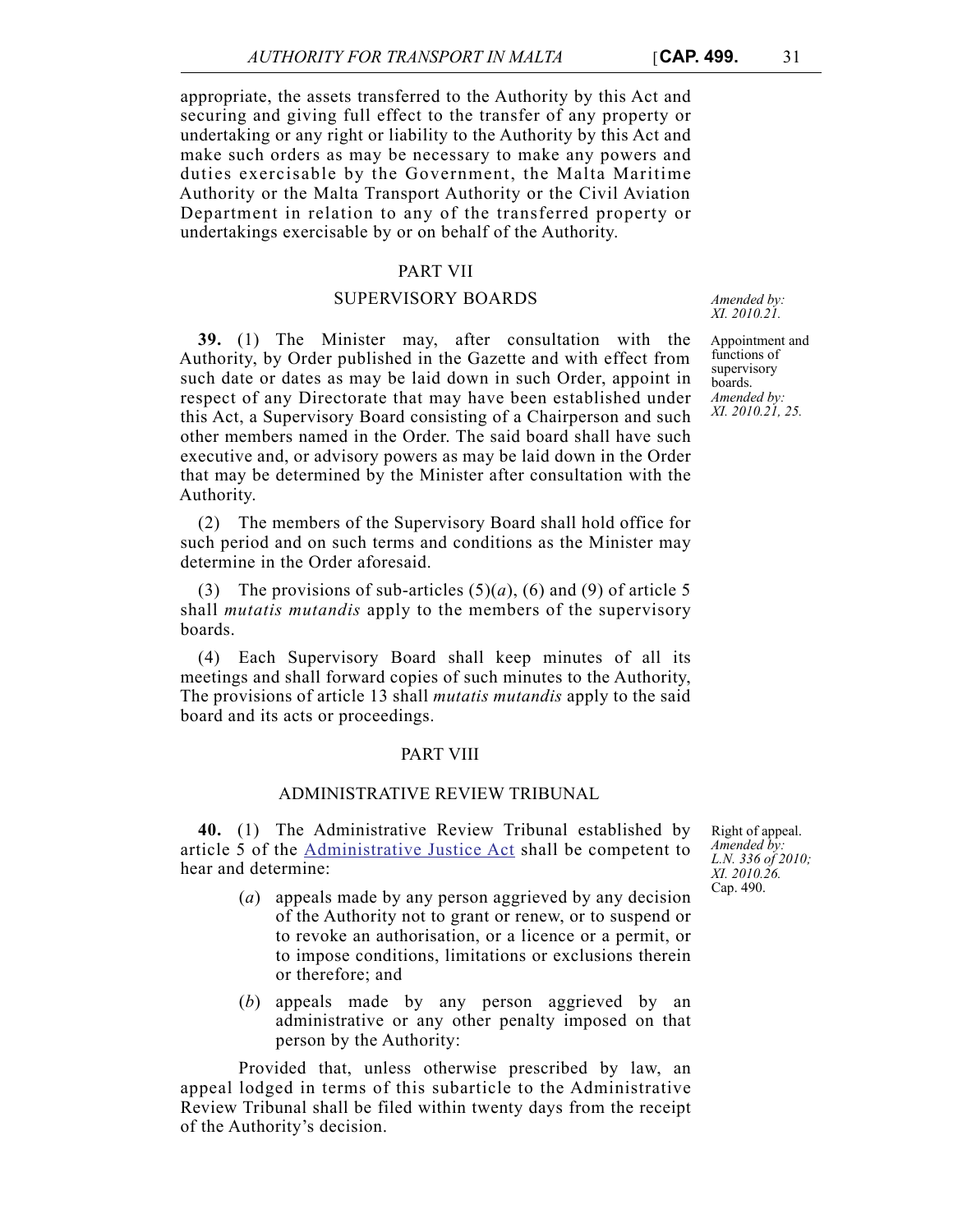Cap. 332.

Cap. 490.

Cap. 490.

(2) Any proceedings which immediately before the coming into force of this article are pending before the Transport Appeals Board established under the Malta Transport Authority Act shall, with effect from the 31st March, 2010, be assigned to the Administrative Review Tribunal mentioned in this article for decision and thereafter shall be regulated by the provisions of Part III of the [Administrative Justice Act.](http://www.justiceservices.gov.mt/DownloadDocument.aspx?app=lom&itemid=8956&l=1)

(3) There shall be a right of appeal in accordance with the provisions of Part IV of the [Administrative Justice Act](http://www.justiceservices.gov.mt/DownloadDocument.aspx?app=lom&itemid=8956&l=1) from decisions of the Administrative Review Tribunal under sub-article (1) or (2) and such appeal shall be to the Court of Appeal (Inferior Jurisdiction).

## PART IX

### MISCELLANEOUS

**41.** The members of the Authority, the members of the Supervisory Boards and all officers and employees of the Authority shall be deemed to be public officers or employees within the meaning of the [Criminal Code.](http://www.justiceservices.gov.mt/DownloadDocument.aspx?app=lom&itemid=8574&l=1)

**42.** (1) Save as may otherwise be prescribed, no person shall carry out or be engaged in any commercial air, sea or road transport operation or undertaking, or carry out any commercial activity or operation providing services to such an undertaking or operation, unless such person is in possession of a licence, permit or other authorisation issued by the Authority under this Act.

(2) Any person who carries out or is engaged in any such operation, undertaking or activity without a licence or who acts in breach of any condition of such licence, shall be guilty of an offence and shall be liable on conviction to a fine (*multa*) of -

- (*a*) not less than  $\epsilon$ 25 but not exceeding  $\epsilon$ 50,000 with regards to road transport offences,
- (*b*) not less than  $E25$  but not exceeding  $E150,000$  for maritime transport offences,
- (*c*) not less than  $\epsilon$ 1,500 but not exceeding  $\epsilon$ 250,000 for offences relating to civil aviation,

or to imprisonment for a term not exceeding twenty-four months, or to both such fine and imprisonment.

**43.** (1) The Minister may, after consultation with the Authority, make regulations in respect of any of the functions of the Authority and in connection with any matter relating to transport by road, rail, sea or air.

(2) Without prejudice to the generality of sub-article (1) such regulations under this article may, in particular with respect to road transport and vehicles, provide -

> (*a*) for the registration of motor vehicles or other vehicles and the grant, renewal, transfer, suspension and cancellation of licences in respect of motor vehicles or other vehicles, the drivers thereof, public transport employees, car hire garages, transport of passengers or

Persons deemed public officers. *Amended by: XI. 2010.21.* Cap. 9.

Licensing of activities.

Power to make regulations. *Amended by: V. 2011.55; XXXV. 2015.4.*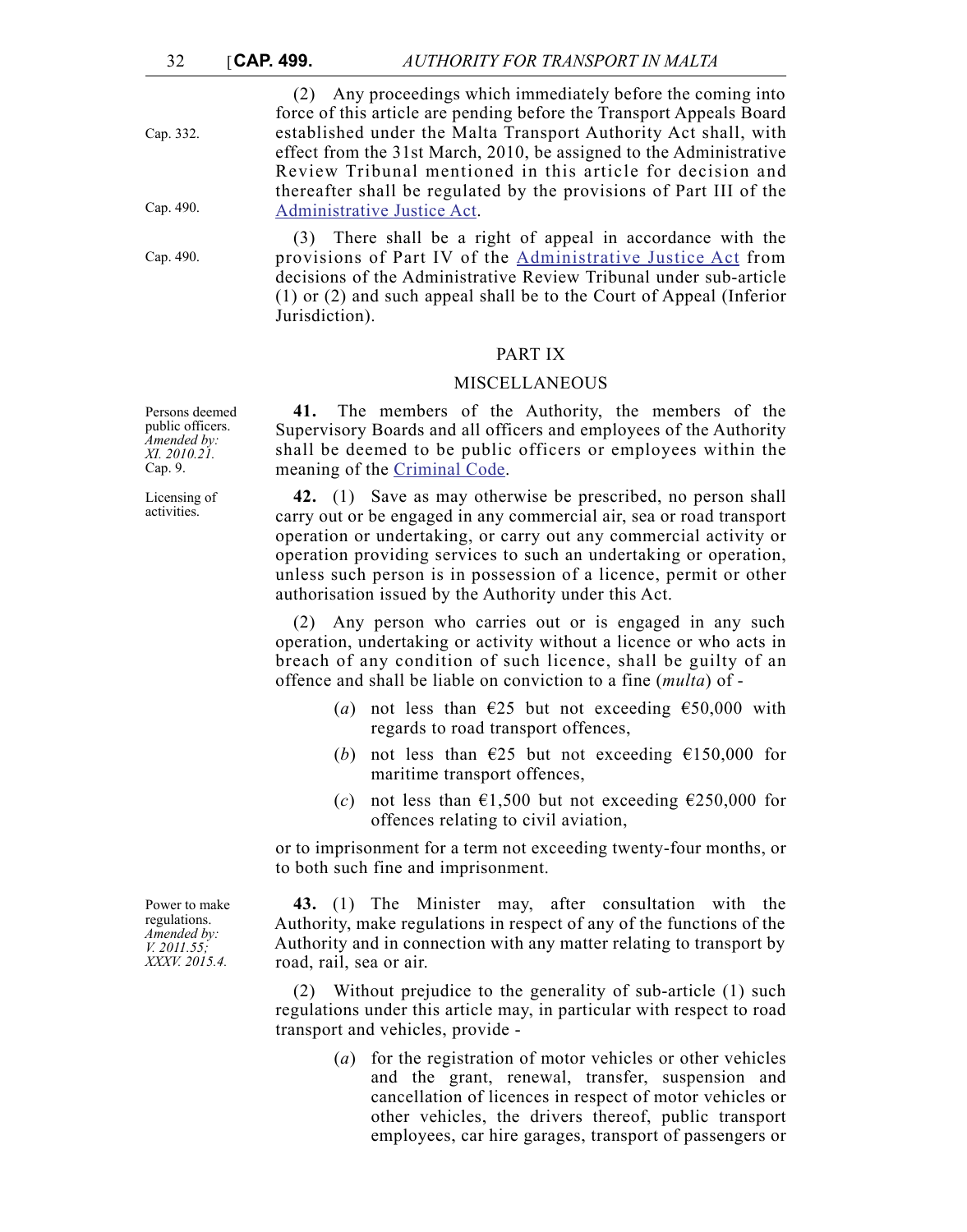goods for hire or reward, and for such other licenses in connection with motor vehicles or other vehicles and the users thereof as may be necessary;

- (*b*) for providing for the manner in which application for the grant, renewal or transfer of licences or of any one or more classes thereof is to be made; for the contents of such application, for the manner in which such licences are to be granted, renewed or transferred, the form in which such licences are to be issued, the contents thereof and the manner in which renewals or transfers thereof are to be indicated;
- (*c*) for fixing the duration of the validity of licences or of any one or more classes thereof;
- (*d*) for making provision to ensure that licences or any one or more classes thereof will lapse on a specified day or on specified days;
- (*e*) for prescribing that any one or more classes of licensees shall wear such distinctive badges as may be specified, for determining the fees payable in respect of such badges and for making other provisions in respect thereof;
- (*f*) for prescribing the services which must be given by a public transport vehicle, the time, manner and conditions in which or under which such services are to be given and the place from which orders, agreements or other arrangements for such services are to be given or made, and for requiring the distribution among the owners of public transport vehicles, or of such part thereof as may be prescribed in the regulations, of all fares, fees and other receipts collected by them, in the manner, terms and conditions prescribed in the regulations;
- (*g*) for the construction, equipment, condition and maintenance of motor vehicles or other vehicles and their periodical examination by official experts;
- (*h*) for the classification of motor vehicles or other vehicles according to their use as approved by the Authority;
- (*i*) for ordering inside motor vehicles or other vehicles the display of any information;
- (*j*) for prescribing the registers to be kept by licensees of public transport vehicles, and the information to be supplied by such licensees;
- (*k*) for the control, restriction or prohibiting the passage or stopping of motor vehicles or other vehicles through or on any road, street, lane, square or other places of public thoroughfare;
- (*l*) for pedestrian crossings and for the restriction or control of the movement of pedestrians in, through or across any road, street or other places of public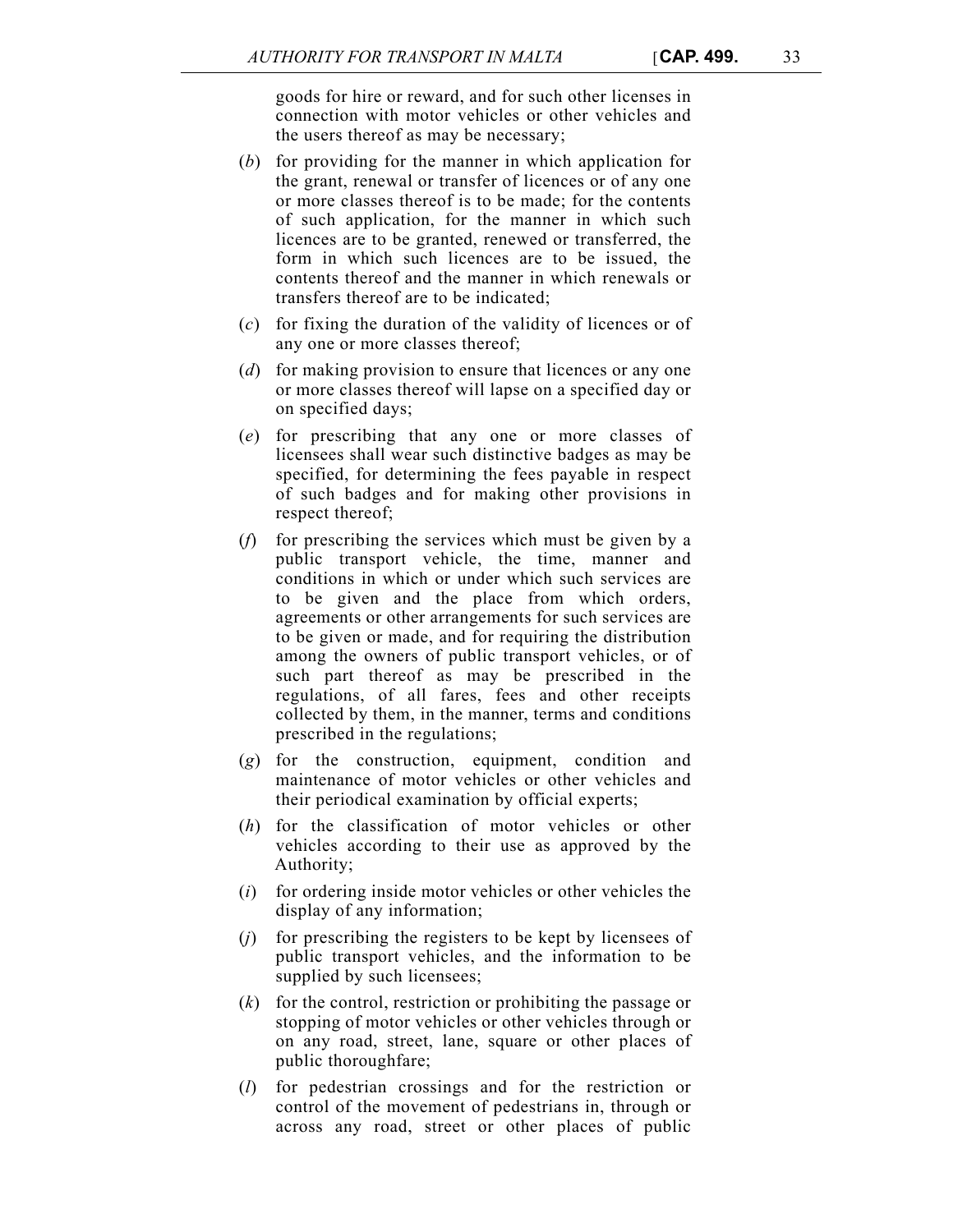thoroughfare;

- (*m*) generally for the control or the use of motor vehicles or other vehicles on the road and for the regulation of traffic of motor vehicles or other vehicles;
- (*n*) for the management and supervision of public transport services and for the maintenance and enforcement of discipline on those services;
- (*o*) for the conditions of work in public transport services for the protection of the welfare of public transport employees;
- (*p*) for establishing the fees leviable in respect of the grant, renewal or transfer of licences or of any one or more classes thereof, either by direct determination or by reference to the manner in which such fees are to be reckoned; and to make provision for fees leviable in respect of broken periods:

Provided that regulations under this paragraph may establish the minimum and the maximum of any fee leviable in respect of licences or of any one or more classes thereof, and in such case the fee leviable in each particular case shall be fixed by and in the discretion of the Authority;

- (*q*) for making provision in respect of the refund of fees or part thereof paid under the provisions of this Act or of any regulations made thereunder;
- (*r*) for prescribing a tariff of fares in respect of public transport vehicles and services;
- (*s*) for establishing the fees for the provision of any service or the management of a service by the Authority or by any person on its behalf or under its authority, including, without prejudice to the generality of the foregoing, any fees or other charges for any service in connection with the regulation of any activity by the Authority;
- (*t*) for the making of any deposit or the giving of any guarantee to ensure the performance of any obligation by any person imposed as a condition of any permit, authorisation or licence under this Act;
- (*u*) for the regulation of public transport and the transport of goods in general, including the making of codes of practices to be observed in any matter by persons involved in such activities;
- (*v*) for the powers and duties of officers, employees and or of contractors appointed by the Authority.

(3) Without prejudice to the generality of sub-article (1) regulations under this article may, in particular with respect to maritime matters, provide for the maintenance, control and management of the territorial and inland waters of Malta, for the conveyance of passengers and transport of goods by sea, for the management of any port or yachting centre and the land and sea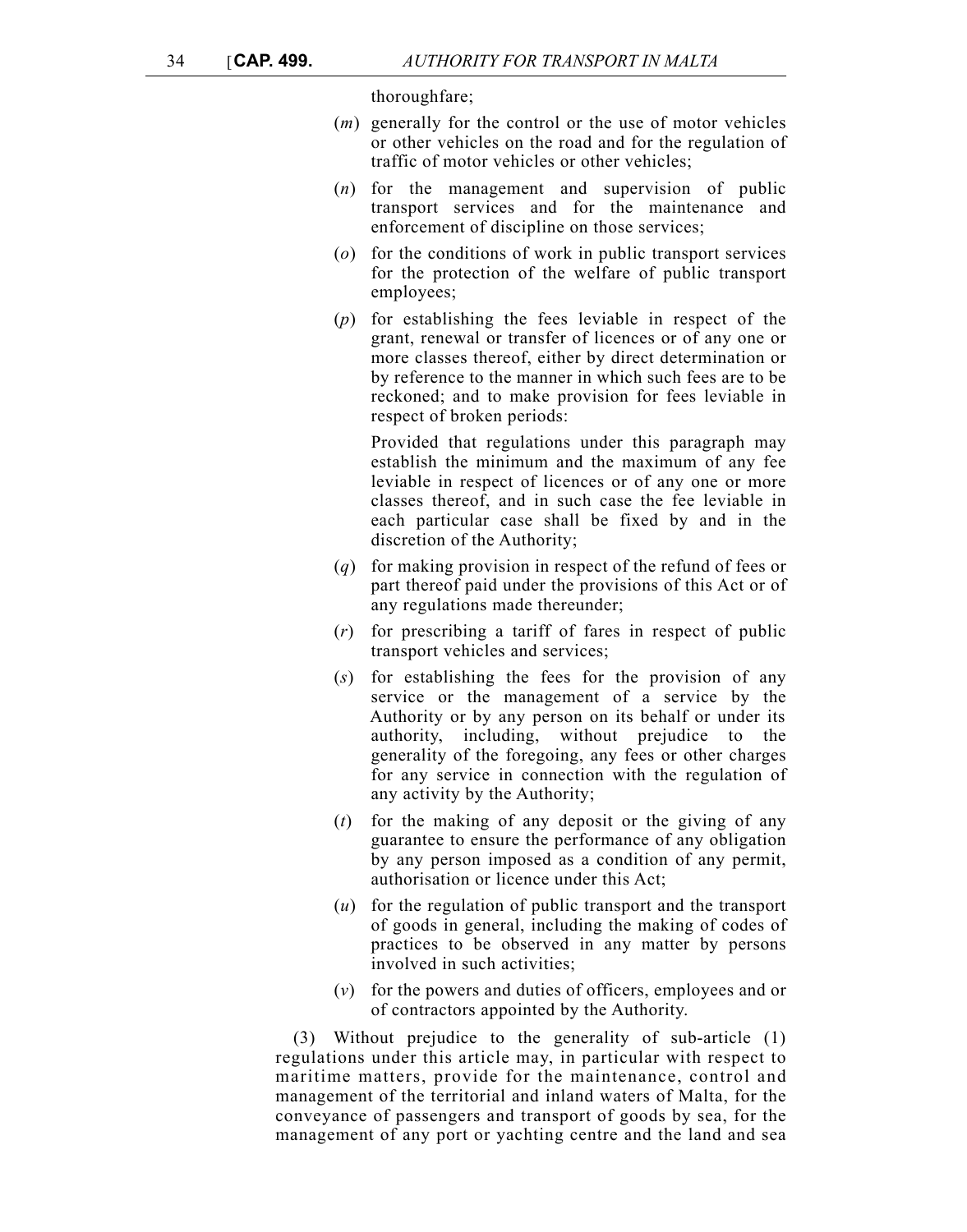approaches to any port or yachting centre and for the maintenance of good order therein and in particular, but without prejudice to the generality of the foregoing, may provide for all or any one or more of the following purposes:

- (*a*) the preservation of good order in any part of the territorial and inland waters of Malta, in any port and the land and the sea approaches to any port, and on wharves, and for any other purpose in respect thereof;
- (*b*) regulating traffic within the limits of a port or the land and sea approaches thereto;
- (*c*) regulating the use of berths, stations and anchorages to be occupied by ships and the removal of ships from one berth, station or anchorage to another, and the time within which such removal is to be effected:
- (*d*) regulating ships while taking in or discharging crews, passengers, cargo or ballast, as the case may be, or while taking in fuel or stores;
- (*e*) keeping free passages of such width as is deemed necessary, within any port and along, on or near to piers, jetties, landing places, wharves, quays, docks, moorings and similar works in or adjoining the same or similar places, and for marking out the places so to be kept free;
- (*f*) regulating, controlling, and prohibiting the presence of any person in any place or building in a port or the use by any person of any such place or building;
- (*g*) regulating the anchoring, fastening, mooring and unmooring and warping of ships and the use of warps, mooring, buoys, anchors, chains and other mooring in any port;
- (*h*) regulating traffic, preventing obstruction and keeping order on any areas, piers, jetties, landing places, wharves, quays and docks in a port or its land and sea approaches and for ensuring the safety of any of the places and works aforesaid;
- (*i*) regulating the use of fires and lights and the signals to be used by day and by night and the measures to be taken in case of fire in a port;
- (*j*) regulating the use of navigation lights or signal lights by ships, the use of flags and signals by ships arriving at, lying in or departing from a port and the use by ships of steam whistles, steam sirens and other like instruments;
- (*k*) prohibiting chipping, scaling, engine runs and repairs on ships, as the case may be, except at such anchorages or places as the Authority may appoint;
- (*l*) regulating the floating of any object in any port or the approaches to a port and the casting or depositing of any dead body, ballast, rubbish or other thing into the territorial and inland waters of Malta, or into any port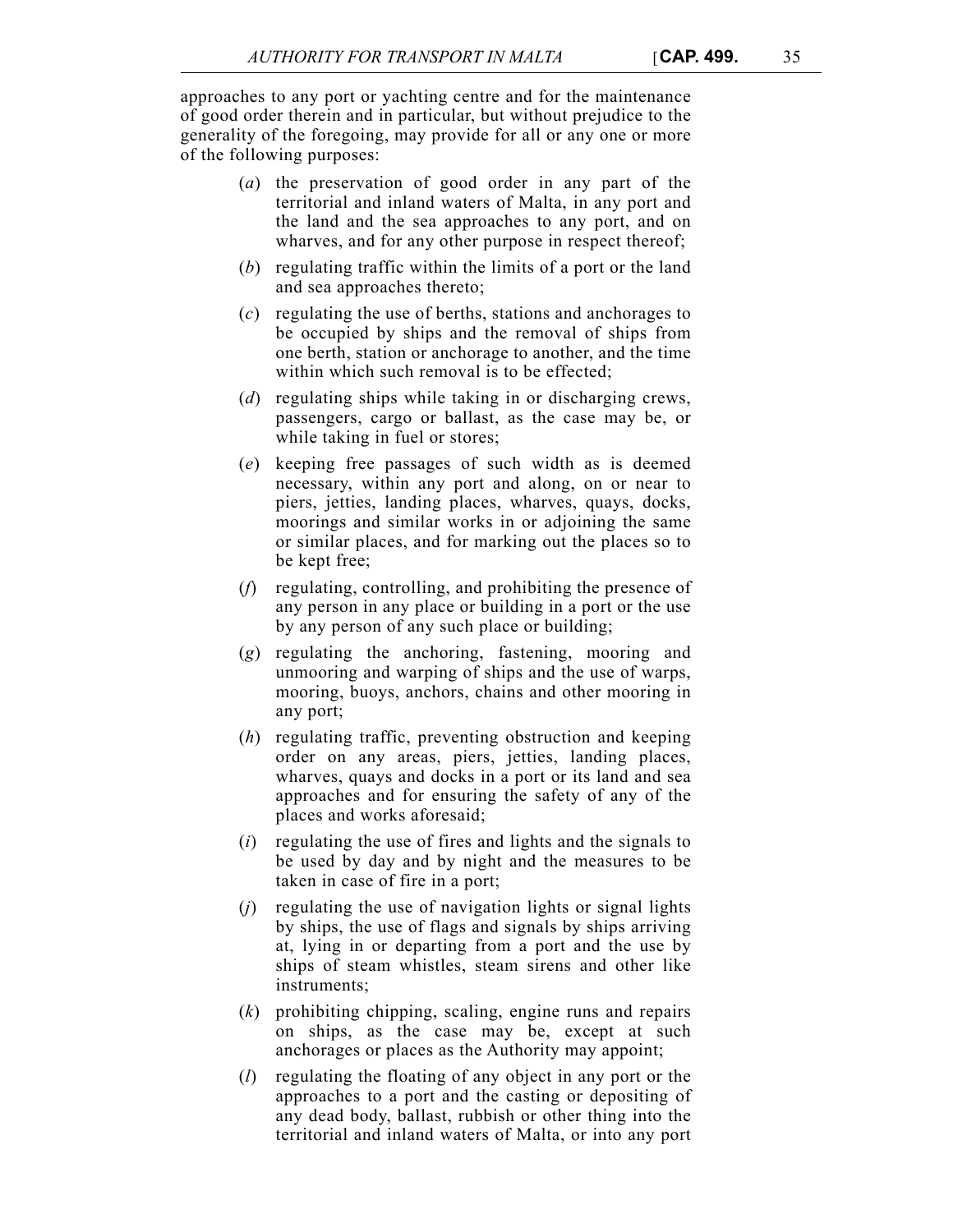or the approaches thereto;

- (*m*) defining dangerous, hazardous, inflammable, explosive or offensive goods, regulating the movements and berthing of ships carrying such goods and prescribing the duties of masters of any such ship and of persons engaged in or supervising the loading, unloading, landing and transport of any such goods;
- (*n*) the prevention, removal and marking of any obstruction in any port and the approaches thereto and the prevention and control of pollution by oil and other substances, or in any other way, of any port and the approaches thereto;
- (*o*) regulating the placing and maintaining of moorings and buoys in any port;
- (*p*) the taking of measures for preventing ships from leaving any port if over-loaded, improperly loaded, improperly found, or if otherwise unseaworthy, subject to any provisions of any law relating to merchant shipping;
- (*q*) the protection of ships, passengers and cargo, and the removal of ships and their cargoes and appurtenances which obstruct or are likely to obstruct any port, the reimbursement of expenses in connection therewith, and the levy and recovery of a rent for permitting a hulk or wreck or wreckage to lie in any port or the approaches thereto;
- (*r*) regulating, declaring and defining the wharves, quays, docks, piers and places in the ports, from or on which persons shall be embarked or disembarked and goods loaded or unloaded;
- (*s*) regulating the manner in which and the conditions under which the loading and unloading of ships, and the lighterage, handling and warehousing of goods, including the delivery of goods from a warehouse, shall be carried out;
- (*t*) regulating the use of warehouses, wharves, quays, docks, piers and other places in ports on or from which goods are loaded or unloaded and the conduct of persons taking part in the loading or unloading of goods on or from a ship in any port;
- (*u*) requiring and regulating the issue of a licence to a person to be a ship agent, the conditions under which such licence is issued and the levying of a fee for the issue of such licence, and otherwise regulating and controlling the activities of ship agents and persons representing owners of ships in so far as such activities relate to ships which may be or have been in a port;
- (*v*) regulating the manner in which ships left idle in a port in excess of such time as may be allowed by the Authority or practically or wholly unattended or insufficiently manned may be dealt with or disposed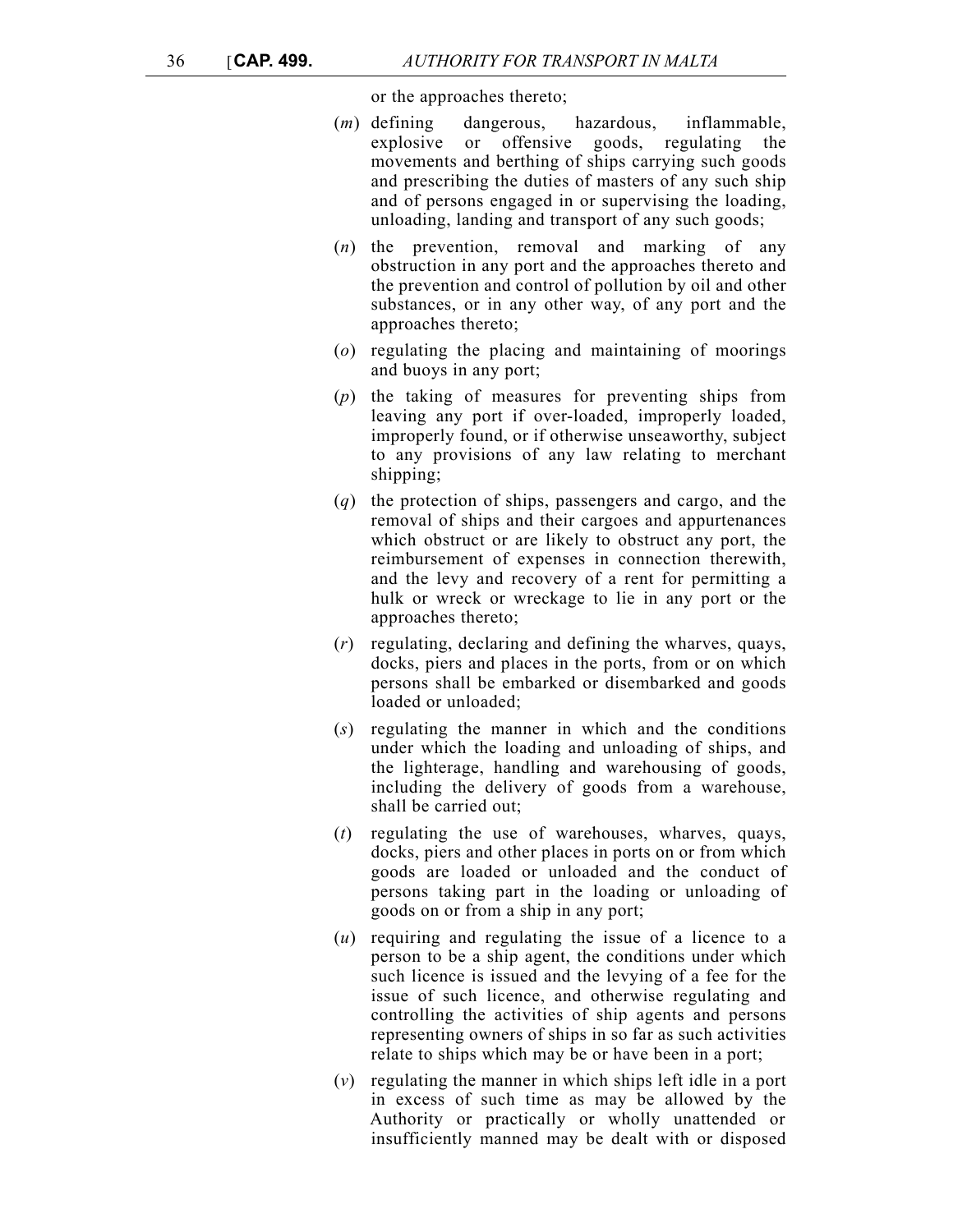of;

- (*w*) regulating any of the following:
	- (i) the disposal of perishable or unclaimed goods found in any port;
	- (ii) the prohibition of smoking in any part of any port or approaches thereto;
	- (iii) the sale of goods in any part of any port;
- (*x*) regulating matters concerning porters, carriers and other labourers to be employed within the precincts of a port, the issue of licences for the performance of such occupation and any matter concerning the discipline of such personnel:

Provided that the service of luggage porters shall be subject to the supervision and control of the Authority:

Provided further that no responsibility shall attach to the Government or to the Authority for any loss or damage caused during the embarking, disembarking or transhipment of any luggage by any licensed luggage porter;

- (*y*) providing for the grant, renewal, cancellation and suspension of licences in relation to ships used for the conveyance of passengers and transport of goods by sea;
- (*z*) providing for the establishment and regulation of fares that may be charged for the conveyance of passengers and transport of goods by sea;
- (*aa*) without prejudice to the requirements under the [Merchant Shipping Act,](http://www.justiceservices.gov.mt/DownloadDocument.aspx?app=lom&itemid=8734&l=1) providing for additional requirements in relation to the regulation and licensing of drivers of ships engaged in the conveyance of passengers and transport of goods and other persons employed in the operation of such ships;
- (*bb*) after consultation with the Malta Communications Authority, to regulate any aspect relating to the use of radio communications by merchant ships;
- (*cc*) prescribing anything that may or is to be prescribed under this Act or which relates to any function or duty of the Authority assigned to it by or under this Act or by or under any other law.

(4) In order to achieve further the purposes of this Act with respect to civil aviation matters, the Minister may by regulation or order make such provision as appears to him to be requisite or expedient -

- (*a*) for carrying out or giving effect to any international convention or other international agreements relating to civil aviation to which the Government is or intends to become a party;
- (*b*) generally for regulating air navigation;

Cap. 234.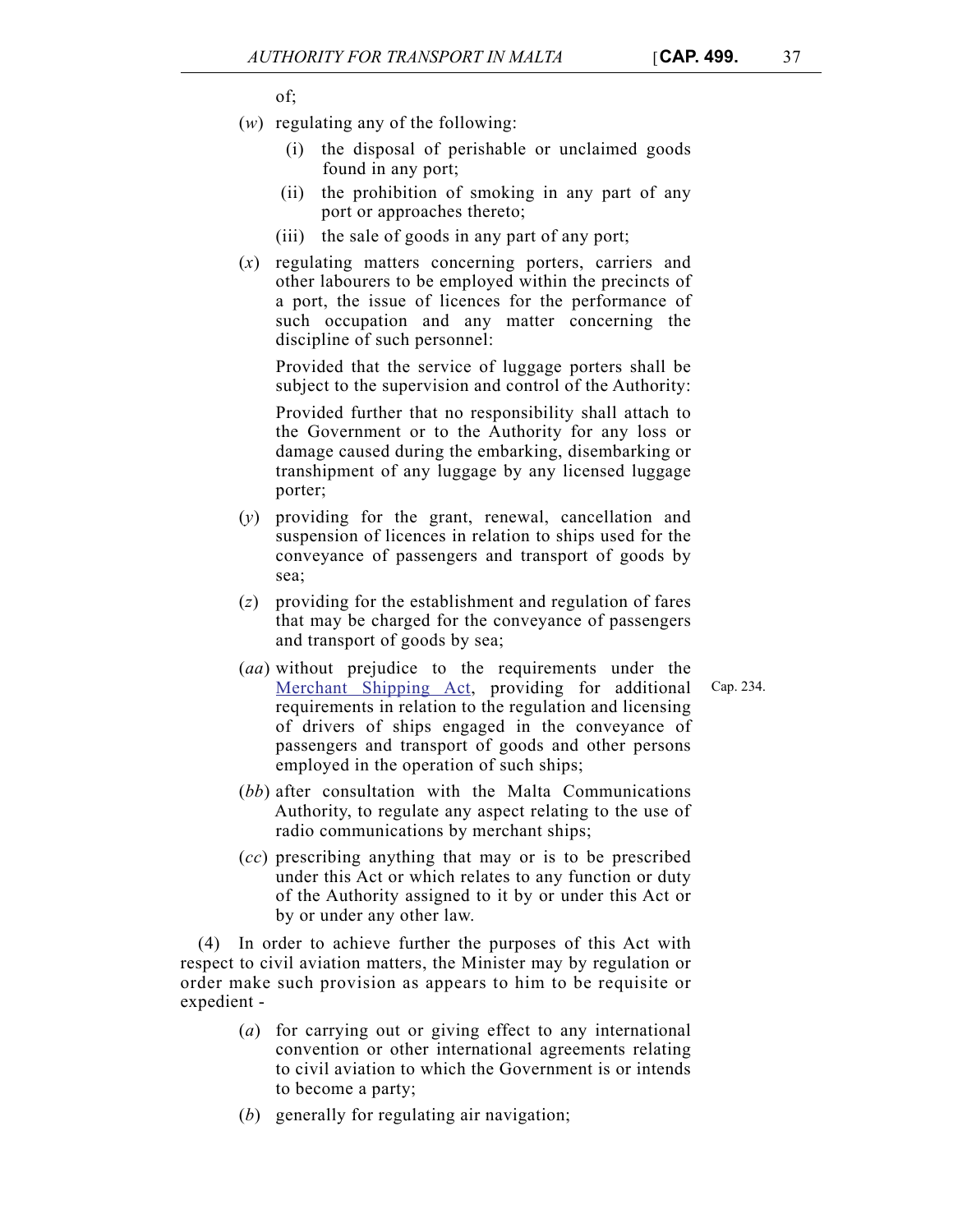Cap. 232.

- (*c*) for prescribing or making provision for any matter that is to be or may be prescribed under this Act or under the [Civil Aviation Act;](http://www.justiceservices.gov.mt/DownloadDocument.aspx?app=lom&itemid=8732&l=1)
- (*d*) for implementing any European Community obligation in matters relating to air transport or civil aviation;
- (*e*) as to the registration of aircraft and aircraft mortgages in Malta;
- (*f*) for prohibiting aircraft from flying unless certificates of airworthiness issued or validated under the regulations or order are in force with respect to them and except upon compliance with such conditions as to maintenance or repair as may be specified in the regulations or order;
- (*g*) for the licensing, inspection and regulation of aerodromes, for access to aircraft factories for the purpose of inspecting work therein carried on in relation to aircraft or parts thereof and for prohibiting or regulating the use of unlicensed aerodromes;
- (*h*) for prohibiting persons from engaging in, or being employed in or in connection with, air navigation in such capacities as may be specified in the regulations or order except in accordance with provisions in that behalf contained in the regulations or order, and for the licensing of those employed at aerodromes in the inspection or supervision of aircraft;
- (*i*) as to the conditions under which, and in particular the aerodromes to or from which, aircraft entering or leaving Malta may fly, and as to the conditions under which aircraft may fly from one part of Malta to another;
- (*j*) as to the conditions under which passengers and goods may be carried by air and under which aircraft may be used for other commercial, industrial or gainful purposes, and for prohibiting the carriage by air of goods of such classes as may be specified in the regulations or order;
- (*k*) for minimizing or preventing interference with the use or effectiveness of apparatus used in connection with air navigation, and for prohibiting or regulating the use of such apparatus as aforesaid and the display of signs and lights liable to endanger aircraft;
- (*l*) generally for securing the safety, efficiency and regularity of air navigation and the safety of aircraft and of persons and property carried therein, for preventing aircraft endangering other persons and property and, in particular, for the detention of aircraft for any of the purposes specified in this paragraph;
- (*m*) for requiring persons engaged in, or employed in or in connection with, air navigation to supply meteorogical information for the purpose of air navigation;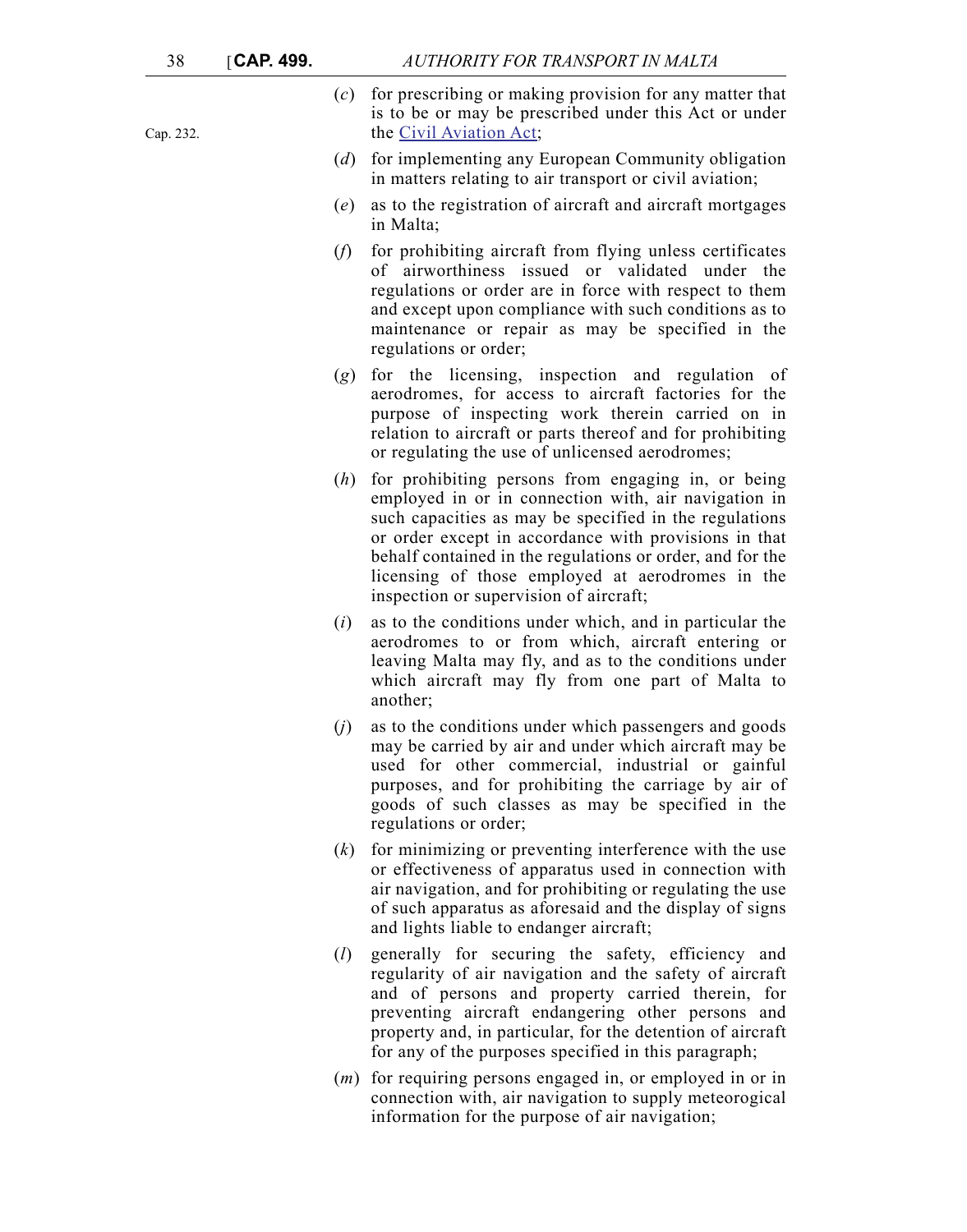- (*n*) for regulating the making of signals and other communications by or to aircraft and persons carried therein;
- (*o*) for establishing any ensign, and for regulating the use of any ensign already established whether by the regulations or order or otherwise, for purposes connected with air navigation;
- (*p*) for prohibiting aircraft from flying over such areas in Malta as may be specified in the regulations or order;
- (*q*) as to the manner and conditions of the issue, validation, renewal, extension or variation of any certificate, licence or other document required by the regulations or order (including the examinations and tests to be undergone), and as to the form, custody, production, cancellation, suspension, endorsement and surrender of any such document;
- (*r*) for regulating the charges that may be made for the use of aerodromes and for services provided at such aerodromes;
- (*s*) for prescribing the fees to be paid in respect of the issue, validation, renewal, extension or variation of any certificate, licence or other document or the undergoing of any examination or test required by the regulations or order and in respect of any other matters in respect of which it appears to the Minister to be expedient for the purpose of the regulations or order to charge fees;
- (*t*) for exempting from the provisions of the regulations or order or any of them any aircraft or persons or classes of aircraft or persons.

(5) Regulations or orders under sub-article (4) may, for the purpose of securing compliance with the provisions thereof, provide for the imposition of penalties not exceeding a fine (*multa*) of one hundred thousand euro ( $\epsilon$ 100,000) or a penalty of more than one thousand and five hundred euro ( $\epsilon$ 1,500) for each day that the offence persists and imprisonment for a term nod exceeding six months, and, in the case of any provision having effect by virtue of sub-article (4)(*l*), may also for that purpose provide for the taking of such steps (including firing on aircraft) as may be specified in the regulations or order.

(6) Regulations or orders under this article may, for the purpose of the proper implementation and enforcement thereof, provide for the granting of the power to the Authority to enter and search any premises, to have access to any relevant document in any form, to require any person to supply any relevant information, to carry an on-site inspection, to issue an order to any person to cease from doing any thing which constitutes an infringement of this Act or of any regulation or order made thereunder and to demand from any person an undertaking to desist from doing any such thing and to publish any such undertaking and any decision of the Authority related to the said regulations or orders.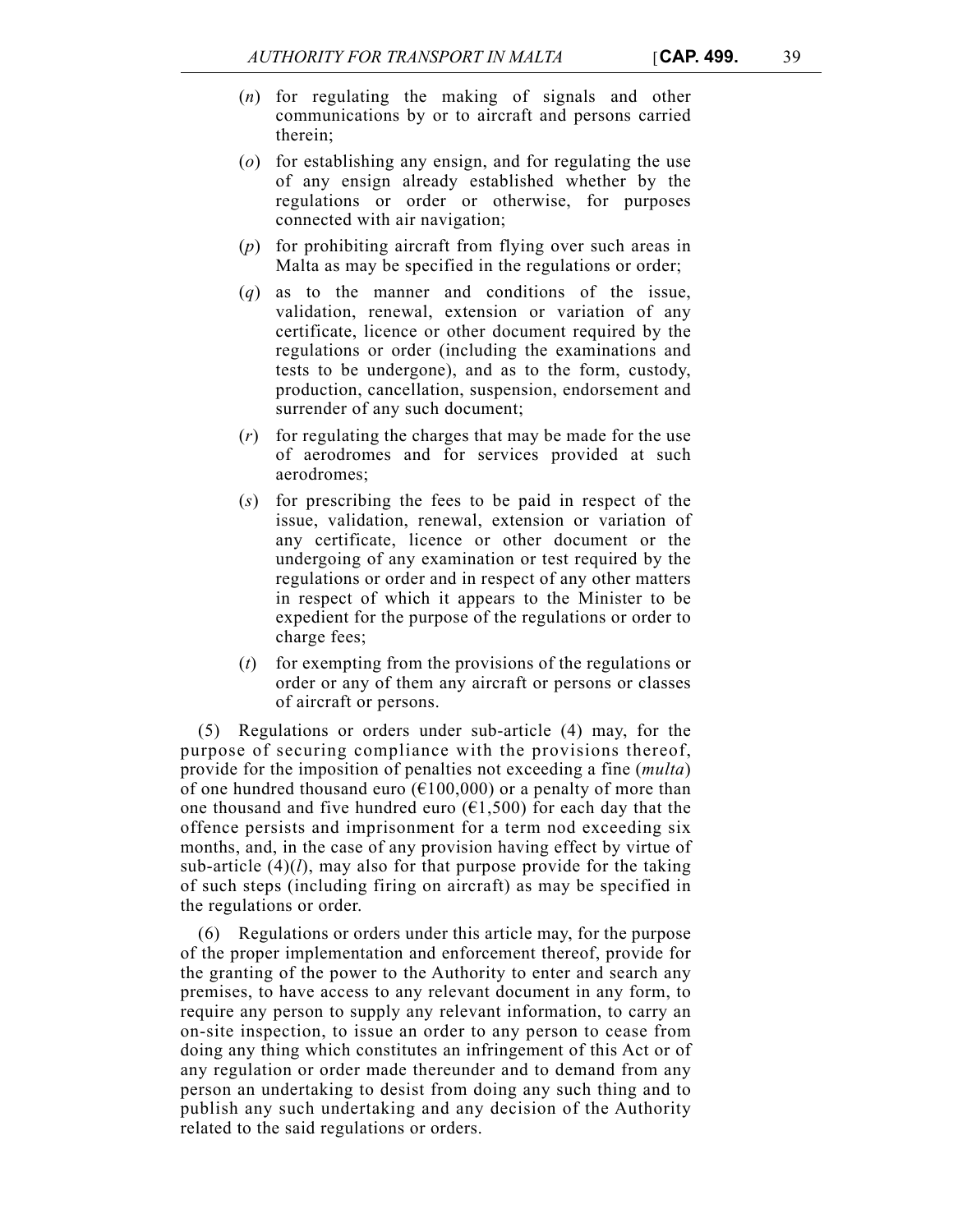(7) Generally, the Minister may also make regulations providing for the discipline of the employees of the Authority or of the contractor, whether regular or casual, and the procedures to be followed for such purpose, including the appointment of a disciplinary board and the conduct and procedure thereof, and providing for the punishments that may be awarded by such board.

(8) Regulations, rules and orders made under any of the provisions of this Act may be made in the English language only.

Power of Minister to make regulations in respect of criminal offences.

**44.** Without prejudice to any other special provision of this Act, the Minister may, after consultation with the Authority, make regulations prescribing penalties for criminal offences against any regulations made under this Act, and such regulations may:

- (*a*) prescribe imprisonment and different fines (*multi*) for different offences;
- (*b*) prescribe fines (*multi*) calculated in accordance with the duration of the commission of the offence:

Provided that any such regulations as may be made shall not provide for:

- (i) imprisonment for more than eighteen months, or a fine (*multa*) of more than one hundred thousand euro ( $\epsilon$ 100,000); or
- (ii) one thousand and five hundred euro  $(61,500)$ each day during which the offence persists.

**45.** Regulations or orders made under this Act may make different provisions with respect to different classes of aircraft, aerodromes, ports, ships, boats, yachts, persons or property connected thereto or with respect to different circumstances and with respect to different parts of Malta.

**46.** (1) The Authority may refuse to grant or renew a licence or authorisation or, at any time, suspend a licence or authorisation for a specified period or revoke it.

(2) The Authority may refuse to grant a licence or authorisation if it is satisfied, on reasonable grounds, that -

- (*a*) the applicant has supplied information in or in connection with the application for the licence or authorisation that was false or misleading, or
- (*b*) the applicant has contravened any provision of this Act or of any other Act regulating road transport and traffic or regulations thereunder.

(3) The Authority may refuse to renew a licence or authorisation if it is satisfied, on reasonable grounds, that the licensee -

- (*a*) supplied information in or in connection with the application for the renewal of the licence or authorisation that was false or misleading, or
- (*b*) has contravened any provision of this Act or of any other Act regulating road transport and traffic or regulations thereunder,

Refusal to grant or to renew, suspend or revoke a licence or authorisation. *Amended by:*

*XI. 2010.27; V. 2011.56.*

Scope of regulations or orders.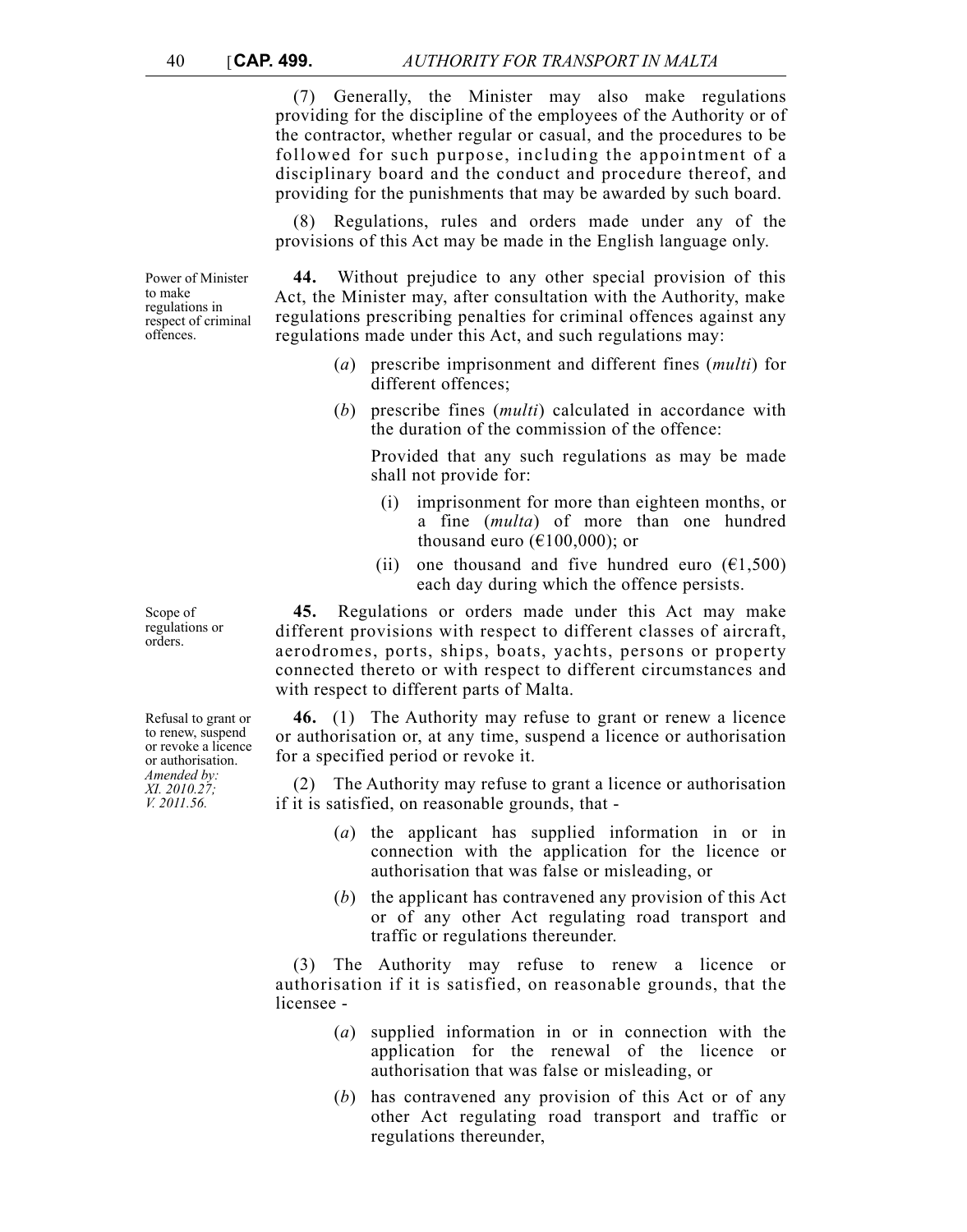(*c*) is no longer a fit and proper person to provide a service for which such person is licensed.

(4) Where a public passenger transport service contract is awarded to a person or persons on an exclusive basis, any motor route bus licence other than that of the person to whom the contract is awarded or any subcontractors thereof known and approved by the Authority shall be withdrawn as from such date as the Minister responsible for transport may prescribe.

(5) Where the Authority is satisfied that a licensee has been guilty of misconduct in the course of providing a service or has contravened any provision of this Act or of any other Act regulating transport and traffic or regulations thereunder, it may suspend the licence or authorisation for a specified period or revoke the licence or authorisation.

(6) Where the Authority proposes to refuse to grant or renew a licence or authorisation, or to suspend or revoke a licence or authorisation, it shall notify the applicant or licensee of its proposal, giving the reasons for such refusal, suspension or revocation, and shall consider any representations that are made to it in writing by the applicant or licensee within fourteen days after the said notification.

(7) If the Authority, having considered any such representations, decides to refuse to grant or renew a licence or authorisation or to suspend or revoke it, it shall notify the applicant or licensee of the decision and the ground leading to such suspension or revocation and of the procedure for appealing against it.

**47.** (1) Unless stated otherwise at law, the Authority shall have the power to impose in respect of any person who infringes any provisions of this Act, of any regulations made thereunder, or of those provisions of the Utilities and Services (Regulation of Certain Works) Act which the Authority is empowered to enforce or who fails to comply with any directive, decision or order however so described given by the Authority, an administrative penalty using such procedures as may be established in this Act or regulations made thereunder.

(2) An administrative fine imposed under sub-article (1) shall not exceed one hundred thousand euro ( $E100,000$ ) for each contravention or one thousand five hundred euro  $(61,500)$  for each day of non-compliance, from the date of the decision of the Authority.

**48.** The Minister may exempt from the provisions of this Act or any regulations, directive or order made thereunder, or from any of them, any aircraft or ship, boat or yacht or persons or classes of aircraft, ship, boat or yacht or persons.

**49.** (1) Any order, rule, regulation, bye-law, notice or other Saving.

Administrative penalties. *Amended by: XVIII. 2016.20.* Cap. 81.

Exemption by Minister.

<sup>\*</sup>the original subarticles  $(1)$ ,  $(2)$  and  $(3)$  have been omitted under the **Statute Law** [Revision Act,](http://www.justiceservices.gov.mt/DownloadDocument.aspx?app=lom&itemid=8565&l=1) 1980. The original article 51 (see Legal Notice 230 of 2010) and the original articles 52 and 53 have likewise been omitted.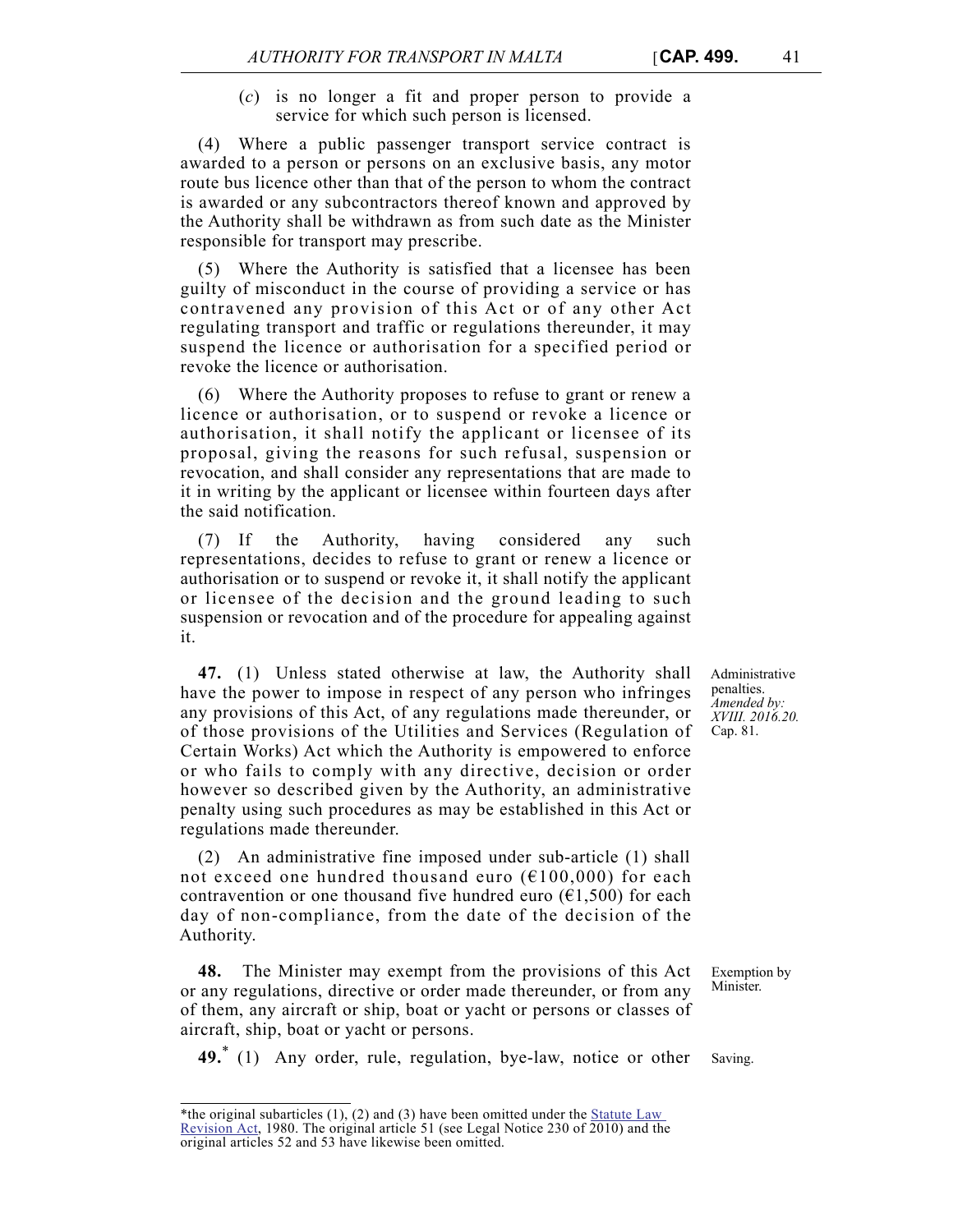instrument having the force of law made under the authority of any of the provisions of the enactments listed in the Second Schedule shall continue in force and shall continue to have effect as if made under this Act and may be amended, substituted or revoked accordingly.

(2) Any licence, permission, authority or order granted or made under any of the provisions of the enactments listed in the Second Schedule and still in force immediately before the date of coming into force of this Act shall as from such date continue in force as if it were a licence, permission, authority or order granted or made under a corresponding provision of this Act, and any such licence, permission, authority or order as aforesaid shall be treated and dealt with accordingly.

Exemption from liability. **50.** The members, officers and employees of the Authority in the performance of their functions under this Act or under any other law administered by the Authority, shall not be liable for any loss or damage suffered by any person by reason of anything done or omitted to be done in good faith in the course of the administration of this Act or of any other law.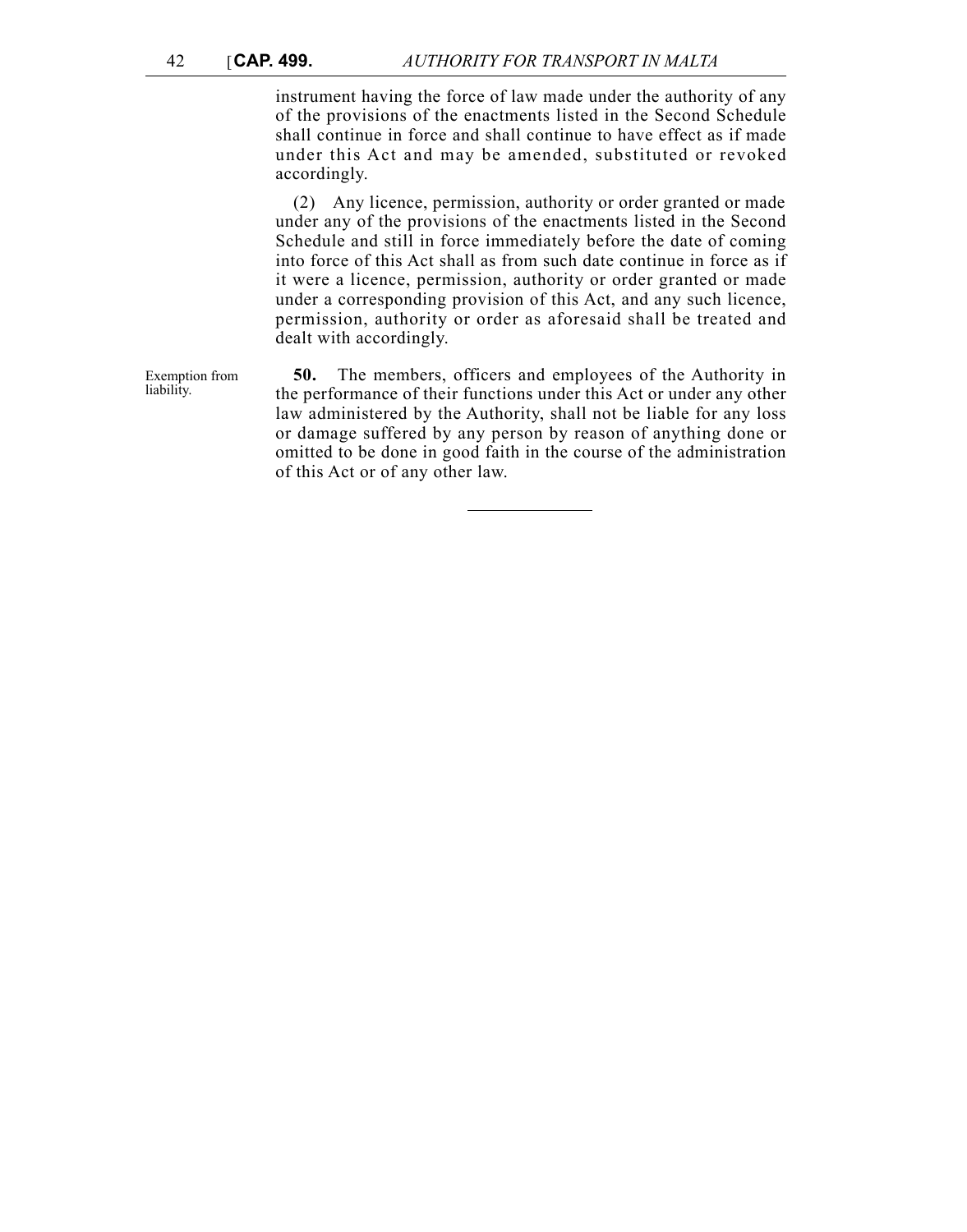# FIRST SCHEDULE *Amended by:* (Article 14) Directorates

*XI. 2010.28.*

Subject to the Minister's powers under article 11, there shall be the following Directorates:

1. **Integrated Transport Strategy Directorate** - which shall have the responsibility for the integration of transport research and infrastructure planning, the development and coordination of transport policies, the educational aspects of transport within the Authority, the development of standards and the coordination of European Union affairs.

2. **Ports and Yachting Directorate** - which shall have the responsibility for preserving the good order in internal and territorial waters, safety of navigation, overall control of port work, provision of port workers, prevention and control of pollution, provision of pilotage, fire fighting facilities, supplies and other ship requirements, regulating, controlling and promoting yachting centres.

3. **Merchant Shipping Directorate** - which shall have the responsibility for ship, boat and yacht registration, the provision of all ancillary services and the promotion of Malta as an international maritime centre.

4. **Land Transport Directorate** - which shall have the responsibility for the provision of a properly integrated, safe, economical and efficient public transport system and the licensing and regulation of vehicles and the drivers thereof and commercial road transport operators.

5. **Roads and Infrastructure Directorate** - which shall have the responsibility for the construction, re-construction and maintenance of roads, the management of traffic and the promotion of traffic safety.

6. **Civil Aviation Directorate** - which shall have the responsibility for all matters connected with civil aviation, including air navigation, the registration of aircraft and aircraft mortgages, the provision of ancillary services and the promotion of Malta as an international centre for aircraft registration and ancillary services.

7. **Corporate Services Directorate** - which shall have the responsibility for providing common legal, financial, human resources and administrative services that are required for the proper functioning of the Authority.

8. **Enforcement Directorate** - which shall have the responsibility for the overall enforcement of the provisions of this Act and other laws and regulations regulating road, sea and air transport.

9. **Directorate for Information and Communication Technology** - which shall have the responsibility for developing and implementing ICT policies, procedures and technologies aimed at enhancing efficiency and sharing of information, the reduction of costs and the increase of checks, strengthening of controls and enforcement of regulations, and to assist in the promotion of safer, cleaner and more efficient transportation.